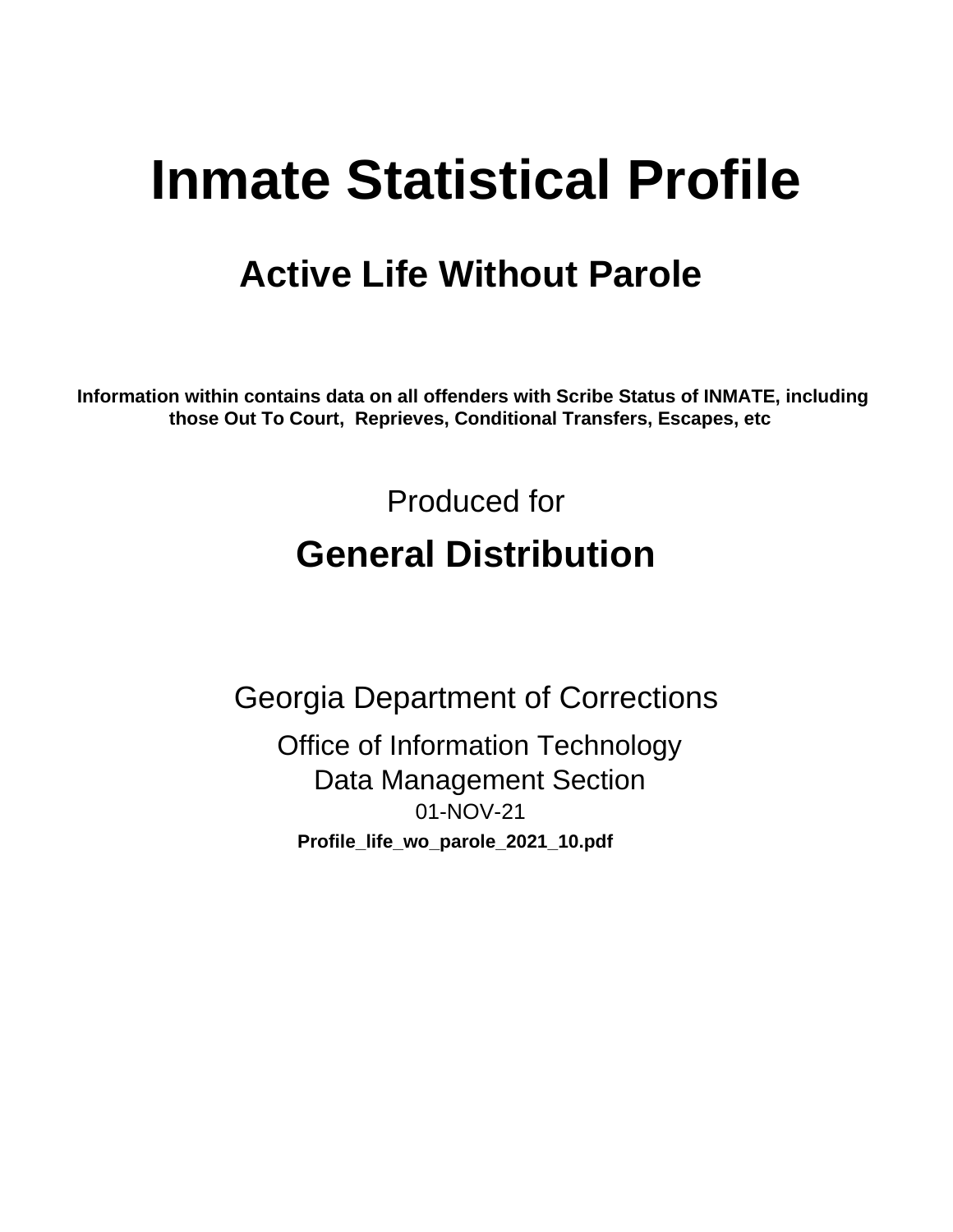#### Inmate Statistical Profile 01-NOV-21 Contents

**Active Life Without Parole** 

Produced for General Distribution

# **Table of Contents**

|    | <b>Demographic information</b>                                        |
|----|-----------------------------------------------------------------------|
|    | 4 Current age, broken out in ten year age groups                      |
|    | 5 Race group                                                          |
|    | 6 Marital status, self-reported at entry to prison                    |
|    | 7 Number of Inmates with Dependents, self-reported at entry to prison |
|    | 8 Religious affiliation, self-reported at entry to prison             |
|    | 9 Home county - self-reported at entry to prison                      |
|    | 13 Employment status before prison, self-reported at entry to prison  |
|    | 14 Age at admission                                                   |
|    | 16 Height, measured at entry to prison                                |
|    | 17 Weight, measured at entry to prison                                |
|    | 18 Military service                                                   |
|    | <b>Correctional information</b>                                       |
|    | 19 Type of admission to prison                                        |
|    | 20 Current / last supervision level                                   |
|    | 21 Current / last institution type                                    |
|    | 22 Institution type - transitional centers                            |
|    | 23 Institution type - county prisons                                  |
|    | 24 Institution type - state prisons                                   |
|    | 25 Institution type - private prisons                                 |
|    | 26 Institution type - inmate boot camp                                |
|    | 27 Number of disciplinary reports                                     |
|    | 28 Number of transfers                                                |
|    | 29 Number of escapes                                                  |
|    | 30 Time served in current (or last) institution                       |
|    | Educational, psychological and physical information                   |
| 31 | Highest grade level attained                                          |
|    | 32 Culture fair IQ scores                                             |
|    | 33 Wide Range Achievement Test (WRAT) reading score                   |
|    | 34 Wide Range Achievement Test (WRAT) math score                      |
|    | 35 Wide Range Achievement Test (WRAT) spelling score                  |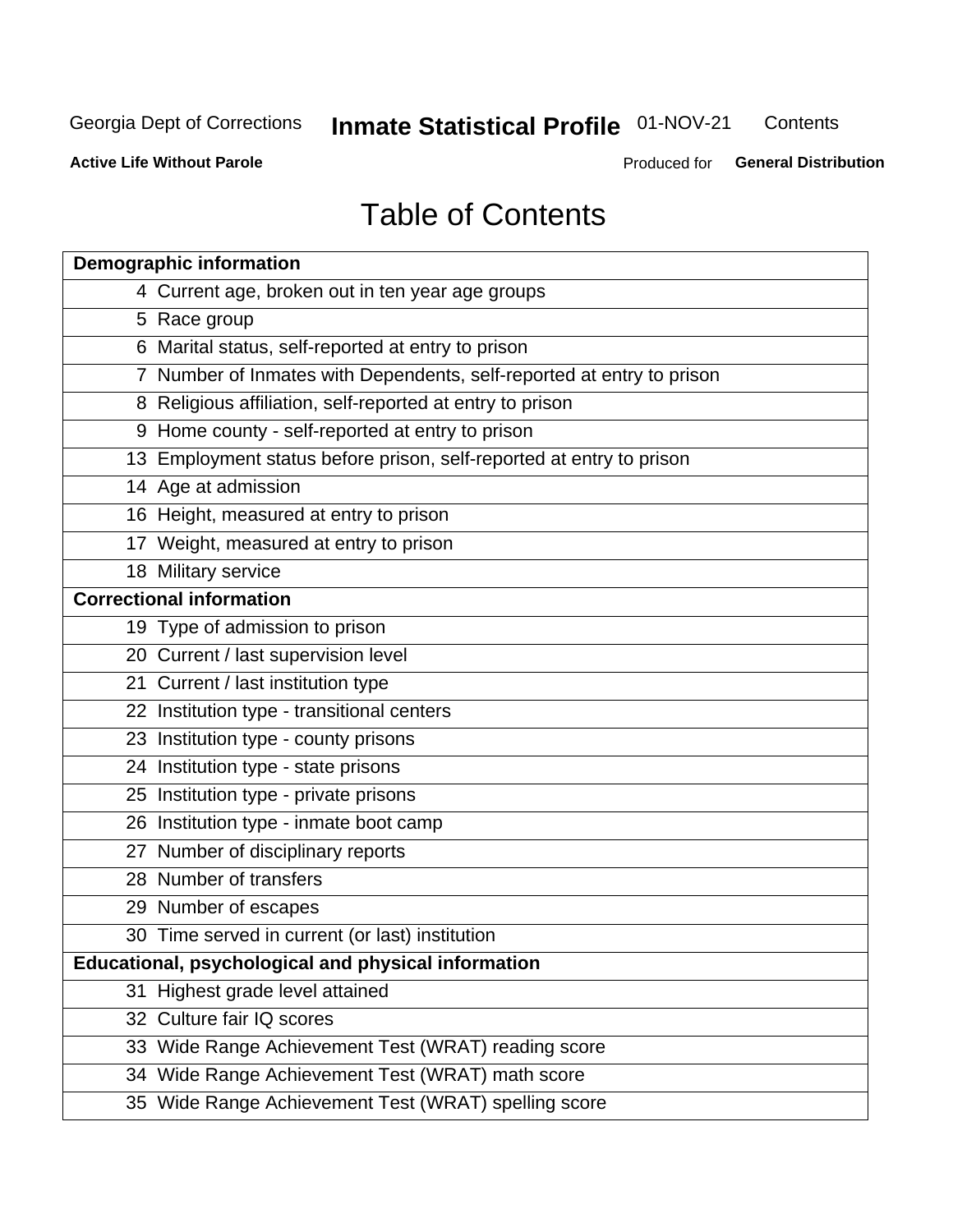# Inmate Statistical Profile 01-NOV-21

Contents

**Active Life Without Parole** 

Produced for General Distribution

# **Table of Contents**

| Educational, psychological and physical information              |
|------------------------------------------------------------------|
| 36 Current / last mental health treatment level                  |
| 37 PULHESDWIT medical scale - 'P' overall condition ('P'hysical) |
| 38 PULHESDWIT medical scale - 'U' upper body                     |
| 39 PULHESDWIT medical scale - 'L' lower body                     |
| 40 PULHESDWIT medical scale - 'H' hearing                        |
| 41 PULHESDWIT medical scale - 'E' vision                         |
| 42 PULHESDWIT medical scale -'S' psychiatric                     |
| 43 PULHESDWIT medical scale - 'D' dental                         |
| 44 PULHESDWIT medical scale - 'W' work ability                   |
| 45 PULHESDWIT medical scale - 'I' impairment                     |
| 46 PULHESDWIT medical scale - 'T' transportability               |
| <b>Crimes and criminal history information</b>                   |
| 47 Number of prior Georgia incarcerations                        |
| 48 Prison sentence in years                                      |
| 49 Primary offense, broken out into felonies vs misdemeanors     |
| 50 Primary offense, broken out into six broad crime categories   |
| 51 Primary offense, detailed offense code                        |
| 52 County of conviction of primary offense                       |
| 56 Circuit of conviction of primary offense                      |
| 58 Years served (jail + prison) in this incarceration            |
| <b>Medical information</b>                                       |
| 59 Results of most recent HIV test                               |
| 60 Results of most recent tuberculosis test                      |
| 61 Results of most recent syphilis test                          |
| 62 Results of most recent Hepatitis-C test                       |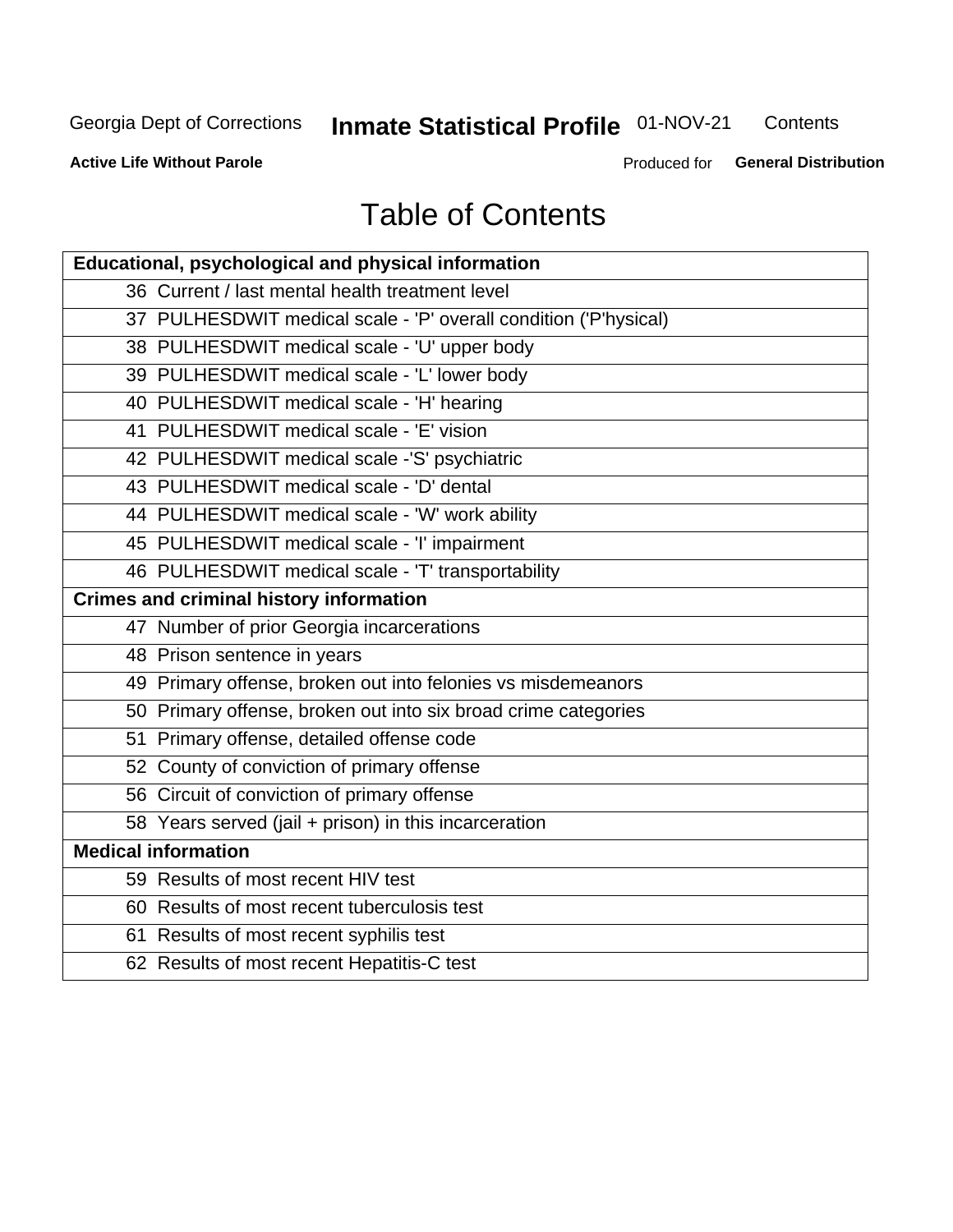## **Active Life Without Parole**

### Produced for General Distribution

# Current age, broken out in ten-year age groups

COL % - percent each COUNT is of its particular column

|                          | <b>Male</b>  |        |         | <b>Female</b>   |        |       | <b>Total</b> |        |
|--------------------------|--------------|--------|---------|-----------------|--------|-------|--------------|--------|
| <b>Current Age</b>       | <b>Count</b> | Col %  | Row %   | <b>Count</b>    | Col %  | Row % | <b>Total</b> | Col %  |
| <b>Teens (1-19)</b>      | ⌒            | 0.12%  | 100.00% |                 |        |       | 2            | 0.12%  |
| <b>Twenties (20-29)</b>  | 188          | 11.60% | 96.41%  |                 | 12.07% | 3.59% | 195          | 11.62% |
| Thirties (30-39)         | 443          | 27.35% | 95.47%  | 21              | 36.21% | 4.53% | 464          | 27.65% |
| <b>Forties (40-49)</b>   | 432          | 26.67% | 96.21%  | 17              | 29.31% | 3.79% | 449          | 26.76% |
| <b>Fifties (50-59)</b>   | 342          | 21.11% | 97.16%  | 10 <sup>1</sup> | 17.24% | 2.84% | 352          | 20.98% |
| <b>Sixties (60-69)</b>   | 178          | 10.99% | 98.34%  | 3               | 5.17%  | 1.66% | 181          | 10.79% |
| Seventy + (70 and above) | 35           | 2.16%  | 100.00% |                 |        |       | 35           | 2.09%  |
| <b>Total Reported</b>    | 1,620        | 100%   | 96.54%  | 58              | 100%   | 3.46% | 1,678        | 100.0% |

| <b><i>Contractor</i></b><br>N<br>тег |             |          |            |
|--------------------------------------|-------------|----------|------------|
| $f \wedge f \wedge f$                | con<br>,02U | co<br>วด | <b>C70</b> |

| Mean (average)         | 44.27 | 41.29 | 44.17 |
|------------------------|-------|-------|-------|
| <b>Median (middle)</b> |       |       | 43    |
| Mode (most frequent)   | 40    |       | 40    |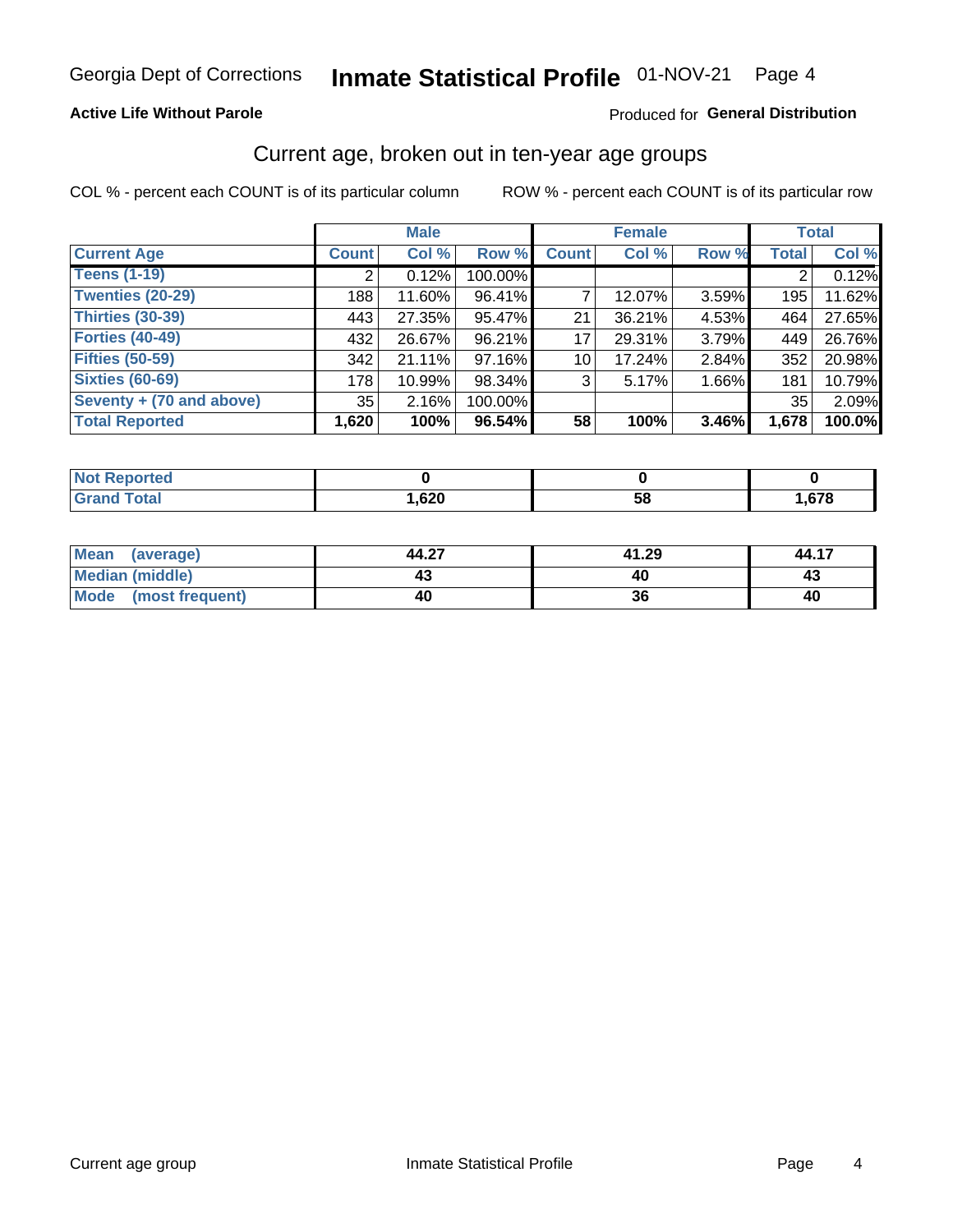#### Inmate Statistical Profile 01-NOV-21 Page 5

## **Active Life Without Parole**

Produced for General Distribution

# Race group

COL % - percent each COUNT is of its particular column

|                              |              | <b>Male</b> |           |                    | <b>Female</b> |          |       | <b>Total</b> |  |
|------------------------------|--------------|-------------|-----------|--------------------|---------------|----------|-------|--------------|--|
| <b>Race Group</b>            | <b>Count</b> | Col %       |           | <b>Row % Count</b> | Col %         | Row %    | Total | Col %        |  |
| <b>White</b>                 | 346          | 21.36%      | 93.77%    | 23                 | 39.66%        | 6.23%    | 369   | 21.99%       |  |
| <b>Black</b><br>$\mathbf{2}$ | 1,235        | 76.23%      | 97.40%    | 33                 | 56.90%        | 2.60%    | 1,268 | 75.57%       |  |
| <b>Other</b><br>5.           |              | $.12\%$     | 100.00%   |                    |               |          | 2     | .12%         |  |
| <b>Asian</b><br>6            | 6            | $.37\%$     | 100.00%   |                    |               |          | 6     | .36%         |  |
| <b>Hispanic</b><br>10        | 31           | 1.91%       | 93.94%    | 2                  | 3.45%         | $6.06\%$ | 33    | 1.97%        |  |
| <b>Total Reported</b>        | 1,620        | 100%        | $96.54\%$ | 58                 | 100%          | 3.46%    | 1,678 | 100%         |  |

| rted         |      |    |        |
|--------------|------|----|--------|
| <b>Total</b> | ,620 | ာင | $\sim$ |

| –•••• |  | M |  |  |  |
|-------|--|---|--|--|--|
|-------|--|---|--|--|--|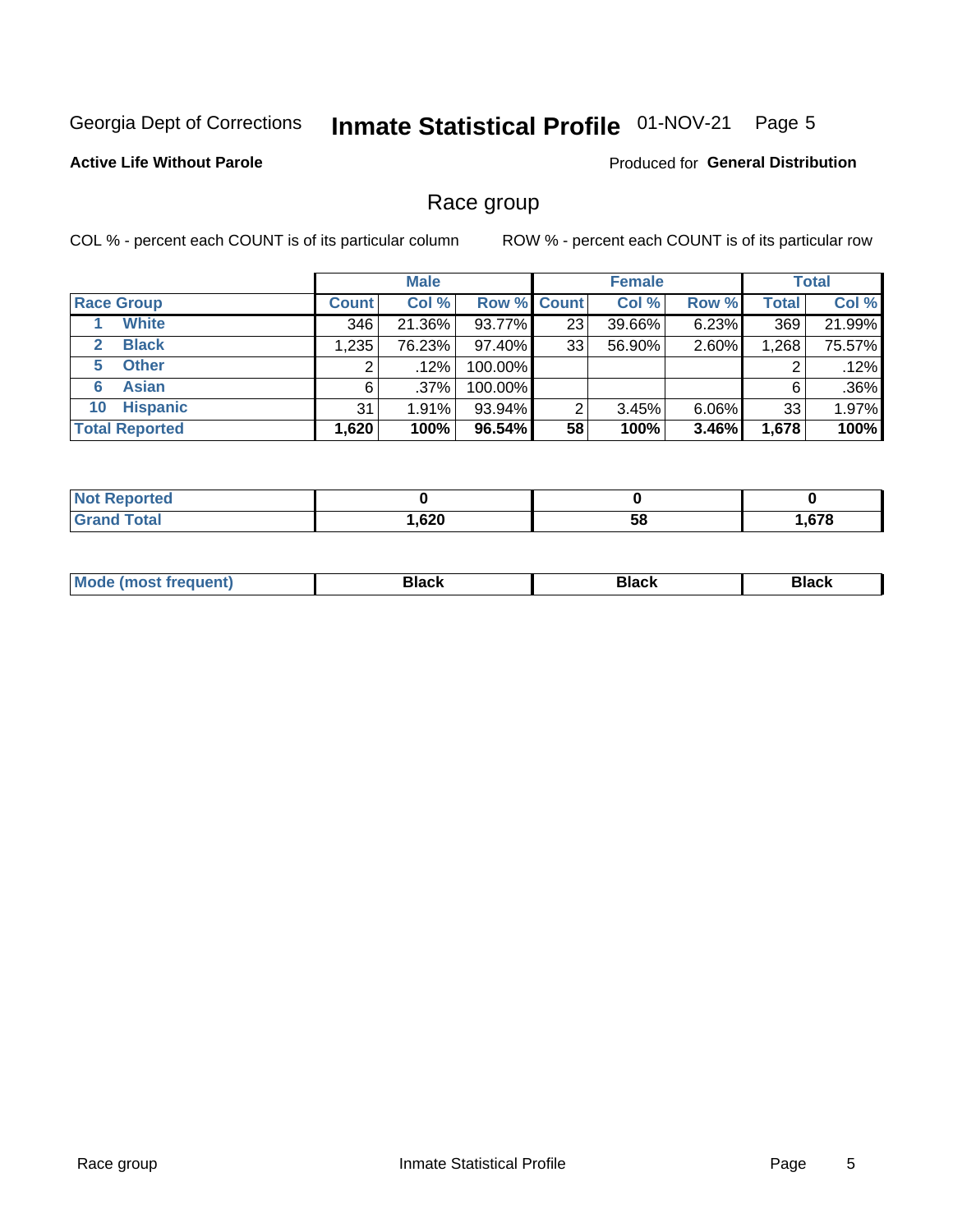#### Inmate Statistical Profile 01-NOV-21 Page 6

### **Active Life Without Parole**

### Produced for General Distribution

# Marital status, self-reported at entry to prison

COL % - percent each COUNT is of its particular column

|                            | <b>Male</b>  |        |        |              | <b>Female</b> | <b>Total</b> |              |        |
|----------------------------|--------------|--------|--------|--------------|---------------|--------------|--------------|--------|
| <b>Marital Status</b>      | <b>Count</b> | Col %  | Row %  | <b>Count</b> | Col %         | Row %        | <b>Total</b> | Col %  |
| <b>Unknown</b><br>$\bf{0}$ | 25           | 1.54%  | 96.15% |              | 1.72%         | 3.85%        | 26           | 1.55%  |
| <b>Divorced</b><br>D       | 124          | 7.65%  | 96.88% | 4            | $6.90\%$      | 3.13%        | 128          | 7.63%  |
| <b>Married</b><br>М        | 207          | 12.78% | 94.95% | 11           | 18.97%        | 5.05%        | 218          | 12.99% |
| <b>Separated</b><br>S.     | 46           | 2.84%  | 88.46% | 6            | 10.34%        | 11.54%       | 52           | 3.10%  |
| <b>Unmarried</b><br>U      | 1,178        | 72.72% | 97.52% | 30           | 51.72%        | 2.48%        | 1,208        | 71.99% |
| <b>Widow</b><br>W          | 40           | 2.47%  | 86.96% | 6            | 10.34%        | 13.04%       | 46           | 2.74%  |
| <b>Total Reported</b>      | 1,620        | 100%   | 96.54% | 58           | 100%          | 3.46%        | 1,678        | 100%   |

| rted<br>NO<br>. <u>.</u> |                    |    |     |
|--------------------------|--------------------|----|-----|
| Total                    | <b>GOC</b><br>,vzv | ວດ | 678 |

|--|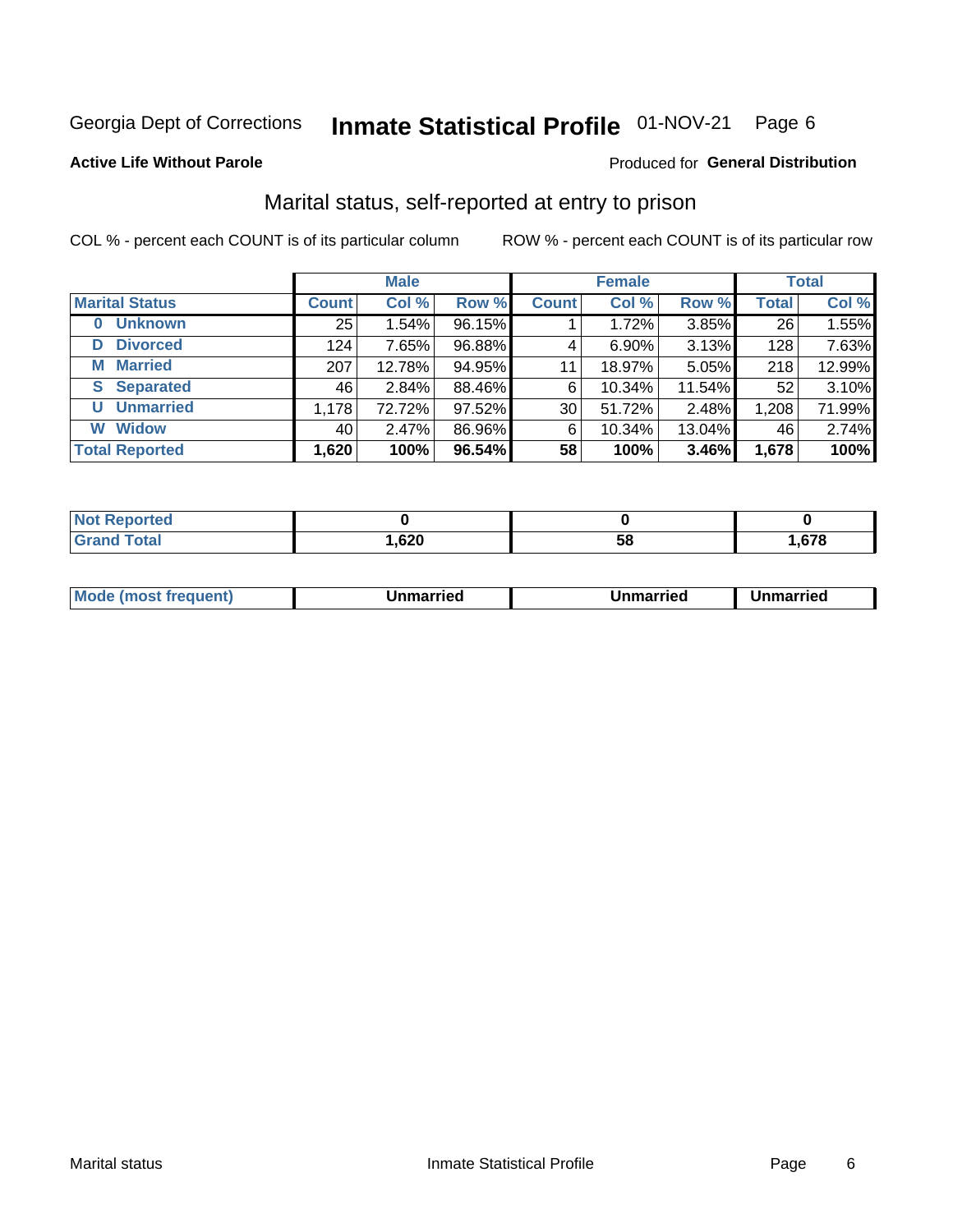#### Inmate Statistical Profile 01-NOV-21 Page 7

## **Active Life Without Parole**

### Produced for General Distribution

# Number of Inmates with Dependents, Self-Reported at Entry to Prison

COL % - percent each COUNT is of its particular column

|                             |              | <b>Male</b> |         |              | <b>Female</b> |       |              | <b>Total</b> |
|-----------------------------|--------------|-------------|---------|--------------|---------------|-------|--------------|--------------|
| <b>Number of dependents</b> | <b>Count</b> | Col %       | Row %   | <b>Count</b> | Col %         | Row % | <b>Total</b> | Col %        |
| $\bf{0}$                    | 397          | 32.02%      | 95.20%  | 20           | 38.46%        | 4.80% | 417          | 32.28%       |
|                             | 288          | 23.23%      | 97.30%  | 8            | 15.38%        | 2.70% | 296          | 22.91%       |
| $\overline{2}$              | 225          | 18.15%      | 96.98%  |              | 13.46%        | 3.02% | 232          | 17.96%       |
| 3                           | 140          | 11.29%      | 93.33%  | 10           | 19.23%        | 6.67% | 150          | 11.61%       |
| 4                           | 93           | 7.50%       | 97.89%  | 2            | 3.85%         | 2.11% | 95           | 7.35%        |
| 5                           | 42           | 3.39%       | 91.30%  | 4            | 7.69%         | 8.70% | 46           | 3.56%        |
| $6\phantom{1}6$             | 25           | 2.02%       | 96.15%  |              | 1.92%         | 3.85% | 26           | 2.01%        |
| 7                           | 13           | 1.05%       | 100.00% |              |               |       | 13           | 1.01%        |
| 8                           | 7            | 0.56%       | 100.00% |              |               |       | 7            | 0.54%        |
| $\boldsymbol{9}$            | 3            | 0.24%       | 100.00% |              |               |       | 3            | 0.23%        |
| Over 10                     | 7            | 0.56%       | 100.00% |              |               |       | 7            | 0.54%        |
| <b>Total Reported</b>       | 1,240        | 100%        | 95.98%  | 52           | 100%          | 4.02% | 1,292        | 100%         |

| 380        |          | 386  |
|------------|----------|------|
| ,620<br>__ | EС<br>ວເ | .678 |

| <b>Mean</b><br>(average) | 1.65 | - 72<br>I. I J |
|--------------------------|------|----------------|
| Median (middle)          |      |                |
| Mode<br>(most frequent)  |      |                |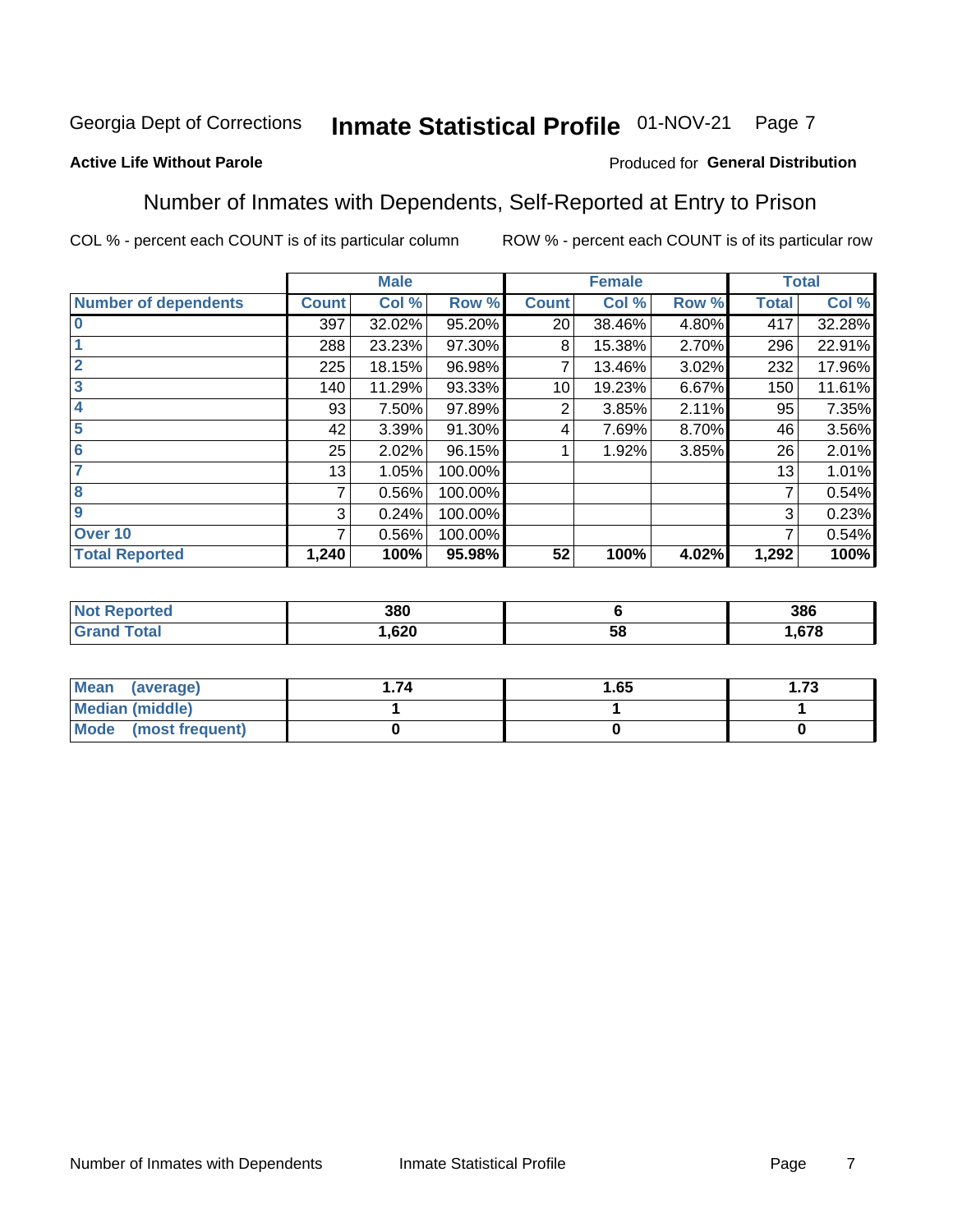#### Inmate Statistical Profile 01-NOV-21 Page 8

### **Active Life Without Parole**

### Produced for General Distribution

# Religious affiliation, self-reported at entry to prison

COL % - percent each COUNT is of its particular column

|                 |                              |              | <b>Male</b> |         |                 | <b>Female</b>             |         |              | <b>Total</b> |
|-----------------|------------------------------|--------------|-------------|---------|-----------------|---------------------------|---------|--------------|--------------|
|                 | <b>Religious Affiliation</b> | <b>Count</b> | Col %       | Row %   | <b>Count</b>    | $\overline{\text{Col}}$ % | Row %   | <b>Total</b> | Col %        |
| 1               | <b>Islam</b>                 | 90           | 10.66%      | 95.74%  | 4               | 8.51%                     | 4.26%   | 94           | 10.55%       |
| $\overline{2}$  | <b>Catholic</b>              | 22           | 2.61%       | 84.62%  | 4               | 8.51%                     | 15.38%  | 26           | 2.92%        |
| 3               | <b>Baptist</b>               | 401          | 47.51%      | 94.80%  | 22              | 46.81%                    | 5.20%   | 423          | 47.47%       |
| 4               | <b>Methodist</b>             | 12           | 1.42%       | 92.31%  |                 | 2.13%                     | 7.69%   | 13           | 1.46%        |
| 7               | <b>Church Of God</b>         | 4            | .47%        | 100.00% |                 |                           |         | 4            | .45%         |
| 8               | <b>Holiness</b>              | 17           | 2.01%       | 89.47%  | $\overline{2}$  | 4.26%                     | 10.53%  | 19           | 2.13%        |
| 9               | <b>Jewish</b>                | 3            | .36%        | 75.00%  | 1               | 2.13%                     | 25.00%  | 4            | .45%         |
| $\overline{12}$ | <b>Hindu</b>                 |              | .12%        | 100.00% |                 |                           |         |              | .11%         |
| 13              | <b>Buddhist</b>              | 3            | .36%        | 100.00% |                 |                           |         | 3            | .34%         |
| 16              | <b>Seventh Day Adventist</b> | 7            | .83%        | 100.00% |                 |                           |         | 7            | .79%         |
| 17              | <b>Jehovah Witness</b>       | 13           | 1.54%       | 92.86%  | 1               | 2.13%                     | 7.14%   | 14           | 1.57%        |
| 18              | <b>Latter Day Saints</b>     | 1            | .12%        | 100.00% |                 |                           |         | 1            | .11%         |
| 20              | <b>Other Prot</b>            | 74           | 8.77%       | 100.00% |                 |                           |         | 74           | 8.31%        |
| 21              | <b>Messianic Judaism</b>     |              |             |         | 8               | 17.02%                    | 100.00% | 8            | .90%         |
| 23              | <b>Hebrew Israelite</b>      | 1            | .12%        | 100.00% |                 |                           |         |              | .11%         |
| 25              | <b>Native American</b>       |              | .12%        | 100.00% |                 |                           |         |              | .11%         |
| 28              | <b>Rastafari</b>             |              | .12%        | 50.00%  | 1               | 2.13%                     | 50.00%  | 2            | .22%         |
| 30              | <b>No Religion</b>           | 29           | 3.44%       | 96.67%  | 1               | 2.13%                     | 3.33%   | 30           | 3.37%        |
| 31              | Christian -                  | 62           | 7.35%       | 96.88%  | $\overline{2}$  | 4.26%                     | 3.13%   | 64           | 7.18%        |
|                 | <b>Unspecified</b>           |              |             |         |                 |                           |         |              |              |
| 96              | <b>None</b>                  | 102          | 12.09%      | 100.00% |                 |                           |         | 102          | 11.45%       |
|                 | <b>Total Reported</b>        | 844          | 100%        | 94.73%  | $\overline{47}$ | 100%                      | 5.27%   | 891          | 100%         |

| τeα | ---<br>- 2 |    | 707<br>101 |
|-----|------------|----|------------|
|     | .,620      | ာင | $\sim$     |

| <b>Mode (most frequent)</b> | aptist | Baptist | Baptist |
|-----------------------------|--------|---------|---------|
|-----------------------------|--------|---------|---------|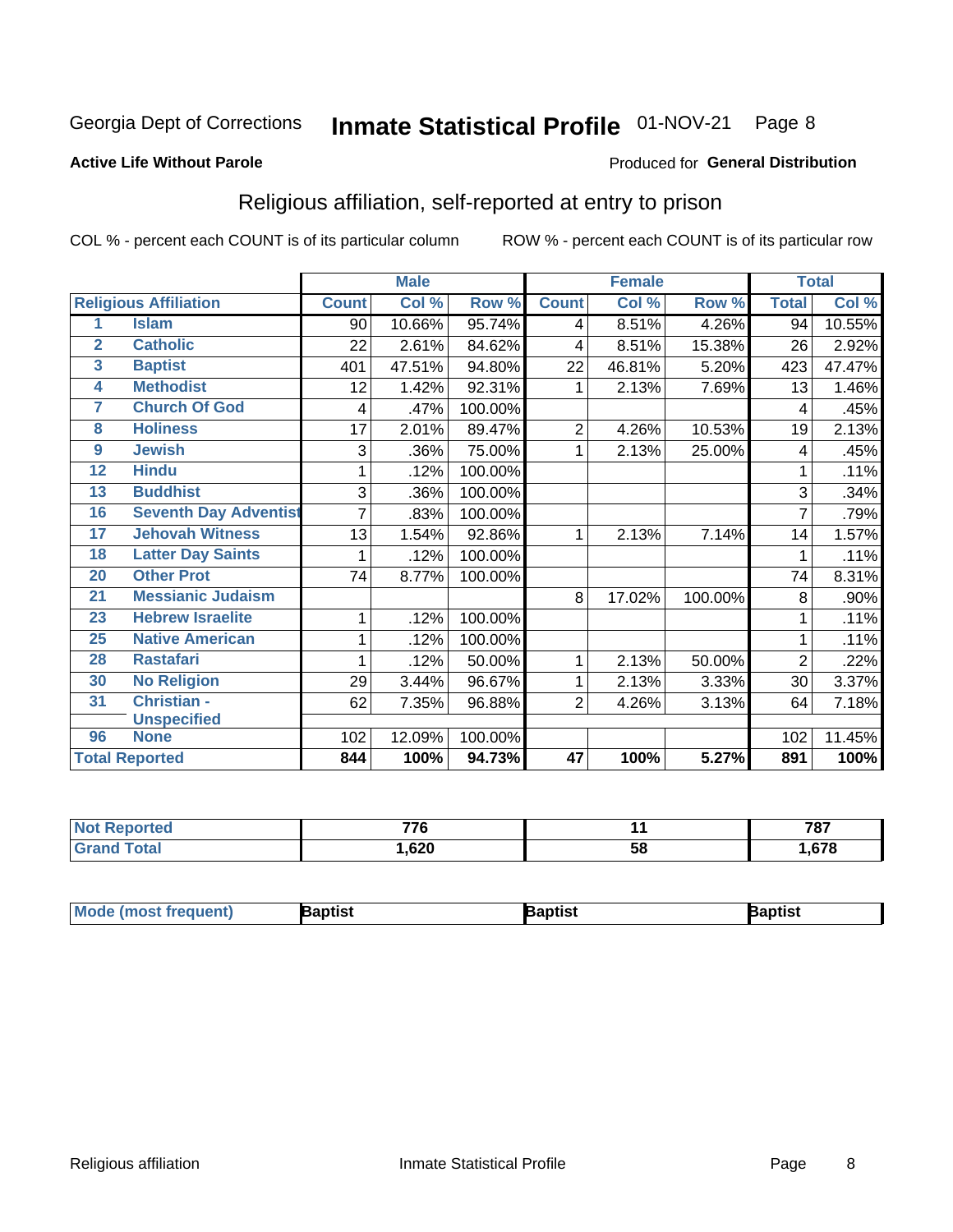#### Inmate Statistical Profile 01-NOV-21 Page 9

### **Active Life Without Parole**

## Produced for General Distribution

# Home county, self-reported at entry to prison

COL % - percent each COUNT is of its particular column

|     |                             |                         | <b>Male</b> |         |                | <b>Female</b> |        | <b>Total</b>   |        |
|-----|-----------------------------|-------------------------|-------------|---------|----------------|---------------|--------|----------------|--------|
|     | <b>Home County</b>          | <b>Count</b>            | Col %       | Row %   | <b>Count</b>   | Col %         | Row %  | <b>Total</b>   | Col %  |
| 000 | <b>Unknown</b>              | 322                     | 19.88%      | 95.55%  | 15             | 25.86%        | 4.45%  | 337            | 20.08% |
| 001 | <b>Appling County</b>       | 6                       | .37%        | 100.00% |                |               |        | 6              | .36%   |
| 002 | <b>Atkinson County</b>      | $\overline{\mathbf{c}}$ | .12%        | 100.00% |                |               |        | $\overline{2}$ | .12%   |
| 003 | <b>Bacon County</b>         | $\mathbf 1$             | .06%        | 100.00% |                |               |        | 1              | .06%   |
| 004 | <b>Baker County</b>         | $\overline{\mathbf{c}}$ | .12%        | 100.00% |                |               |        | $\overline{2}$ | .12%   |
| 005 | <b>Baldwin County</b>       | 4                       | .25%        | 100.00% |                |               |        | $\overline{4}$ | .24%   |
| 006 | <b>Banks County</b>         | $\mathbf 1$             | .06%        | 100.00% |                |               |        | 1              | .06%   |
| 007 | <b>Barrow County</b>        | 10                      | .62%        | 100.00% |                |               |        | 10             | .60%   |
| 008 | <b>Bartow County</b>        | 13                      | .80%        | 100.00% |                |               |        | 13             | .77%   |
| 009 | <b>Ben Hill County</b>      | 6                       | .37%        | 100.00% |                |               |        | 6              | .36%   |
| 010 | <b>Berrien County</b>       | 4                       | .25%        | 100.00% |                |               |        | 4              | .24%   |
| 011 | <b>Bibb County</b>          | 43                      | 2.65%       | 95.56%  | $\overline{2}$ | 3.45%         | 4.44%  | 45             | 2.68%  |
| 012 | <b>Bleckley County</b>      | $\mathbf 1$             | .06%        | 100.00% |                |               |        | 1              | .06%   |
| 013 | <b>Brantley County</b>      | $\mathbf 1$             | .06%        | 100.00% |                |               |        | 1              | .06%   |
| 014 | <b>Brooks County</b>        | 3                       | .19%        | 100.00% |                |               |        | 3              | .18%   |
| 015 | <b>Bryan County</b>         | $\overline{2}$          | .12%        | 100.00% |                |               |        | $\overline{2}$ | .12%   |
| 016 | <b>Bulloch County</b>       | 4                       | .25%        | 100.00% |                |               |        | 4              | .24%   |
| 017 | <b>Burke County</b>         | 11                      | .68%        | 100.00% |                |               |        | 11             | .66%   |
| 018 | <b>Butts County</b>         | 4                       | .25%        | 100.00% |                |               |        | 4              | .24%   |
| 019 | <b>Calhoun County</b>       | $\mathbf 1$             | .06%        | 100.00% |                |               |        | 1              | .06%   |
| 020 | <b>Camden County</b>        | 5                       | .31%        | 100.00% |                |               |        | 5              | .30%   |
| 021 | <b>Candler County</b>       | 6                       | .37%        | 100.00% |                |               |        | 6              | .36%   |
| 022 | <b>Carroll County</b>       | 6                       | .37%        | 85.71%  | 1              | 1.72%         | 14.29% | $\overline{7}$ | .42%   |
| 023 | <b>Catoosa County</b>       | 5                       | .31%        | 100.00% |                |               |        | 5              | .30%   |
| 025 | <b>Chatham County</b>       | 59                      | 3.64%       | 100.00% |                |               |        | 59             | 3.52%  |
| 026 | <b>Chattahoochee County</b> | $\mathbf 1$             | .06%        | 100.00% |                |               |        | 1              | .06%   |
| 027 | <b>Chattooga County</b>     | $\mathbf 1$             | .06%        | 100.00% |                |               |        | 1              | .06%   |
| 028 | <b>Cherokee County</b>      | $\overline{7}$          | .43%        | 100.00% |                |               |        | $\overline{7}$ | .42%   |
| 029 | <b>Clarke County</b>        | 22                      | 1.36%       | 95.65%  | 1              | 1.72%         | 4.35%  | 23             | 1.37%  |
| 030 | <b>Clay County</b>          | 1                       | .06%        | 100.00% |                |               |        | 1              | .06%   |
| 031 | <b>Clayton County</b>       | 58                      | 3.58%       | 95.08%  | 3              | 5.17%         | 4.92%  | 61             | 3.64%  |
| 033 | <b>Cobb County</b>          | 51                      | 3.15%       | 98.08%  | 1              | 1.72%         | 1.92%  | 52             | 3.10%  |
| 034 | <b>Coffee County</b>        | 7                       | .43%        | 77.78%  | $\overline{2}$ | 3.45%         | 22.22% | 9              | .54%   |
| 035 | <b>Colquitt County</b>      | 3                       | .19%        | 100.00% |                |               |        | $\mathsf 3$    | .18%   |
| 036 | <b>Columbia County</b>      | 8                       | .49%        | 100.00% |                |               |        | 8              | .48%   |
| 037 | <b>Cook County</b>          | 4                       | .25%        | 100.00% |                |               |        | 4              | .24%   |
| 038 | <b>Coweta County</b>        | 6                       | .37%        | 100.00% |                |               |        | 6              | .36%   |
| 040 | <b>Crisp County</b>         | 5                       | .31%        | 100.00% |                |               |        | 5              | .30%   |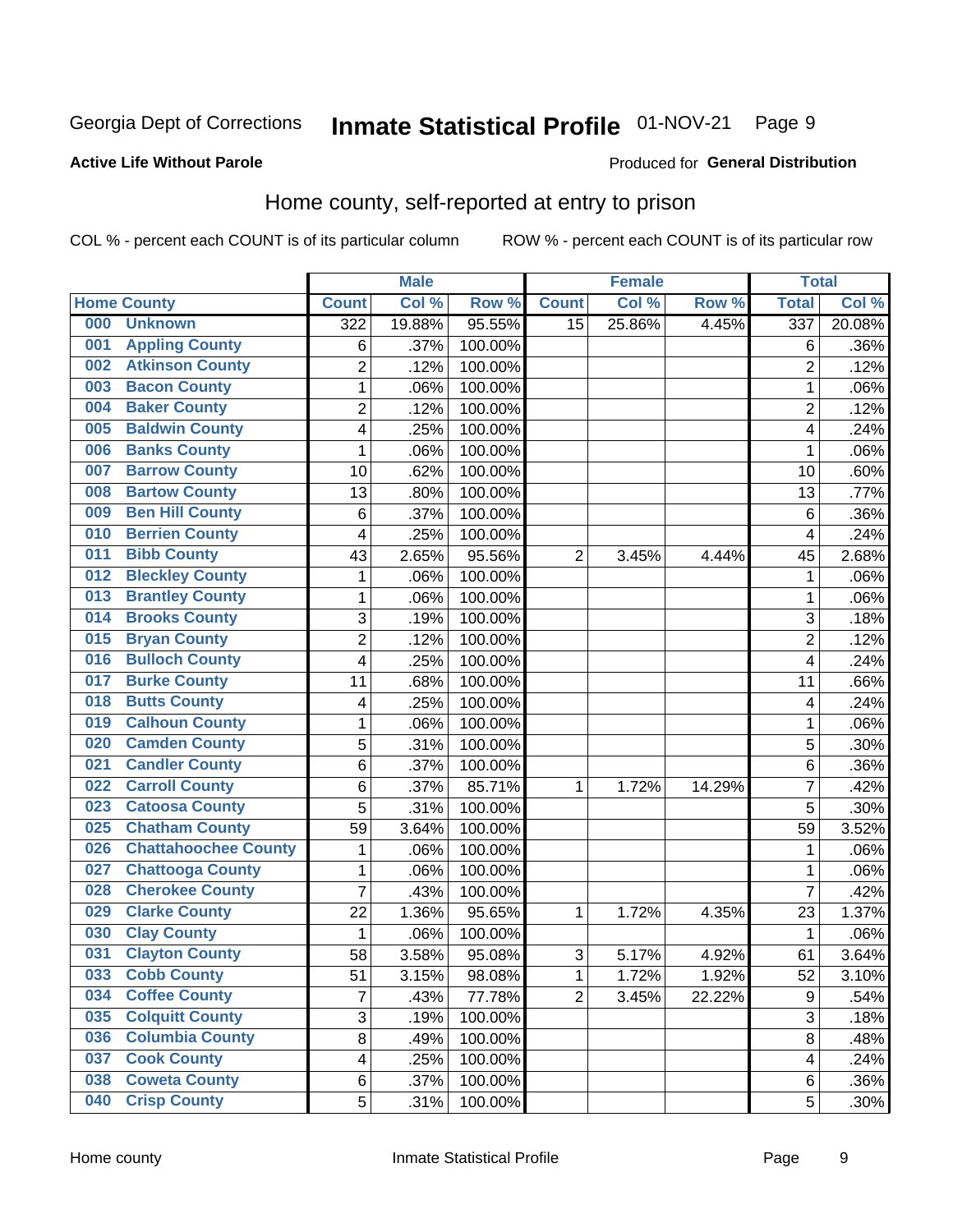# Inmate Statistical Profile 01-NOV-21 Page 10

### **Active Life Without Parole**

### Produced for General Distribution

# Home county, self-reported at entry to prison

COL % - percent each COUNT is of its particular column

|     |                          |                           | <b>Male</b> |                  |                  | <b>Female</b> |         | <b>Total</b>            |        |
|-----|--------------------------|---------------------------|-------------|------------------|------------------|---------------|---------|-------------------------|--------|
|     | <b>Home County</b>       | <b>Count</b>              | Col %       | Row <sup>%</sup> | <b>Count</b>     | Col %         | Row %   | <b>Total</b>            | Col %  |
| 043 | <b>Decatur County</b>    | 7                         | .43%        | 100.00%          |                  |               |         | 7                       | .42%   |
| 044 | <b>Dekalb County</b>     | 118                       | 7.28%       | 98.33%           | $\overline{2}$   | 3.45%         | 1.67%   | 120                     | 7.15%  |
| 045 | <b>Dodge County</b>      | 1                         | .06%        | 100.00%          |                  |               |         | 1                       | .06%   |
| 046 | <b>Dooly County</b>      | 1                         | .06%        | 100.00%          |                  |               |         | 1                       | .06%   |
| 047 | <b>Dougherty County</b>  | 24                        | 1.48%       | 92.31%           | $\overline{2}$   | 3.45%         | 7.69%   | 26                      | 1.55%  |
| 048 | <b>Douglas County</b>    | 19                        | 1.17%       | 100.00%          |                  |               |         | 19                      | 1.13%  |
| 049 | <b>Early County</b>      | 3                         | .19%        | 100.00%          |                  |               |         | 3                       | .18%   |
| 051 | <b>Effingham County</b>  | 6                         | .37%        | 85.71%           | 1                | 1.72%         | 14.29%  | 7                       | .42%   |
| 052 | <b>Elbert County</b>     | 4                         | .25%        | 100.00%          |                  |               |         | $\overline{\mathbf{4}}$ | .24%   |
| 053 | <b>Emanuel County</b>    | 6                         | .37%        | 100.00%          |                  |               |         | 6                       | .36%   |
| 054 | <b>Evans County</b>      |                           |             |                  | 1                | 1.72%         | 100.00% | 1                       | .06%   |
| 056 | <b>Fayette County</b>    | 7                         | .43%        | 100.00%          |                  |               |         | $\overline{7}$          | .42%   |
| 057 | <b>Floyd County</b>      | 21                        | 1.30%       | 91.30%           | $\boldsymbol{2}$ | 3.45%         | 8.70%   | 23                      | 1.37%  |
| 058 | <b>Forsyth County</b>    | $\ensuremath{\mathsf{3}}$ | .19%        | 60.00%           | 2                | 3.45%         | 40.00%  | 5                       | .30%   |
| 059 | <b>Franklin County</b>   | 3                         | .19%        | 100.00%          |                  |               |         | 3                       | .18%   |
| 060 | <b>Fulton County</b>     | 185                       | 11.42%      | 98.40%           | 3                | 5.17%         | 1.60%   | 188                     | 11.20% |
| 061 | <b>Gilmer County</b>     | $\overline{2}$            | .12%        | 100.00%          |                  |               |         | $\overline{2}$          | .12%   |
| 063 | <b>Glynn County</b>      | 13                        | .80%        | 100.00%          |                  |               |         | 13                      | .77%   |
| 064 | <b>Gordon County</b>     | 8                         | .49%        | 100.00%          |                  |               |         | 8                       | .48%   |
| 066 | <b>Greene County</b>     | 3                         | .19%        | 100.00%          |                  |               |         | 3                       | .18%   |
| 067 | <b>Gwinnett County</b>   | 47                        | 2.90%       | 94.00%           | 3                | 5.17%         | 6.00%   | 50                      | 2.98%  |
| 068 | <b>Habersham County</b>  | $\overline{2}$            | .12%        | 100.00%          |                  |               |         | $\overline{2}$          | .12%   |
| 069 | <b>Hall County</b>       | 14                        | .86%        | 87.50%           | $\overline{2}$   | 3.45%         | 12.50%  | 16                      | .95%   |
| 070 | <b>Hancock County</b>    | 2                         | .12%        | 100.00%          |                  |               |         | $\overline{2}$          | .12%   |
| 071 | <b>Haralson County</b>   | $\overline{c}$            | .12%        | 100.00%          |                  |               |         | $\overline{2}$          | .12%   |
| 072 | <b>Harris County</b>     | 5                         | .31%        | 100.00%          |                  |               |         | 5                       | .30%   |
| 073 | <b>Hart County</b>       | 3                         | .19%        | 100.00%          |                  |               |         | 3                       | .18%   |
| 074 | <b>Heard County</b>      | 1                         | .06%        | 100.00%          |                  |               |         | 1                       | .06%   |
| 075 | <b>Henry County</b>      | 16                        | .99%        | 94.12%           | 1                | 1.72%         | 5.88%   | 17                      | 1.01%  |
| 076 | <b>Houston County</b>    | 22                        | 1.36%       | 95.65%           | 1                | 1.72%         | 4.35%   | 23                      | 1.37%  |
| 078 | <b>Jackson County</b>    | 11                        | .68%        | 100.00%          |                  |               |         | 11                      | .66%   |
| 080 | <b>Jeff Davis County</b> | $\mathbf 1$               | .06%        | 100.00%          |                  |               |         | 1                       | .06%   |
| 081 | <b>Jefferson County</b>  | $\overline{7}$            | .43%        | 87.50%           | 1                | 1.72%         | 12.50%  | 8                       | .48%   |
| 082 | <b>Jenkins County</b>    | 3                         | .19%        | 100.00%          |                  |               |         | 3                       | .18%   |
| 083 | <b>Johnson County</b>    | $\mathbf{1}$              | .06%        | 100.00%          |                  |               |         | 1                       | .06%   |
| 084 | <b>Jones County</b>      | 1                         | .06%        | 100.00%          |                  |               |         | 1                       | .06%   |
| 087 | <b>Laurens County</b>    | 4                         | .25%        | 100.00%          |                  |               |         | 4                       | .24%   |
| 088 | <b>Lee County</b>        | 3                         | .19%        | 100.00%          |                  |               |         | 3                       | .18%   |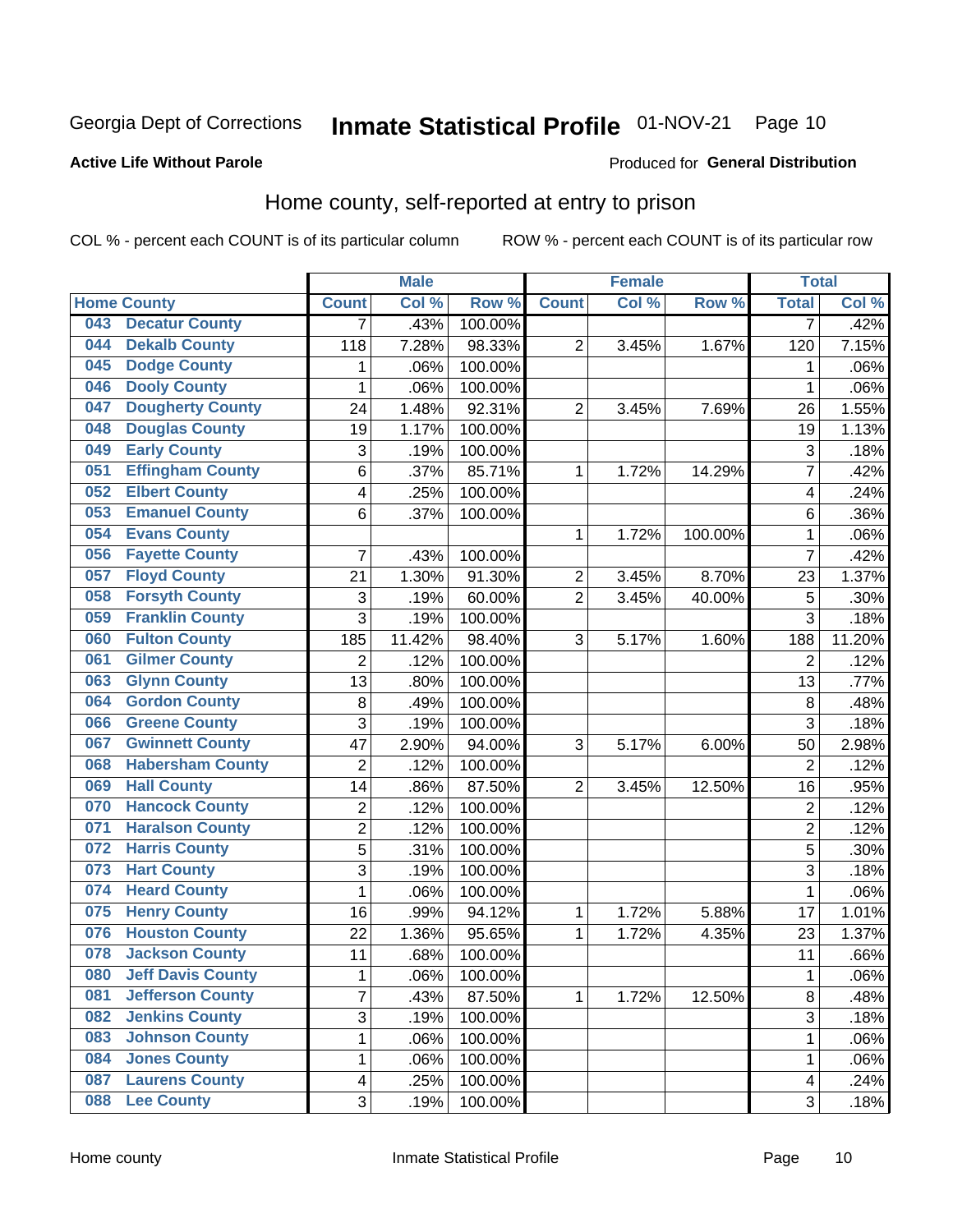# Inmate Statistical Profile 01-NOV-21 Page 11

### **Active Life Without Parole**

## Produced for General Distribution

# Home county, self-reported at entry to prison

COL % - percent each COUNT is of its particular column

|                  |                          |                | <b>Male</b> |         |                | <b>Female</b> |        | <b>Total</b>   |       |
|------------------|--------------------------|----------------|-------------|---------|----------------|---------------|--------|----------------|-------|
|                  | <b>Home County</b>       | <b>Count</b>   | Col %       | Row %   | <b>Count</b>   | Col %         | Row %  | <b>Total</b>   | Col % |
| 089              | <b>Liberty County</b>    | 10             | .62%        | 90.91%  | 1              | 1.72%         | 9.09%  | 11             | .66%  |
| 090              | <b>Lincoln County</b>    | $\overline{2}$ | .12%        | 100.00% |                |               |        | $\overline{2}$ | .12%  |
| 091              | <b>Long County</b>       | $\mathbf 1$    | .06%        | 100.00% |                |               |        | 1              | .06%  |
| 092              | <b>Lowndes County</b>    | 12             | .74%        | 100.00% |                |               |        | 12             | .72%  |
| 093              | <b>Lumpkin County</b>    | 1              | .06%        | 100.00% |                |               |        | 1              | .06%  |
| 094              | <b>Macon County</b>      | $\mathbf 1$    | .06%        | 100.00% |                |               |        | 1              | .06%  |
| 095              | <b>Madison County</b>    | 1              | .06%        | 100.00% |                |               |        | 1              | .06%  |
| 096              | <b>Marion County</b>     | 1              | .06%        | 50.00%  | 1              | 1.72%         | 50.00% | $\overline{2}$ | .12%  |
| 097              | <b>Mcduffie County</b>   | 3              | .19%        | 100.00% |                |               |        | 3              | .18%  |
| 098              | <b>Mcintosh County</b>   | $\mathbf 1$    | .06%        | 100.00% |                |               |        | 1              | .06%  |
| 099              | <b>Meriwether County</b> | 3              | .19%        | 100.00% |                |               |        | 3              | .18%  |
| 100              | <b>Miller County</b>     | $\overline{c}$ | .12%        | 100.00% |                |               |        | $\overline{2}$ | .12%  |
| 101              | <b>Mitchell County</b>   | 3              | .19%        | 100.00% |                |               |        | 3              | .18%  |
| 102              | <b>Monroe County</b>     | 6              | .37%        | 100.00% |                |               |        | 6              | .36%  |
| 103              | <b>Montgomery County</b> | 1              | .06%        | 100.00% |                |               |        | 1              | .06%  |
| 104              | <b>Morgan County</b>     | $\overline{2}$ | .12%        | 100.00% |                |               |        | $\overline{2}$ | .12%  |
| 106              | <b>Muscogee County</b>   | 34             | 2.10%       | 100.00% |                |               |        | 34             | 2.03% |
| 107              | <b>Newton County</b>     | 7              | .43%        | 77.78%  | $\overline{2}$ | 3.45%         | 22.22% | 9              | .54%  |
| 109              | <b>Oglethorpe County</b> | 4              | .25%        | 100.00% |                |               |        | 4              | .24%  |
| 110              | <b>Paulding County</b>   | 11             | .68%        | 100.00% |                |               |        | 11             | .66%  |
| 111              | <b>Peach County</b>      | 1              | .06%        | 100.00% |                |               |        | 1              | .06%  |
| $\overline{112}$ | <b>Pickens County</b>    | $\mathbf 1$    | .06%        | 100.00% |                |               |        | 1              | .06%  |
| 113              | <b>Pierce County</b>     | 6              | .37%        | 100.00% |                |               |        | 6              | .36%  |
| 114              | <b>Pike County</b>       | $\overline{2}$ | .12%        | 100.00% |                |               |        | $\overline{2}$ | .12%  |
| $\overline{115}$ | <b>Polk County</b>       | 5              | .31%        | 100.00% |                |               |        | 5              | .30%  |
| 117              | <b>Putnam County</b>     | 5              | .31%        | 83.33%  | 1              | 1.72%         | 16.67% | 6              | .36%  |
| 119              | <b>Rabun County</b>      | $\overline{2}$ | .12%        | 100.00% |                |               |        | $\overline{2}$ | .12%  |
| 120              | <b>Randolph County</b>   | $\overline{2}$ | .12%        | 100.00% |                |               |        | $\overline{2}$ | .12%  |
| $121$            | <b>Richmond County</b>   | 56             | 3.46%       | 94.92%  | 3              | 5.17%         | 5.08%  | 59             | 3.52% |
| 122              | <b>Rockdale County</b>   | 8              | .49%        | 100.00% |                |               |        | 8              | .48%  |
| 124              | <b>Screven County</b>    | 1              | .06%        | 100.00% |                |               |        | 1              | .06%  |
| 125              | <b>Seminole County</b>   | 2              | .12%        | 100.00% |                |               |        | $\overline{c}$ | .12%  |
| 126              | <b>Spalding County</b>   | 14             | .86%        | 100.00% |                |               |        | 14             | .83%  |
| 127              | <b>Stephens County</b>   | $\overline{2}$ | .12%        | 66.67%  | 1              | 1.72%         | 33.33% | $\mathsf 3$    | .18%  |
| 128              | <b>Stewart County</b>    | $\mathbf 1$    | .06%        | 100.00% |                |               |        | 1              | .06%  |
| 129              | <b>Sumter County</b>     | 6              | .37%        | 100.00% |                |               |        | 6              | .36%  |
| 132              | <b>Tattnall County</b>   | 6              | .37%        | 100.00% |                |               |        | 6              | .36%  |
| $\overline{133}$ | <b>Taylor County</b>     | $\mathbf{1}$   | .06%        | 100.00% |                |               |        | 1              | .06%  |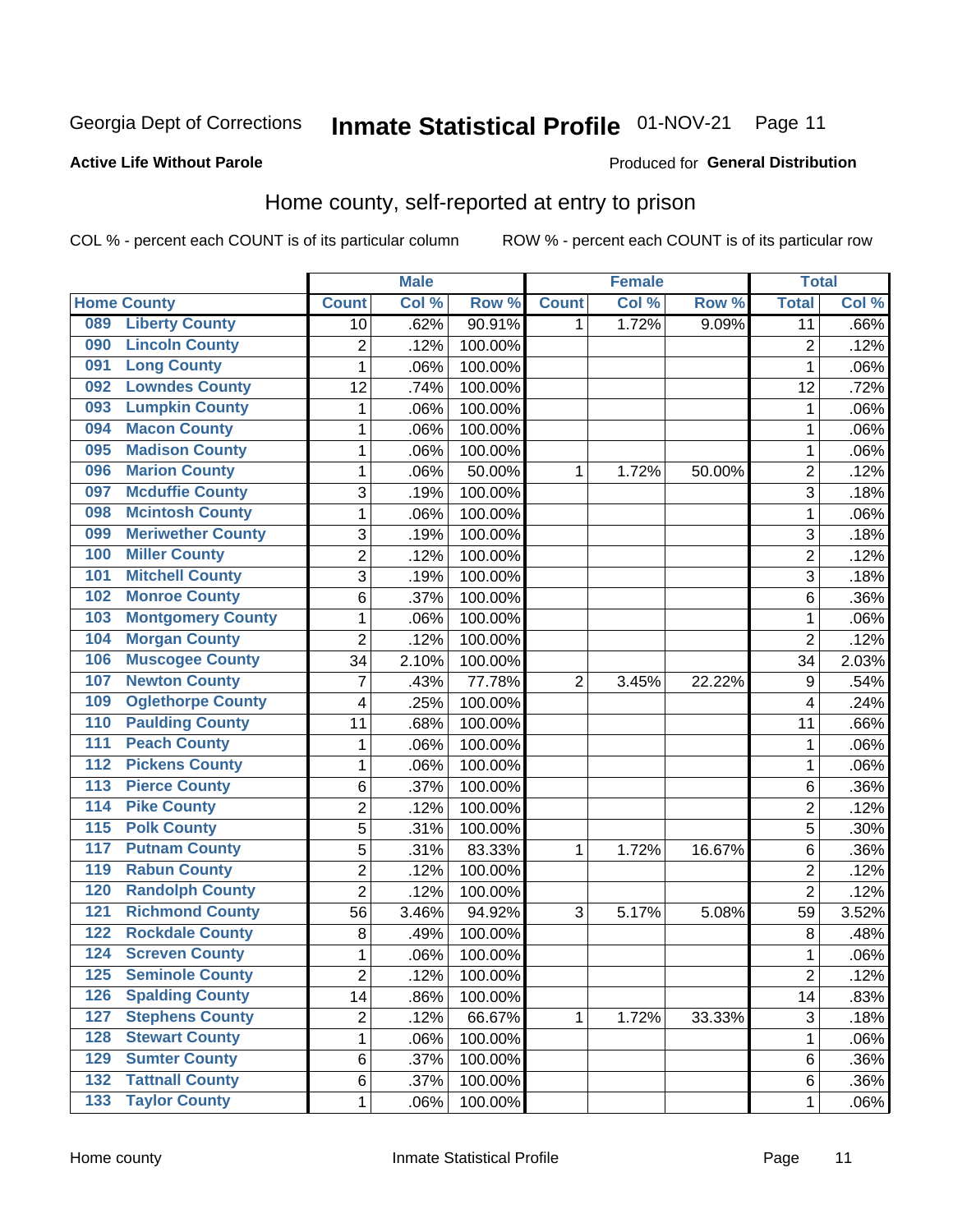# Inmate Statistical Profile 01-NOV-21 Page 12

### **Active Life Without Parole**

### Produced for General Distribution

# Home county, self-reported at entry to prison

COL % - percent each COUNT is of its particular column

|                                    |                | <b>Male</b> |         | <b>Female</b> |       | <b>Total</b> |                |       |
|------------------------------------|----------------|-------------|---------|---------------|-------|--------------|----------------|-------|
| <b>Home County</b>                 | <b>Count</b>   | Col %       | Row %   | <b>Count</b>  | Col % | Row %        | <b>Total</b>   | Col % |
| <b>Telfair County</b><br>134       | 2              | .12%        | 100.00% |               |       |              | 2              | .12%  |
| <b>Thomas County</b><br>136        | 5              | .31%        | 100.00% |               |       |              | 5              | .30%  |
| <b>Tift County</b><br>137          | 7              | .43%        | 100.00% |               |       |              | 7              | .42%  |
| <b>Toombs County</b><br>138        | 10             | .62%        | 100.00% |               |       |              | 10             | .60%  |
| <b>Treutlen County</b><br>140      | 5              | .31%        | 100.00% |               |       |              | 5              | .30%  |
| <b>Troup County</b><br>141         | 6              | .37%        | 100.00% |               |       |              | 6              | .36%  |
| <b>Twiggs County</b><br>143        | $\overline{c}$ | .12%        | 100.00% |               |       |              | $\overline{2}$ | .12%  |
| <b>Union County</b><br>144         | 1              | .06%        | 100.00% |               |       |              |                | .06%  |
| <b>Upson County</b><br>145         | 5              | .31%        | 100.00% |               |       |              | 5              | .30%  |
| <b>Walker County</b><br>146        | 4              | .25%        | 80.00%  | 1             | 1.72% | 20.00%       | 5              | .30%  |
| <b>Walton County</b><br>147        | 15             | .93%        | 100.00% |               |       |              | 15             | .89%  |
| <b>Ware County</b><br>148          | 12             | .74%        | 100.00% |               |       |              | 12             | .72%  |
| <b>Warren County</b><br>149        | $\overline{2}$ | .12%        | 66.67%  | 1             | 1.72% | 33.33%       | 3              | .18%  |
| <b>Washington County</b><br>150    | 6              | .37%        | 100.00% |               |       |              | 6              | .36%  |
| <b>Wayne County</b><br>151         | 9              | .56%        | 100.00% |               |       |              | 9              | .54%  |
| <b>Wheeler County</b><br>153       | 1              | .06%        | 100.00% |               |       |              |                | .06%  |
| <b>White County</b><br>154         | 1              | .06%        | 50.00%  | 1             | 1.72% | 50.00%       | $\overline{2}$ | .12%  |
| <b>Whitfield County</b><br>155     | 14             | .86%        | 100.00% |               |       |              | 14             | .83%  |
| <b>Wilcox County</b><br>156        | 1              | .06%        | 100.00% |               |       |              |                | .06%  |
| <b>Wilkes County</b><br>157        | 4              | .25%        | 100.00% |               |       |              | 4              | .24%  |
| <b>Wilkinson County</b><br>158     | $\overline{2}$ | .12%        | 100.00% |               |       |              | $\overline{2}$ | .12%  |
| <b>Worth County</b><br>159         | 1              | .06%        | 100.00% |               |       |              | 1              | .06%  |
| <b>Other Custody/Out Of</b><br>999 | 3              | .19%        | 100.00% |               |       |              | 3              | .18%  |
| <b>State</b>                       |                |             |         |               |       |              |                |       |
| <b>Total Rported</b>               | 1,620          | 100%        | 96.54%  | 58            | 100%  | 3.46%        | 1,678          | 100%  |

| <b>Not Reported</b> |      |    |     |
|---------------------|------|----|-----|
| `otal               | ,620 | ວດ | 678 |

| Mode (most frequent) | <b>Fulton County</b> | <b>Gwinnett County</b> | <b>Fulton County</b> |
|----------------------|----------------------|------------------------|----------------------|
|----------------------|----------------------|------------------------|----------------------|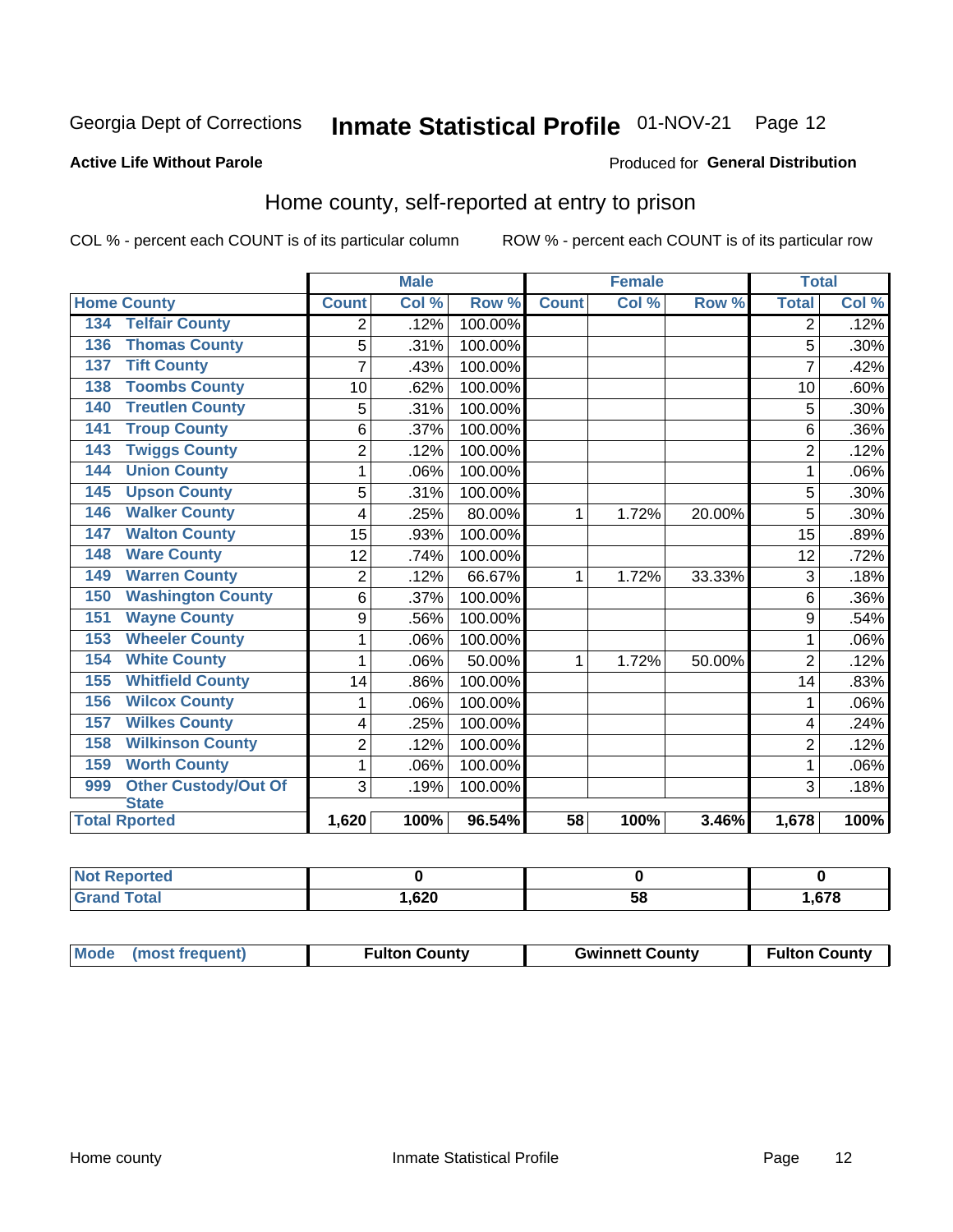#### Inmate Statistical Profile 01-NOV-21 Page 13

### **Active Life Without Parole**

### Produced for General Distribution

# Employment status before prison, self-reported at entry to prison

COL % - percent each COUNT is of its particular column

|                           |                 | <b>Male</b> |         |                 | <b>Female</b> |        |              | <b>Total</b> |
|---------------------------|-----------------|-------------|---------|-----------------|---------------|--------|--------------|--------------|
| <b>Employment Status</b>  | <b>Count</b>    | Col %       | Row %   | <b>Count</b>    | Col %         | Row %  | <b>Total</b> | Col %        |
| <b>Full Time</b><br>01    | 514             | 45.13%      | 96.25%  | 20 <sub>1</sub> | 47.62%        | 3.75%  | 534          | 45.22%       |
| <b>Part Time</b><br>02    | 79              | 6.94%       | 100.00% |                 |               |        | 79           | 6.69%        |
| Unempl $<$ 6M<br>03       | 69              | $6.06\%$    | 98.57%  |                 | 2.38%         | 1.43%  | 70           | 5.93%        |
| Unempl > 6M<br>04         | 288             | 25.29%      | 95.05%  | $15\,$          | 35.71%        | 4.95%  | 303          | 25.66%       |
| <b>Never Worked</b><br>05 | 106             | 9.31%       | 100.00% |                 |               |        | 106          | 8.98%        |
| <b>Student</b><br>06      | 33              | 2.90%       | 100.00% |                 |               |        | 33           | 2.79%        |
| <b>Incapable</b><br>07    | 50 <sub>1</sub> | 4.39%       | 89.29%  | 6               | 14.29%        | 10.71% | 56           | 4.74%        |
| <b>Total Reported</b>     | 1,139           | 100%        | 96.44%  | 42              | 100%          | 3.56%  | 1,181        | 100%         |

| ۱Ω۰<br>−™<br>___ | ıc<br>__ | 107<br>491      |
|------------------|----------|-----------------|
| ,620             | ວເ       | $- - -$<br>.010 |

| Mc | ∴ull | ----<br>ıme<br>w |
|----|------|------------------|
|    |      |                  |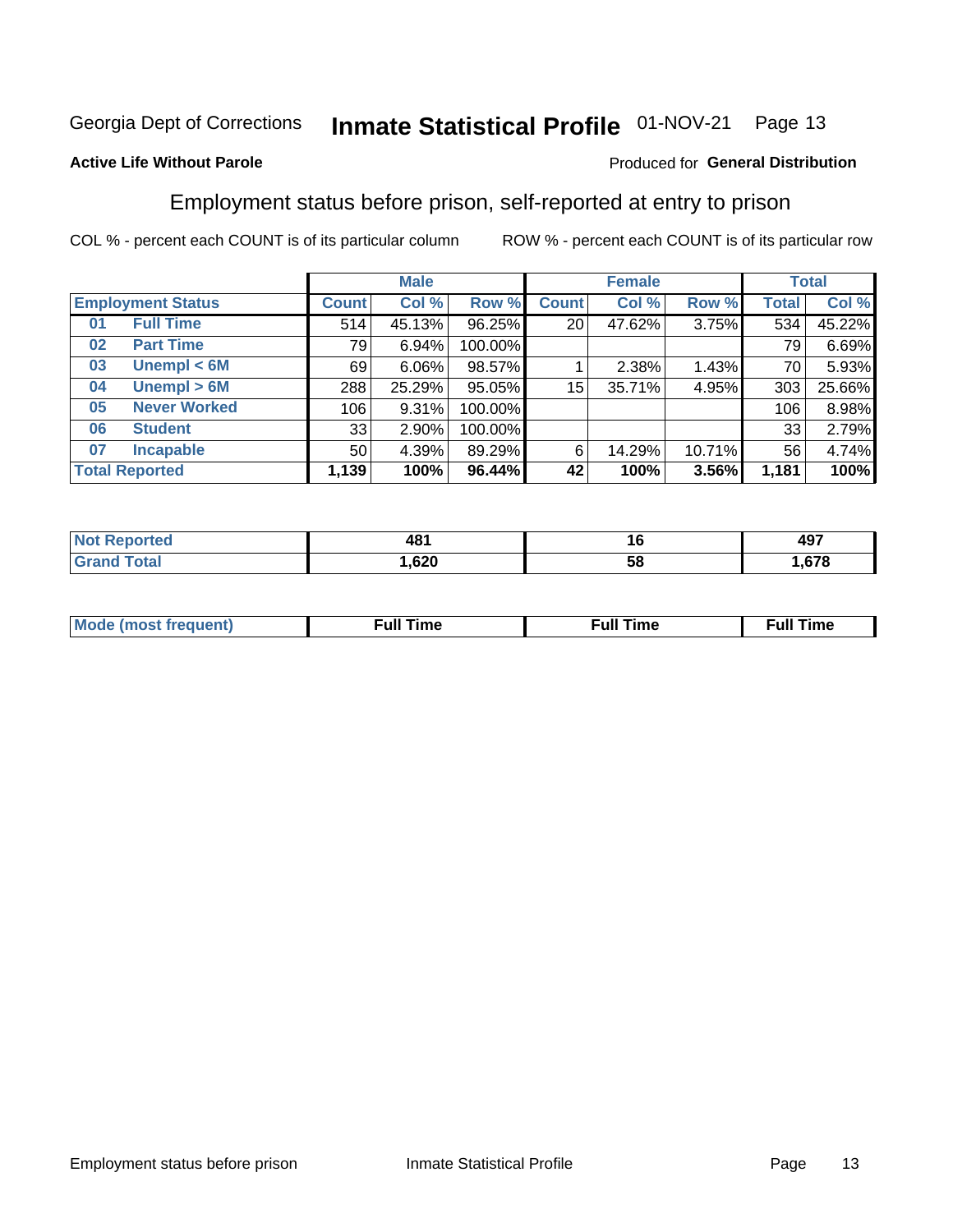## **Active Life Without Parole**

Produced for General Distribution

# Age at admission

COL % - percent each COUNT is of its particular column

|                         |                | <b>Male</b> |         |                         | <b>Female</b> |        |                | <b>Total</b> |
|-------------------------|----------------|-------------|---------|-------------------------|---------------|--------|----------------|--------------|
| <b>Age At Admission</b> | <b>Count</b>   | Col %       | Row %   | <b>Count</b>            | Col %         | Row %  | <b>Total</b>   | Col %        |
| 15                      | $\overline{2}$ | 0.12%       | 100.00% |                         |               |        | $\overline{2}$ | 0.12%        |
| 16                      | 1              | 0.06%       | 100.00% |                         |               |        | $\mathbf{1}$   | 0.06%        |
| $\overline{17}$         | 8              | 0.49%       | 100.00% |                         |               |        | 8              | 0.48%        |
| 18                      | 8              | 0.49%       | 100.00% |                         |               |        | 8              | 0.48%        |
| 19                      | 25             | 1.54%       | 100.00% |                         |               |        | 25             | 1.49%        |
| $\overline{20}$         | 42             | 2.59%       | 97.67%  | 1                       | 1.72%         | 2.33%  | 43             | 2.56%        |
| 21                      | 38             | 2.35%       | 95.00%  | $\overline{2}$          | 3.45%         | 5.00%  | 40             | 2.38%        |
| 22                      | 63             | 3.89%       | 96.92%  | $\overline{c}$          | 3.45%         | 3.08%  | 65             | 3.87%        |
| 23                      | 55             | 3.40%       | 98.21%  | 1                       | 1.72%         | 1.79%  | 56             | 3.34%        |
| 24                      | 58             | 3.58%       | 95.08%  | 3                       | 5.17%         | 4.92%  | 61             | 3.64%        |
| $\overline{25}$         | 72             | 4.44%       | 94.74%  | $\overline{\mathbf{4}}$ | 6.90%         | 5.26%  | 76             | 4.53%        |
| 26                      | 74             | 4.57%       | 96.10%  | 3                       | 5.17%         | 3.90%  | 77             | 4.59%        |
| $\overline{27}$         | 61             | 3.77%       | 93.85%  | 4                       | 6.90%         | 6.15%  | 65             | 3.87%        |
| 28                      | 69             | 4.26%       | 97.18%  | $\overline{2}$          | 3.45%         | 2.82%  | 71             | 4.23%        |
| 29                      | 70             | 4.32%       | 98.59%  | 1                       | 1.72%         | 1.41%  | 71             | 4.23%        |
| 30                      | 58             | 3.58%       | 100.00% |                         |               |        | 58             | 3.46%        |
| 31                      | 70             | 4.32%       | 98.59%  | 1                       | 1.72%         | 1.41%  | 71             | 4.23%        |
| 32                      | 67             | 4.14%       | 95.71%  | 3                       | 5.17%         | 4.29%  | 70             | 4.17%        |
| 33                      | 54             | 3.33%       | 94.74%  | 3                       | 5.17%         | 5.26%  | 57             | 3.40%        |
| 34                      | 37             | 2.28%       | 92.50%  | 3                       | 5.17%         | 7.50%  | 40             | 2.38%        |
| 35                      | 45             | 2.78%       | 95.74%  | $\overline{2}$          | 3.45%         | 4.26%  | 47             | 2.80%        |
| 36                      | 55             | 3.40%       | 98.21%  | 1                       | 1.72%         | 1.79%  | 56             | 3.34%        |
| $\overline{37}$         | 44             | 2.72%       | 97.78%  | 1                       | 1.72%         | 2.22%  | 45             | 2.68%        |
| 38                      | 52             | 3.21%       | 100.00% |                         |               |        | 52             | 3.10%        |
| 39                      | 41             | 2.53%       | 87.23%  | 6                       | 10.34%        | 12.77% | 47             | 2.80%        |
| 40                      | 37             | 2.28%       | 94.87%  | $\overline{c}$          | 3.45%         | 5.13%  | 39             | 2.32%        |
| 41                      | 44             | 2.72%       | 95.65%  | $\overline{2}$          | 3.45%         | 4.35%  | 46             | 2.74%        |
| 42                      | 36             | 2.22%       | 100.00% |                         |               |        | 36             | 2.15%        |
| 43                      | 30             | 1.85%       | 93.75%  | $\overline{2}$          | 3.45%         | 6.25%  | 32             | 1.91%        |
| 44                      | 24             | 1.48%       | 92.31%  | $\overline{c}$          | 3.45%         | 7.69%  | 26             | 1.55%        |
| 45                      | 34             | 2.10%       | 97.14%  | 1                       | 1.72%         | 2.86%  | 35             | 2.09%        |
| 46                      | 26             | 1.60%       | 92.86%  | $\mathbf 2$             | 3.45%         | 7.14%  | 28             | 1.67%        |
| 47                      | 29             | 1.79%       | 100.00% |                         |               |        | 29             | 1.73%        |
| 48                      | 23             | 1.42%       | 88.46%  | 3                       | 5.17%         | 11.54% | 26             | 1.55%        |
| 49                      | 26             | 1.60%       | 100.00% |                         |               |        | 26             | 1.55%        |
| 50                      | 26             | 1.60%       | 100.00% |                         |               |        | 26             | 1.55%        |
| $\overline{51}$         | 13             | 0.80%       | 100.00% |                         |               |        | 13             | 0.77%        |
| 52                      | 13             | 0.80%       | 100.00% |                         |               |        | 13             | 0.77%        |
| 53                      | 16             | 0.99%       | 100.00% |                         |               |        | 16             | 0.95%        |
| 54                      | 13             | 0.80%       | 100.00% |                         |               |        | 13             | 0.77%        |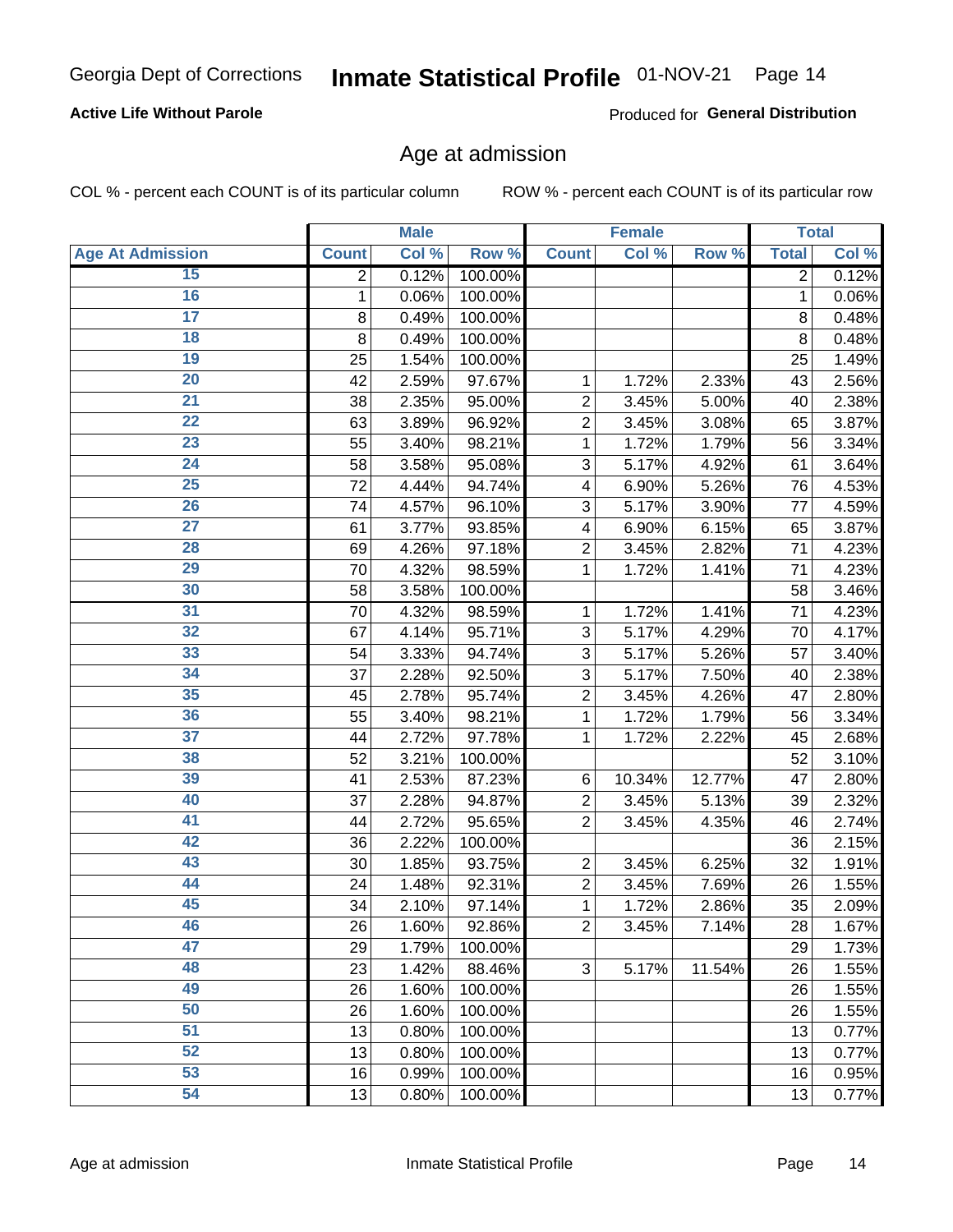## **Active Life Without Parole**

Produced for General Distribution

# Age at admission

COL % - percent each COUNT is of its particular column

|                         |              | <b>Male</b> |         |              | <b>Female</b> |       |                | <b>Total</b> |
|-------------------------|--------------|-------------|---------|--------------|---------------|-------|----------------|--------------|
| <b>Age At Admission</b> | <b>Count</b> | Col %       | Row %   | <b>Count</b> | Col %         | Row % | <b>Total</b>   | Col %        |
| 55                      | 13           | 0.80%       | 92.86%  |              | 1.72%         | 7.14% | 14             | 0.83%        |
| 56                      | 7            | 0.43%       | 100.00% |              |               |       | 7              | 0.42%        |
| 57                      | 10           | 0.62%       | 100.00% |              |               |       | 10             | 0.60%        |
| 58                      | 5            | 0.31%       | 100.00% |              |               |       | 5              | 0.30%        |
| 59                      | 5            | 0.31%       | 100.00% |              |               |       | 5              | $0.30\%$     |
| 60                      | 5            | 0.31%       | 100.00% |              |               |       | 5              | 0.30%        |
| 61                      | 3            | 0.19%       | 100.00% |              |               |       | 3              | 0.18%        |
| 62                      | 2            | 0.12%       | 100.00% |              |               |       | 2              | 0.12%        |
| 63                      |              | 0.06%       | 100.00% |              |               |       |                | 0.06%        |
| 64                      | 2            | 0.12%       | 100.00% |              |               |       | $\overline{2}$ | 0.12%        |
| 65                      |              | 0.06%       | 100.00% |              |               |       |                | 0.06%        |
| 66                      | 2            | 0.12%       | 100.00% |              |               |       | $\overline{2}$ | 0.12%        |
| 67                      | 2            | 0.12%       | 100.00% |              |               |       | 2              | 0.12%        |
| 69                      | 2            | 0.12%       | 100.00% |              |               |       | $\overline{2}$ | 0.12%        |
| 74                      |              | 0.06%       | 100.00% |              |               |       |                | 0.06%        |
| <b>Total Reported</b>   | 1,620        | 100%        | 96.54%  | 58           | 100%          | 3.46% | 1,678          | 100%         |

| <b>Not Reported</b> |      |    |       |
|---------------------|------|----|-------|
| <b>Total</b>        | ,620 | Эō | 1,678 |

| <b>Mean</b><br>(average) | 33.99    | 33.60    | 33.98    |
|--------------------------|----------|----------|----------|
| <b>Median (middle)</b>   | ^^<br>JZ | າາ<br>აა | ົ<br>-52 |
| Mode<br>(most frequent)  | 26       | 39       | 26       |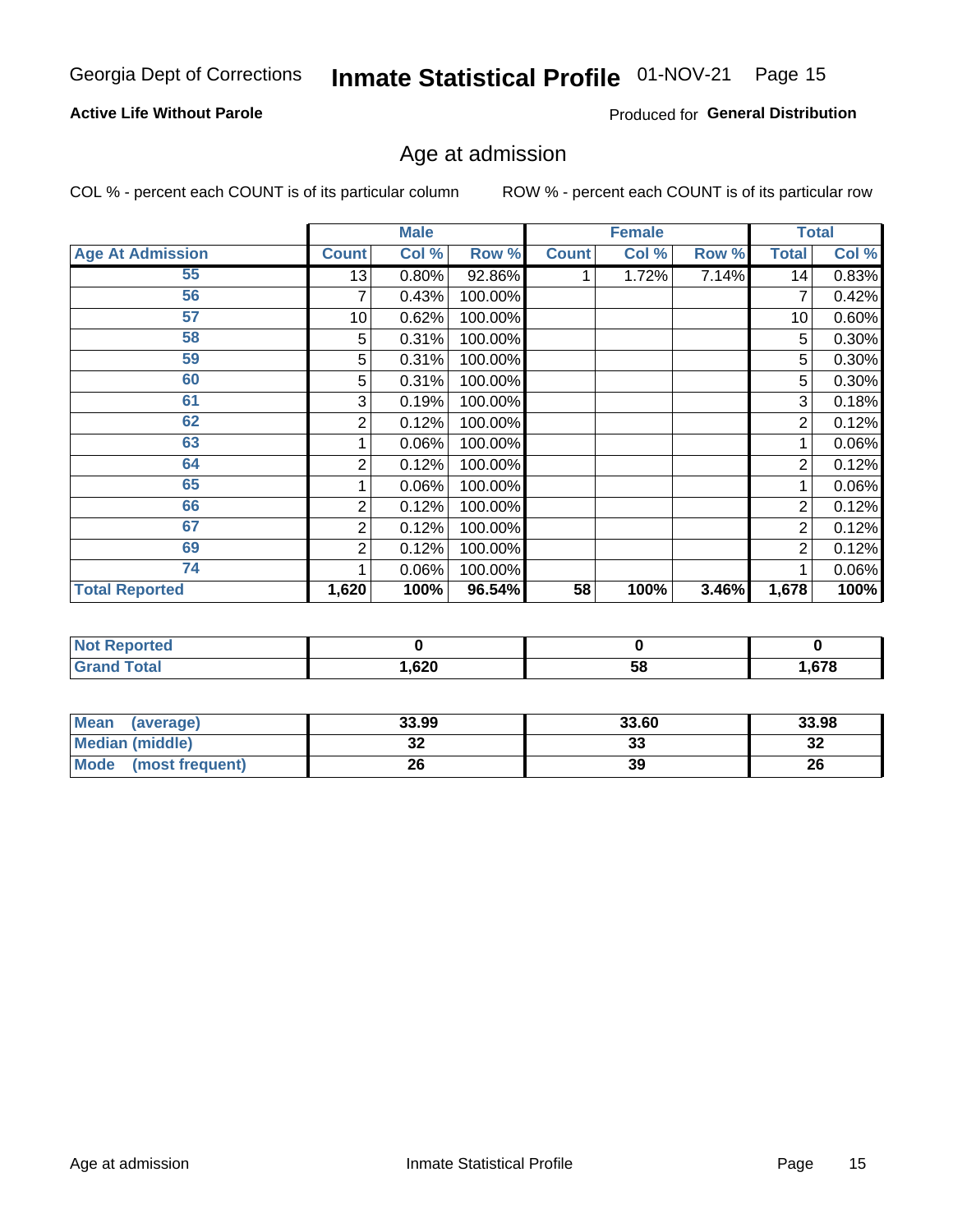## **Active Life Without Parole**

### Produced for General Distribution

# Height, measured at entry to prison

COL % - percent each COUNT is of its particular column

|                       |                | <b>Male</b> |         |                 | <b>Female</b> |         |                | <b>Total</b> |
|-----------------------|----------------|-------------|---------|-----------------|---------------|---------|----------------|--------------|
| <b>Height</b>         | <b>Count</b>   | Col %       | Row %   | <b>Count</b>    | Col %         | Row %   | <b>Total</b>   | Col %        |
| $\bf{0}$              | 5              | 0.31%       | 100.00% |                 |               |         | 5              | 0.30%        |
| 4'10"                 |                |             |         | 1               | 1.72%         | 100.00% | $\mathbf{1}$   | 0.06%        |
| 4'11''                |                |             |         | 1               | 1.72%         | 100.00% | 1              | 0.06%        |
| 5'00''                | 4              | 0.25%       | 100.00% |                 |               |         | 4              | 0.24%        |
| 5'01"                 | 5              | 0.31%       | 83.33%  | 1               | 1.72%         | 16.67%  | 6              | $0.36\%$     |
| 5'02"                 | 8              | 0.49%       | 72.73%  | 3               | 5.17%         | 27.27%  | 11             | 0.66%        |
| 5'03''                | 15             | 0.93%       | 55.56%  | 12              | 20.69%        | 44.44%  | 27             | 1.61%        |
| 5'04"                 | 18             | 1.11%       | 64.29%  | 10              | 17.24%        | 35.71%  | 28             | 1.67%        |
| 5'05"                 | 43             | 2.65%       | 81.13%  | 10              | 17.24%        | 18.87%  | 53             | 3.16%        |
| 5'06''                | 103            | 6.36%       | 95.37%  | 5               | 8.62%         | 4.63%   | 108            | 6.44%        |
| 5'07''                | 113            | 6.98%       | 94.17%  | $\overline{7}$  | 12.07%        | 5.83%   | 120            | 7.15%        |
| 5'08''                | 163            | 10.06%      | 98.79%  | 2               | 3.45%         | 1.21%   | 165            | 9.83%        |
| 5'09''                | 211            | 13.02%      | 99.06%  | $\overline{2}$  | 3.45%         | 0.94%   | 213            | 12.69%       |
| 5'10''                | 196            | 12.10%      | 98.99%  | $\overline{2}$  | 3.45%         | 1.01%   | 198            | 11.80%       |
| 5'11''                | 196            | 12.10%      | 100.00% |                 |               |         | 196            | 11.68%       |
| 6'00''                | 181            | 11.17%      | 99.45%  | 1               | 1.72%         | 0.55%   | 182            | 10.85%       |
| 6'01''                | 137            | 8.46%       | 99.28%  | 1               | 1.72%         | 0.72%   | 138            | 8.22%        |
| 6'02"                 | 107            | 6.60%       | 100.00% |                 |               |         | 107            | 6.38%        |
| 6'03''                | 54             | 3.33%       | 100.00% |                 |               |         | 54             | 3.22%        |
| 6'04"                 | 35             | 2.16%       | 100.00% |                 |               |         | 35             | 2.09%        |
| 6'05"                 | 15             | 0.93%       | 100.00% |                 |               |         | 15             | 0.89%        |
| 6'06''                | 7              | 0.43%       | 100.00% |                 |               |         | $\overline{7}$ | 0.42%        |
| 6'07''                | $\overline{2}$ | 0.12%       | 100.00% |                 |               |         | $\overline{2}$ | 0.12%        |
| 6'08''                | $\overline{2}$ | 0.12%       | 100.00% |                 |               |         | $\overline{2}$ | 0.12%        |
| <b>Total Reported</b> | 1,620          | 100%        | 96.54%  | $\overline{58}$ | 100%          | 3.46%   | 1,678          | 100%         |

| <b>NOT</b><br>rtea<br>a an estatun m<br>$\sim$ |      |    |     |
|------------------------------------------------|------|----|-----|
| $int^{\bullet}$                                | ,620 | 58 | 678 |

| <b>Mean</b> | (average)       | 5'10" | 5'05" | 5'10"<br>ັ |  |
|-------------|-----------------|-------|-------|------------|--|
|             |                 |       |       |            |  |
| Mode        | (most frequent) | 5'09" | 5'03" | 5'09"      |  |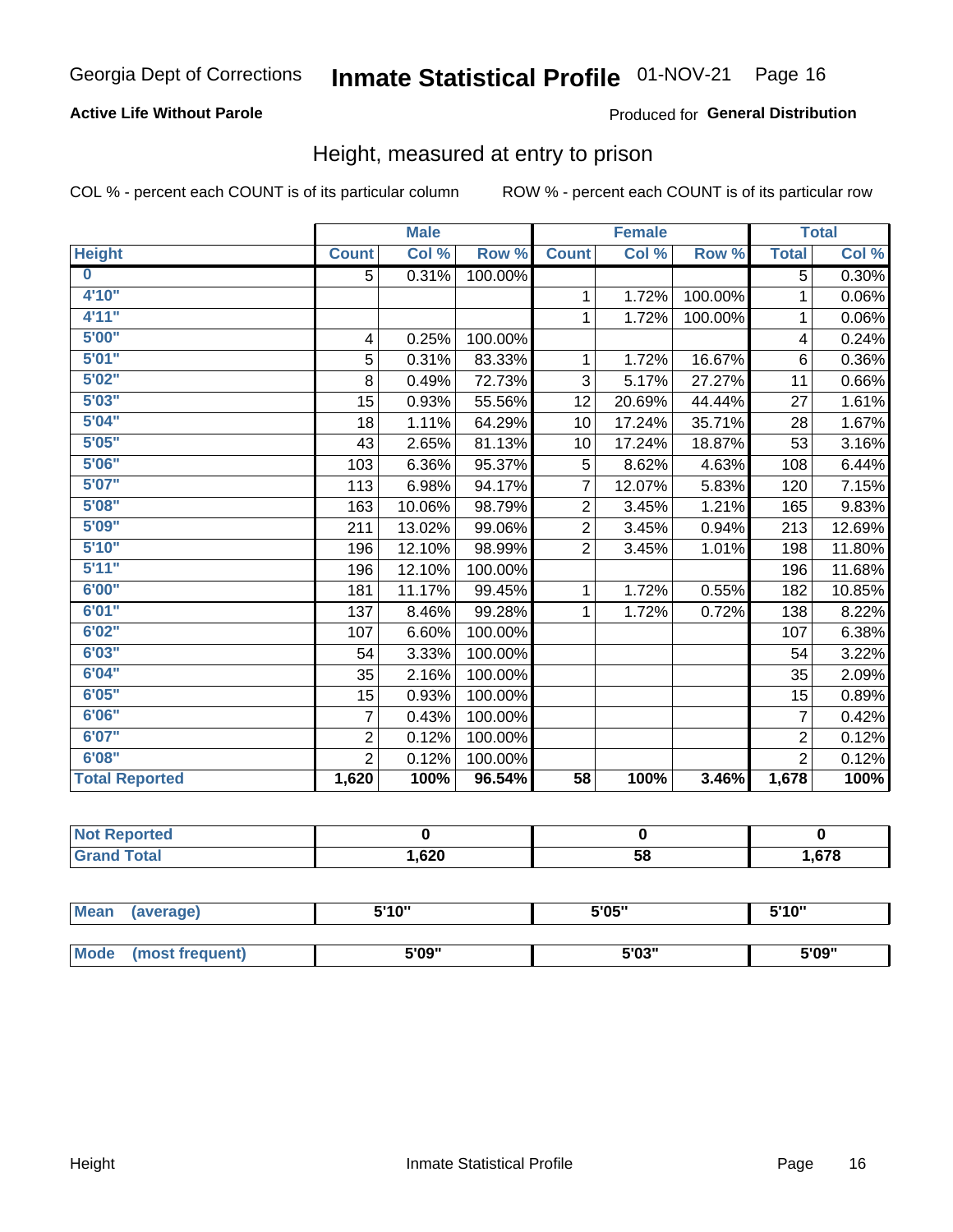### **Active Life Without Parole**

Produced for General Distribution

# Weight, measured at entry to prison

COL % - percent each COUNT is of its particular column

|                                |                  | <b>Male</b> |                  |                         | <b>Female</b>       |         |                | <b>Total</b> |  |
|--------------------------------|------------------|-------------|------------------|-------------------------|---------------------|---------|----------------|--------------|--|
| <b>Weight</b>                  | <b>Count</b>     | Col %       | Row <sup>%</sup> | <b>Count</b>            | Col %               | Row %   | <b>Total</b>   | Col %        |  |
| 100 - 109 pounds               | 1                | 0.06%       | 50.00%           | 1                       | 1.72%               | 50.00%  | $\overline{2}$ | 0.12%        |  |
| 110 - 119 pounds               | 4                | 0.25%       | 66.67%           | $\overline{c}$          | 3.45%               | 33.33%  | 6              | 0.36%        |  |
| 120 - 129 pounds               | $\boldsymbol{9}$ | 0.56%       | 75.00%           | 3                       | 5.17%               | 25.00%  | 12             | 0.72%        |  |
| 130 - 139 pounds               | 46               | 2.84%       | 95.83%           | $\overline{c}$          | 3.45%               | 4.17%   | 48             | 2.86%        |  |
| 140 - 149 pounds               | 97               | 6.00%       | 96.04%           | 4                       | 6.90%               | 3.96%   | 101            | 6.03%        |  |
| 150 - 159 pounds               | 143              | 8.84%       | 93.46%           | 10                      | 17.24%              | 6.54%   | 153            | 9.13%        |  |
| 160 - 169 pounds               | 199              | 12.30%      | 97.55%           | 5                       | 8.62%               | 2.45%   | 204            | 12.17%       |  |
| 170 - 179 pounds               | 211              | 13.04%      | 98.60%           | 3                       | 5.17%               | 1.40%   | 214            | 12.77%       |  |
| 180 - 189 pounds               | 209              | 12.92%      | 98.12%           | $\overline{\mathbf{4}}$ | 6.90%               | 1.88%   | 213            | 12.71%       |  |
| 190 - 199 pounds               | 139              | 8.59%       | 95.21%           | 7                       | 12.07%              | 4.79%   | 146            | 8.71%        |  |
| 200 - 209 pounds               | 146              | 9.02%       | 95.42%           | $\overline{7}$          | 12.07%              | 4.58%   | 153            | 9.13%        |  |
| 210 - 219 pounds               | 101              | 6.24%       | 97.12%           | 3                       | 5.17%               | 2.88%   | 104            | 6.21%        |  |
| 220 - 229 pounds               | 98               | 6.06%       | 100.00%          |                         |                     |         | 98             | 5.85%        |  |
| 230 - 239 pounds               | 62               | 3.83%       | 96.88%           | $\overline{2}$          | 3.45%               | 3.13%   | 64             | 3.82%        |  |
| 240 - 249 pounds               | 50               | 3.09%       | 100.00%          |                         |                     |         | 50             | 2.98%        |  |
| 250 - 259 pounds               | 30               | 1.85%       | 96.77%           | 1                       | $\overline{1.72\%}$ | 3.23%   | 31             | 1.85%        |  |
| 260 - 269 pounds               | 19               | 1.17%       | 100.00%          |                         |                     |         | 19             | 1.13%        |  |
| 270 - 279 pounds               | 15               | 0.93%       | 93.75%           | 1                       | 1.72%               | 6.25%   | 16             | 0.95%        |  |
| 280 - 289 pounds               | 15               | 0.93%       | 93.75%           | $\mathbf{1}$            | 1.72%               | 6.25%   | 16             | 0.95%        |  |
| 290 - 299 pounds               | 4                | 0.25%       | 80.00%           | 1                       | 1.72%               | 20.00%  | 5              | 0.30%        |  |
| 300 - 309 pounds               | 5                | 0.31%       | 100.00%          |                         |                     |         | 5              | 0.30%        |  |
| 310 - 319 pounds               | $\mathbf 1$      | 0.06%       | 100.00%          |                         |                     |         | $\mathbf{1}$   | 0.06%        |  |
| 320 - 329 pounds               | 3                | 0.19%       | 100.00%          |                         |                     |         | 3              | 0.18%        |  |
| 330 - 339 pounds               | 5                | 0.31%       | 100.00%          |                         |                     |         | 5              | 0.30%        |  |
| 350 - 359 pounds               | $\overline{2}$   | 0.12%       | 100.00%          |                         |                     |         | $\overline{2}$ | 0.12%        |  |
| 360 - 369 pounds               | 1                | 0.06%       | 100.00%          |                         |                     |         | $\mathbf{1}$   | 0.06%        |  |
| 370 - 379 pounds               | 1                | 0.06%       | 100.00%          |                         |                     |         | $\mathbf 1$    | 0.06%        |  |
| 390 - 399 pounds               |                  |             |                  | 1                       | 1.72%               | 100.00% | 1              | 0.06%        |  |
| 400 pounds and over            | $\overline{2}$   | 0.12%       | 100.00%          |                         |                     |         | $\overline{2}$ | 0.12%        |  |
| <b>Total Reported</b>          | 1,618            | 100%        | 96.54%           | $\overline{58}$         | 100%                | 3.46%   | 1,676          | 100.0%       |  |
|                                |                  |             |                  |                         |                     |         |                |              |  |
| <b>Not Reported</b>            |                  | 2           |                  |                         | 0                   |         |                | 2            |  |
| <b>Grand Total</b>             |                  | 1,620       |                  | $\overline{58}$         |                     |         | 1,678          |              |  |
|                                |                  |             |                  |                         |                     |         |                |              |  |
| <b>Mean</b><br>(average)       |                  | 189         |                  |                         | 181                 |         |                | 189          |  |
| <b>Median (middle)</b>         |                  | 181         |                  |                         | 176                 |         |                | 181          |  |
| <b>Mode</b><br>(most frequent) |                  | 180         |                  |                         | $\overline{200}$    |         | 180            |              |  |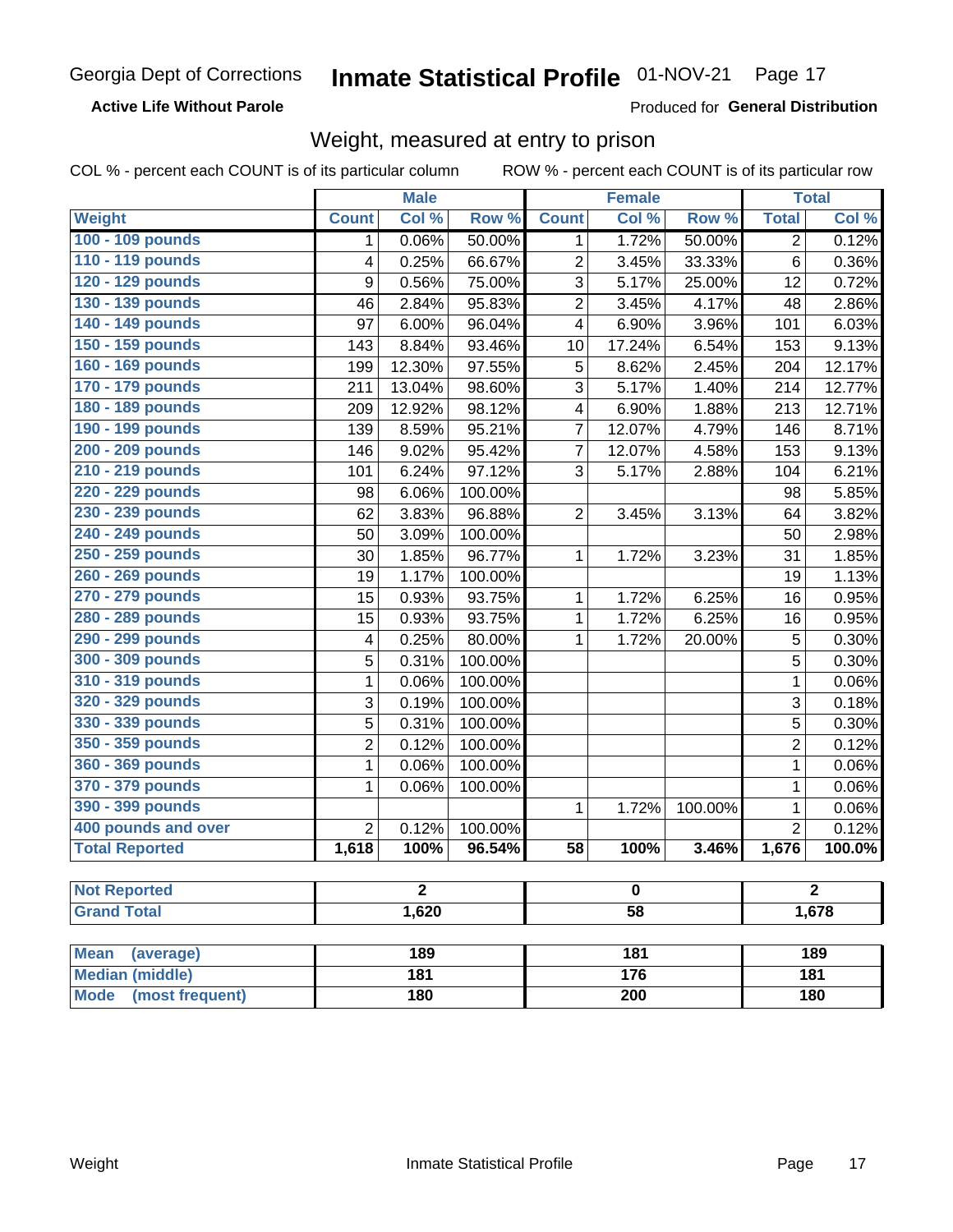# Inmate Statistical Profile 01-NOV-21 Page 18

## **Active Life Without Parole**

## Produced for General Distribution

# Veterans validated by Veteran's Administration

COL % - percent each COUNT is of its particular column

|                         |              | <b>Male</b> |                    | <b>Female</b> |       |             | Total   |
|-------------------------|--------------|-------------|--------------------|---------------|-------|-------------|---------|
| <b>Military service</b> | <b>Count</b> | Col%        | <b>Row % Count</b> | Col %         | Row % | $\tau$ otal | Col %   |
| <b>Air Force</b>        |              | 100.00%     | 100.00%            |               |       |             | 100.00% |
| <b>Total Reported</b>   |              | 100%        | 100.00%            |               | .00%  |             | $100\%$ |

| rted<br>NOT | .619 | 58 | c77<br>. |
|-------------|------|----|----------|
| <b>otal</b> | ,620 | 58 | .678     |

| Mc | <b>Orco</b> | Nui. | $\cdots$<br>nce |
|----|-------------|------|-----------------|
|----|-------------|------|-----------------|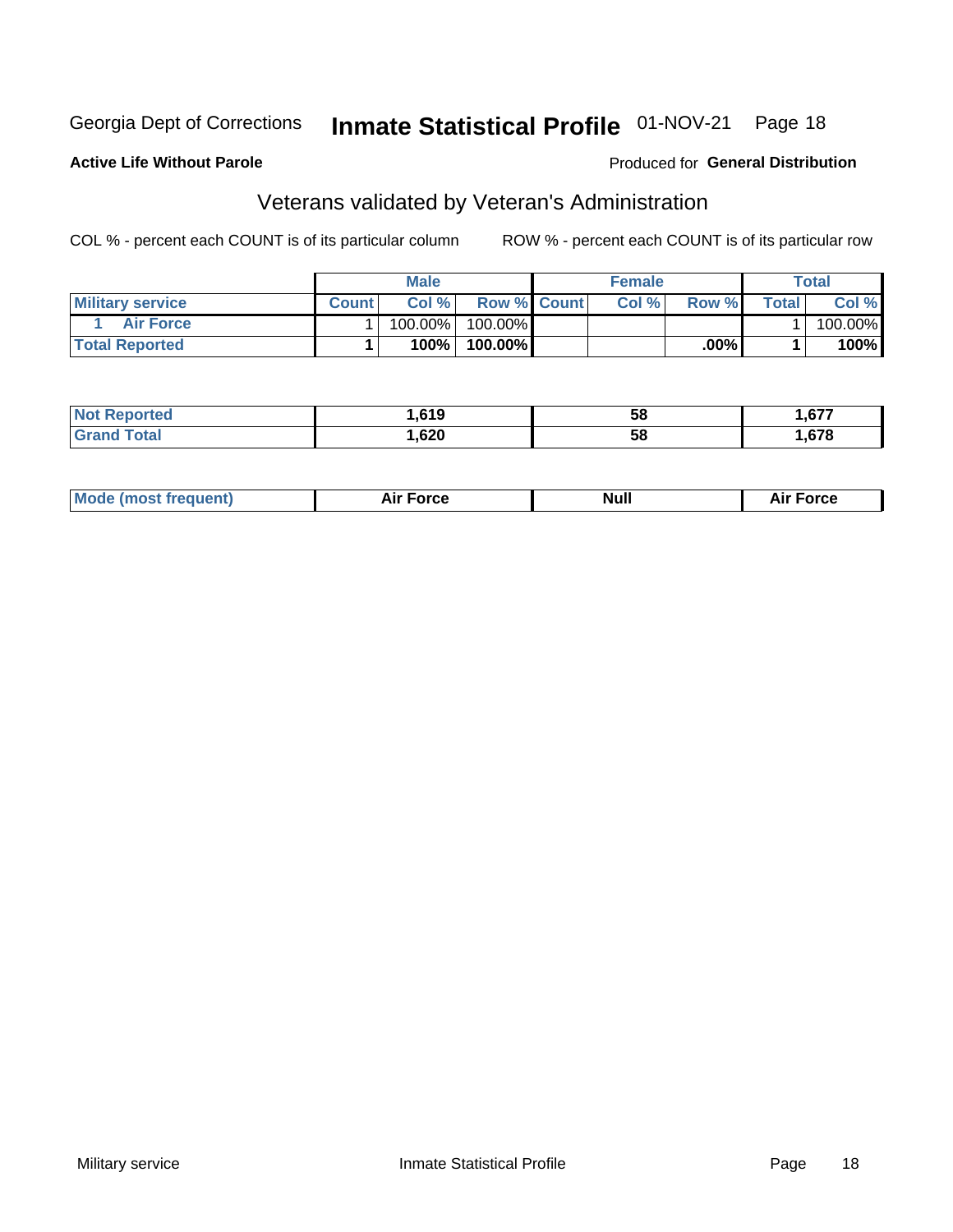#### Inmate Statistical Profile 01-NOV-21 Page 19

### **Active Life Without Parole**

### Produced for General Distribution

# Type of admission to prison

COL % - percent each COUNT is of its particular column

|                                      |              | <b>Male</b> |                    |    | <b>Female</b> |       |              | <b>Total</b> |
|--------------------------------------|--------------|-------------|--------------------|----|---------------|-------|--------------|--------------|
| <b>Type of Admission</b>             | <b>Count</b> | Col %       | <b>Row % Count</b> |    | Col %         | Row % | <b>Total</b> | Col %        |
| <b>New Sentence</b><br>52            | 1,535        | 94.75%      | 96.36%             | 58 | 100.00%       | 3.64% | 1,593        | 94.93%       |
| <b>Probation Rev Partial</b><br>53   | 9            | .56%        | 100.00%            |    |               |       | 9            | .54%         |
| <b>Probation Rev Remainder</b><br>54 | 24           | 1.48%       | 100.00%            |    |               |       | 24           | 1.43%        |
| <b>Parole Rev New Sentence</b><br>55 | 22           | 1.36%       | 100.00%            |    |               |       | 22           | 1.31%        |
| <b>Parole Rev No New</b><br>56       | 18           | 1.11%       | 100.00%            |    |               |       | 18           | 1.07%        |
| <b>Sentence</b>                      |              |             |                    |    |               |       |              |              |
| <b>Life W/O Parole</b><br>70         | 11           | .68%        | 100.00%            |    |               |       | 11           | .66%         |
| <b>Unknown</b><br>82                 |              | .06%        | 100.00%            |    |               |       |              | .06%         |
| <b>Total Reported</b>                | 1,620        | 100%        | $96.54\%$          | 58 | 100%          | 3.46% | 1,678        | 100%         |

| <b>Not Reported</b>          |       |    |        |
|------------------------------|-------|----|--------|
| <b>Total</b><br><b>Grand</b> | 1,620 | 58 | . 678، |

| Mode (most frequent) | <b>New Sentence</b> | <b>New Sentence</b> | <b>New Sentence</b> |
|----------------------|---------------------|---------------------|---------------------|
|                      |                     |                     |                     |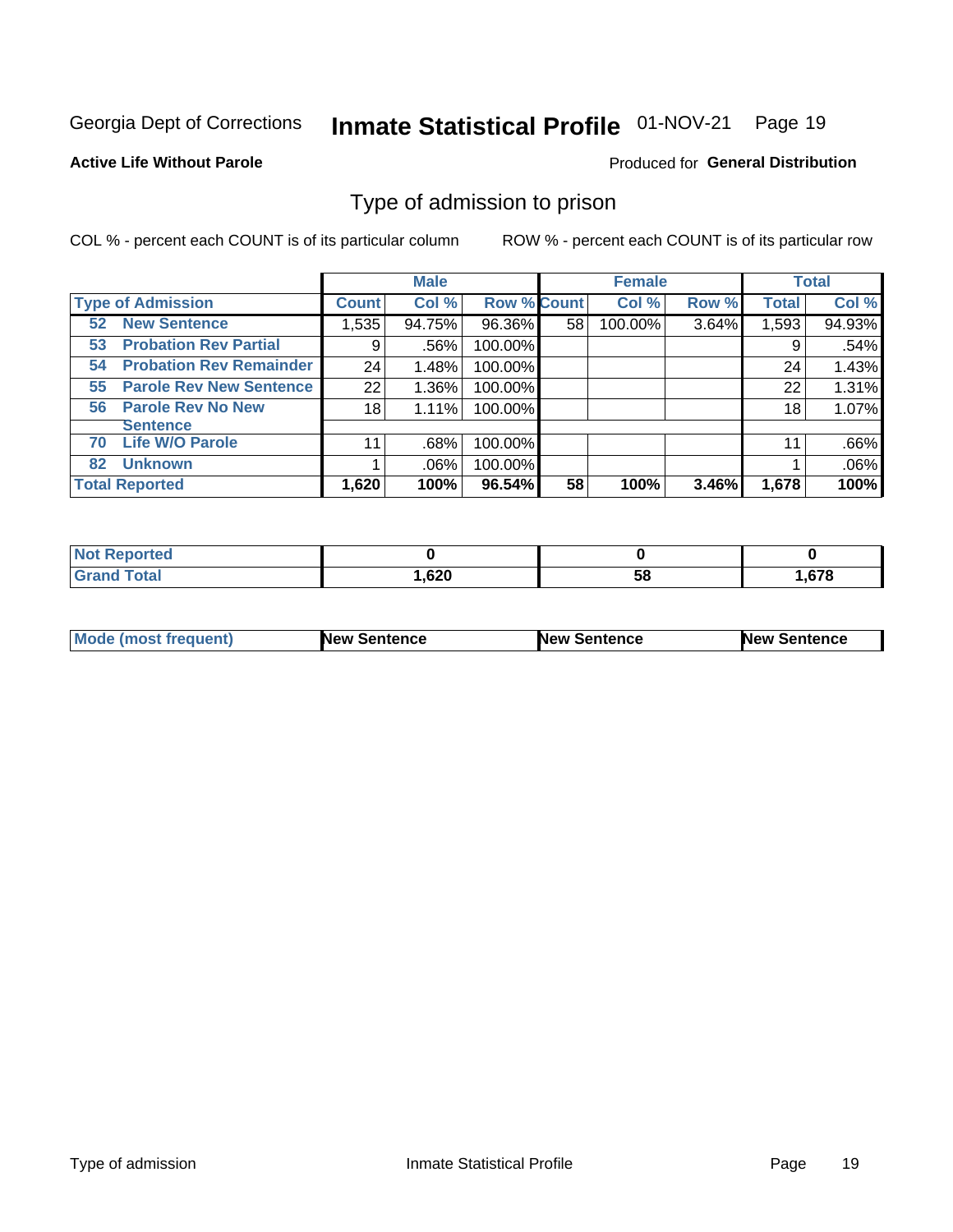# Inmate Statistical Profile 01-NOV-21 Page 20

**Active Life Without Parole** 

### Produced for General Distribution

# Current / last supervision level

COL % - percent each COUNT is of its particular column

|                        |              | <b>Male</b> |                    |                 | <b>Female</b>      |          |       | <b>Total</b> |
|------------------------|--------------|-------------|--------------------|-----------------|--------------------|----------|-------|--------------|
| <b>Security Status</b> | <b>Count</b> | Col%        | <b>Row % Count</b> |                 | Col %              | Row %    | Total | Col %        |
| 4 Medium               |              | .43%        | 100.00%            |                 | $.00\%$ $^{\circ}$ |          |       | .42%         |
| 5 Close                | .613         | $99.57\%$   | 96.53%             | 58 <sup>1</sup> | 100.00%            | $3.47\%$ | 1,671 | 99.58%       |
| <b>Total Reported</b>  | .620         | 100%        | 96.54%             | 58              | 100%               | $3.46\%$ | 1.678 | 100%         |

| <b>Still being diagnosed</b> |        |    |       |
|------------------------------|--------|----|-------|
| <b>Not Reported</b>          |        |    |       |
| <b>Grand Total</b>           | 620, ا | 58 | 1,678 |

| <b>Mode (most frequent)</b> | Close | ∵lose | Close |
|-----------------------------|-------|-------|-------|
|                             |       |       |       |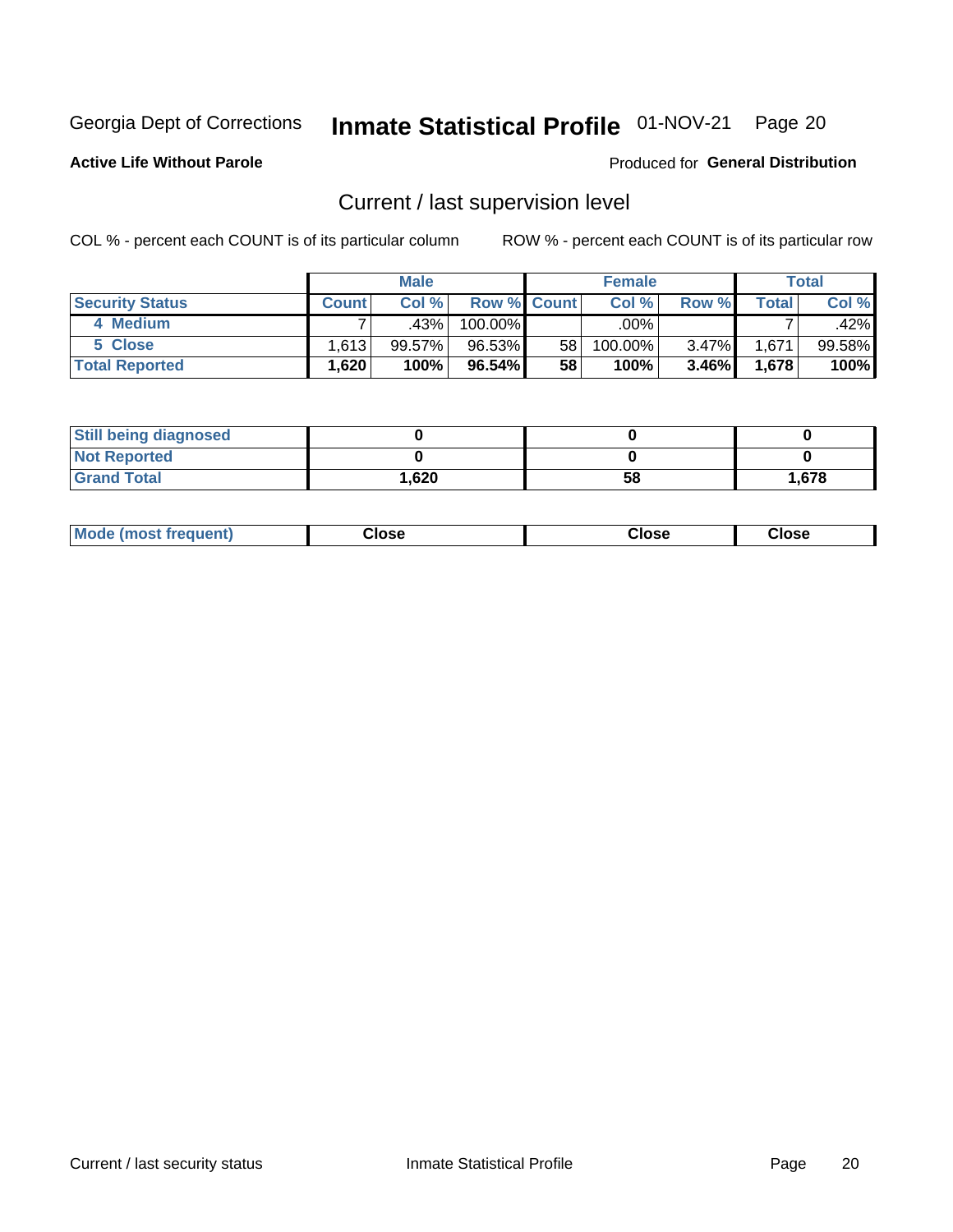# Inmate Statistical Profile 01-NOV-21 Page 21

**Active Life Without Parole** 

Produced for General Distribution

# Current / last type of institution

COL % - percent each COUNT is of its particular column

|                            |       | <b>Male</b> |                    |                 | <b>Female</b> |          |       | Total   |
|----------------------------|-------|-------------|--------------------|-----------------|---------------|----------|-------|---------|
| <b>Type of Institution</b> | Count | Col%        | <b>Row % Count</b> |                 | Col %         | Row %    | Total | Col %   |
| <b>State Prison</b>        | 1.620 | $100.00\%$  | $96.54\%$          | 58 <sub>1</sub> | $100.00\%$    | $3.46\%$ | 1,678 | 100.00% |
| <b>Total Reported</b>      | 1,620 | 100%        | $96.54\%$          | 58              | 100%          | 3.46%    | 1,678 | 100%    |

| 'ted<br>. |                    |    |                    |
|-----------|--------------------|----|--------------------|
|           | <b>GOO</b><br>,ozu | ວເ | <b>C70</b><br>01 C |

| <b>Mode (most frequent)</b> | State Prison | <b>State Prison</b> | State<br>⊦ Prisonl |
|-----------------------------|--------------|---------------------|--------------------|
|                             |              |                     |                    |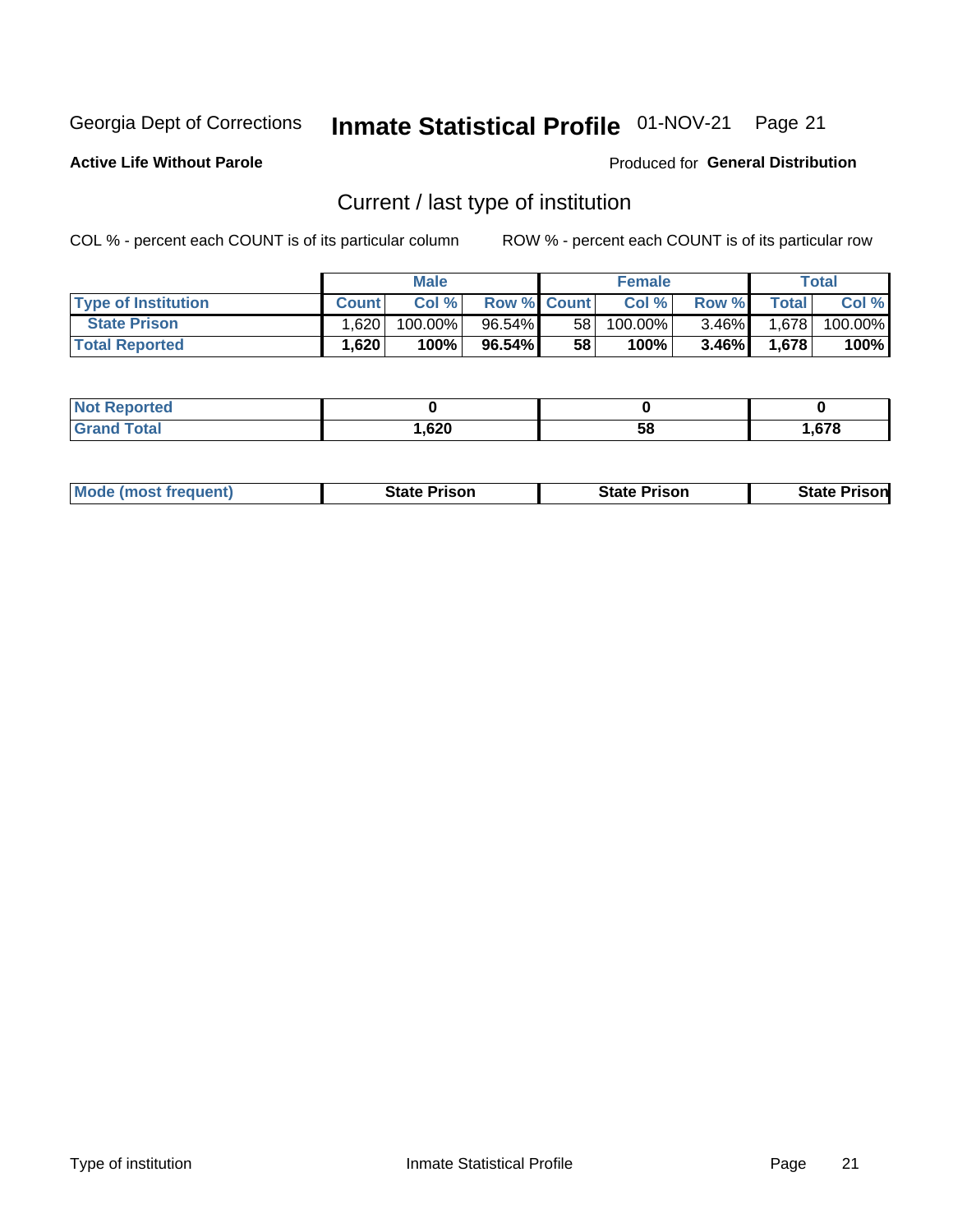# Inmate Statistical Profile 01-NOV-21 Page 22

## **Active Life Without Parole**

### Produced for General Distribution

# Institution type - transitional centers

COL % - percent each COUNT is of its particular column

|                                          |              | <b>Male</b> |             | <b>Female</b> |             | <b>Total</b> |
|------------------------------------------|--------------|-------------|-------------|---------------|-------------|--------------|
| <b>Institution Type - Trans. Centers</b> | <b>Count</b> | Col %       | Row % Count | Col %         | Row % Total | Col %        |
| <b>Total Reported</b>                    |              |             |             |               |             |              |

| <b>Reported</b><br><b>NOT</b><br>$\sim$            |  |  |
|----------------------------------------------------|--|--|
| $f$ $f \circ f \circ f$<br>$C = 1$<br><b>TULAI</b> |  |  |

| Mode (most frequent) | <b>Null</b> | <b>Null</b> | <b>Null</b> |
|----------------------|-------------|-------------|-------------|
|                      |             |             |             |
|                      |             |             |             |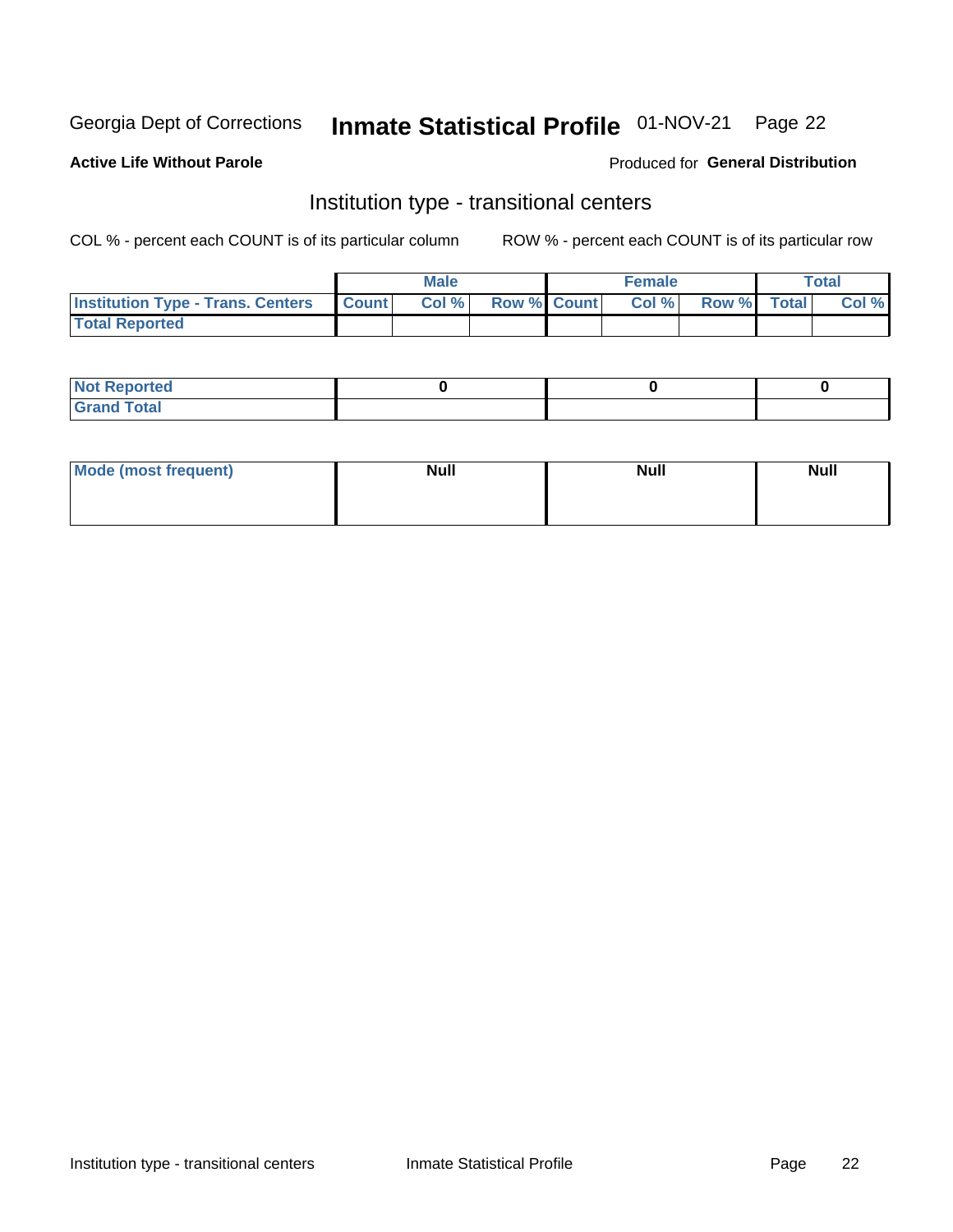# Inmate Statistical Profile 01-NOV-21 Page 23

**Active Life Without Parole** 

Produced for General Distribution

# Institution type - county prisons

COL % - percent each COUNT is of its particular column

|                                                    | <b>Male</b> |       |  | <b>Female</b> |                          |             | <b>Total</b> |       |
|----------------------------------------------------|-------------|-------|--|---------------|--------------------------|-------------|--------------|-------|
| <b>Institution Type - County Prisons   Count  </b> |             | Col % |  |               | <b>Row % Count Col %</b> | Row % Total |              | Col % |
| <b>Total Reported</b>                              |             |       |  |               |                          |             |              |       |

| <b>Not Reported</b>   |  |  |
|-----------------------|--|--|
| <b>Total</b><br>Granc |  |  |

| Mode (most frequent) | <b>Null</b> | <b>Null</b><br><b>Null</b> |
|----------------------|-------------|----------------------------|
|                      |             |                            |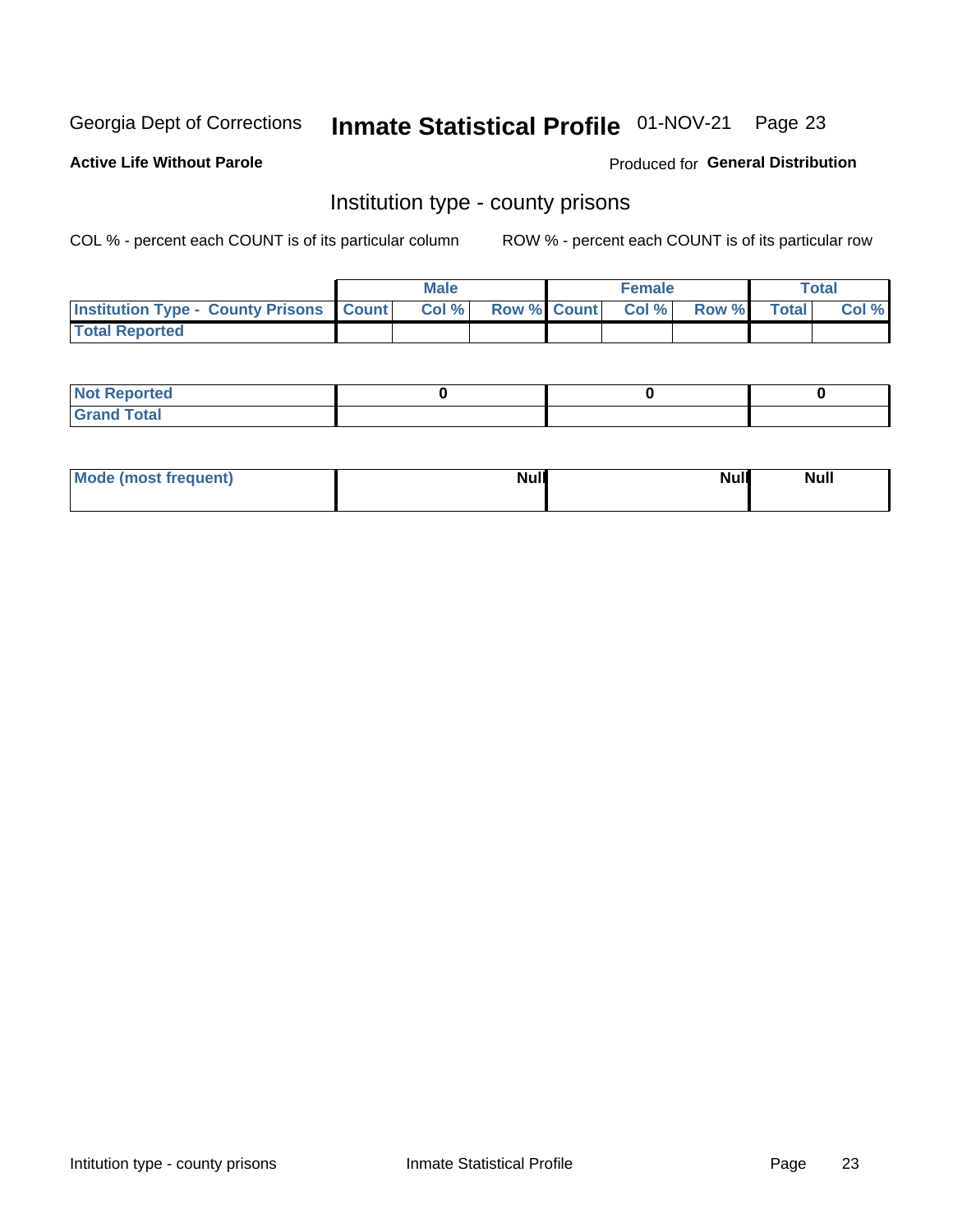# Inmate Statistical Profile 01-NOV-21 Page 24

## **Active Life Without Parole**

## Produced for General Distribution

# Institution type - state prisons

|                                         | <b>Male</b><br><b>Female</b> |          |         |                             | <b>Total</b> |         |                                       |        |
|-----------------------------------------|------------------------------|----------|---------|-----------------------------|--------------|---------|---------------------------------------|--------|
| <b>Institution Type - State Prisons</b> | <b>Count</b>                 | Col %    | Row %   | <b>Count</b>                | Col %        | Row %   | <b>Total</b>                          | Col %  |
| <b>Arrendale State Prison</b>           |                              |          |         | 28                          | 48.28%       | 100.00% | 28                                    | 1.67%  |
| <b>Augusta State Med. Prison</b>        | 87                           | 5.37%    | 100.00% |                             |              |         | 87                                    | 5.18%  |
| <b>Baldwin State Prison</b>             | 53                           | 3.27%    | 100.00% |                             |              |         | 53                                    | 3.16%  |
| <b>Calhoun State Prison</b>             | 2                            | .12%     | 100.00% |                             |              |         | 2                                     | .12%   |
| <b>Central State Prison</b>             | 4                            | .25%     | 100.00% |                             |              |         | 4                                     | .24%   |
| <b>Coastal State Prison</b>             | 3                            | .19%     | 100.00% |                             |              |         | 3                                     | .18%   |
| <b>Dooly State Prison</b>               |                              | .06%     | 100.00% |                             |              |         |                                       | .06%   |
| <b>Ga Diag Class Prison</b>             | 32                           | 1.98%    | 100.00% |                             |              |         | 32                                    | 1.91%  |
| <b>Ga State Prison</b>                  | 30                           | 1.85%    | 100.00% |                             |              |         | 30                                    | 1.79%  |
| <b>Hancock State Prison</b>             | 160                          | 9.88%    | 100.00% |                             |              |         | 160                                   | 9.54%  |
| <b>Hays State Prison</b>                | 139                          | 8.58%    | 100.00% |                             |              |         | 139                                   | 8.28%  |
| <b>Johnson State Prison</b>             |                              | .06%     | 100.00% |                             |              |         |                                       | .06%   |
| <b>Macon State Prison</b>               | 316                          | 19.51%   | 100.00% |                             |              |         | 316                                   | 18.83% |
| <b>Phillips State Prison</b>            | 35                           | 2.16%    | 100.00% |                             |              |         | 35                                    | 2.09%  |
| <b>Pulaski State Prison</b>             |                              |          |         | 30                          | 51.72%       | 100.00% | 30                                    | 1.79%  |
| <b>Smith State Prison</b>               | 225                          | 13.89%   | 100.00% |                             |              |         | 225                                   | 13.41% |
| <b>Special Management Unit</b>          | 26                           | 1.60%    | 100.00% |                             |              |         | 26                                    | 1.55%  |
| <b>Telfair State Prison</b>             | 248                          | 15.31%   | 100.00% |                             |              |         | 248                                   | 14.78% |
| <b>Valdosta State Prison</b>            | 133                          | 8.21%    | 100.00% |                             |              |         | 133                                   | 7.93%  |
| <b>Ware State Prison</b>                | 125                          | 7.72%    | 100.00% |                             |              |         | 125                                   | 7.45%  |
| <b>Total Reported</b>                   | 1,620                        | 100%     | 96.54%  | $\overline{58}$             | 100%         | 3.46%   | 1,678                                 | 100%   |
| <b>Not Reported</b>                     |                              | $\bf{0}$ |         | $\bf{0}$                    |              |         | $\bf{0}$                              |        |
| <b>Grand Total</b>                      |                              | 1,620    |         | $\overline{58}$             |              |         |                                       |        |
| <b>Mode (most frequent)</b>             | <b>Macon State Prison</b>    |          |         | <b>Pulaski State Prison</b> |              |         | 1,678<br><b>Macon State</b><br>Prison |        |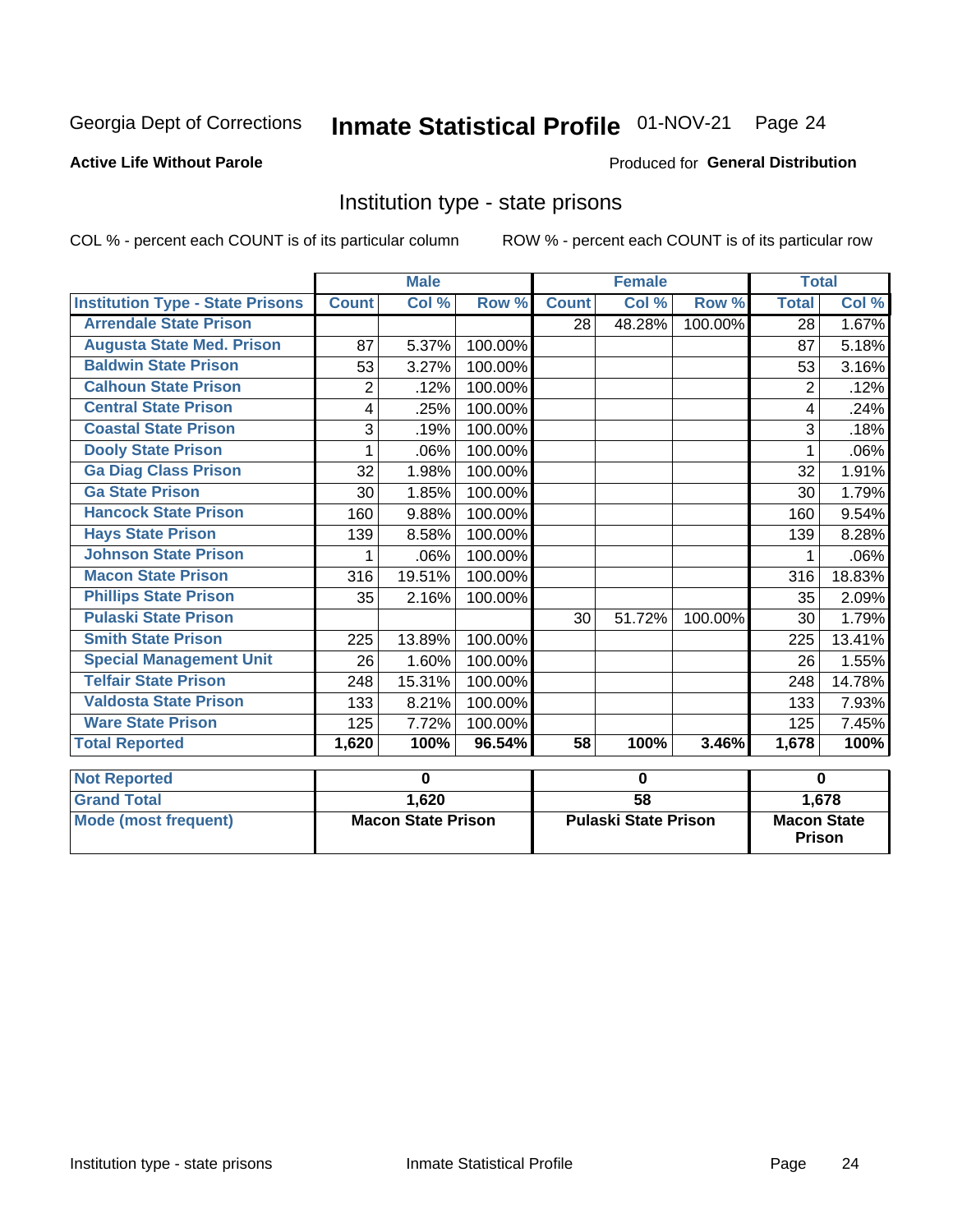# Inmate Statistical Profile 01-NOV-21 Page 25

## **Active Life Without Parole**

### Produced for General Distribution

# Institution type - private prisons

COL % - percent each COUNT is of its particular column

|                                                     | <b>Male</b> |      |                    | <b>Female</b> |       |             | <b>Total</b> |       |
|-----------------------------------------------------|-------------|------|--------------------|---------------|-------|-------------|--------------|-------|
| <b>Institution Type - Private Prisons   Count  </b> |             | Col% | <b>Row % Count</b> |               | Col % | Row % Total |              | Col % |
| <b>Total Reported</b>                               |             |      |                    |               |       |             |              |       |

| Not Reported           |  |  |
|------------------------|--|--|
| <b>Cotal</b><br>______ |  |  |

| <b>Mo</b><br>frequent) | <b>Null</b> | <b>Null</b> | . . I *<br><b>IVUII</b> |
|------------------------|-------------|-------------|-------------------------|
|                        |             |             |                         |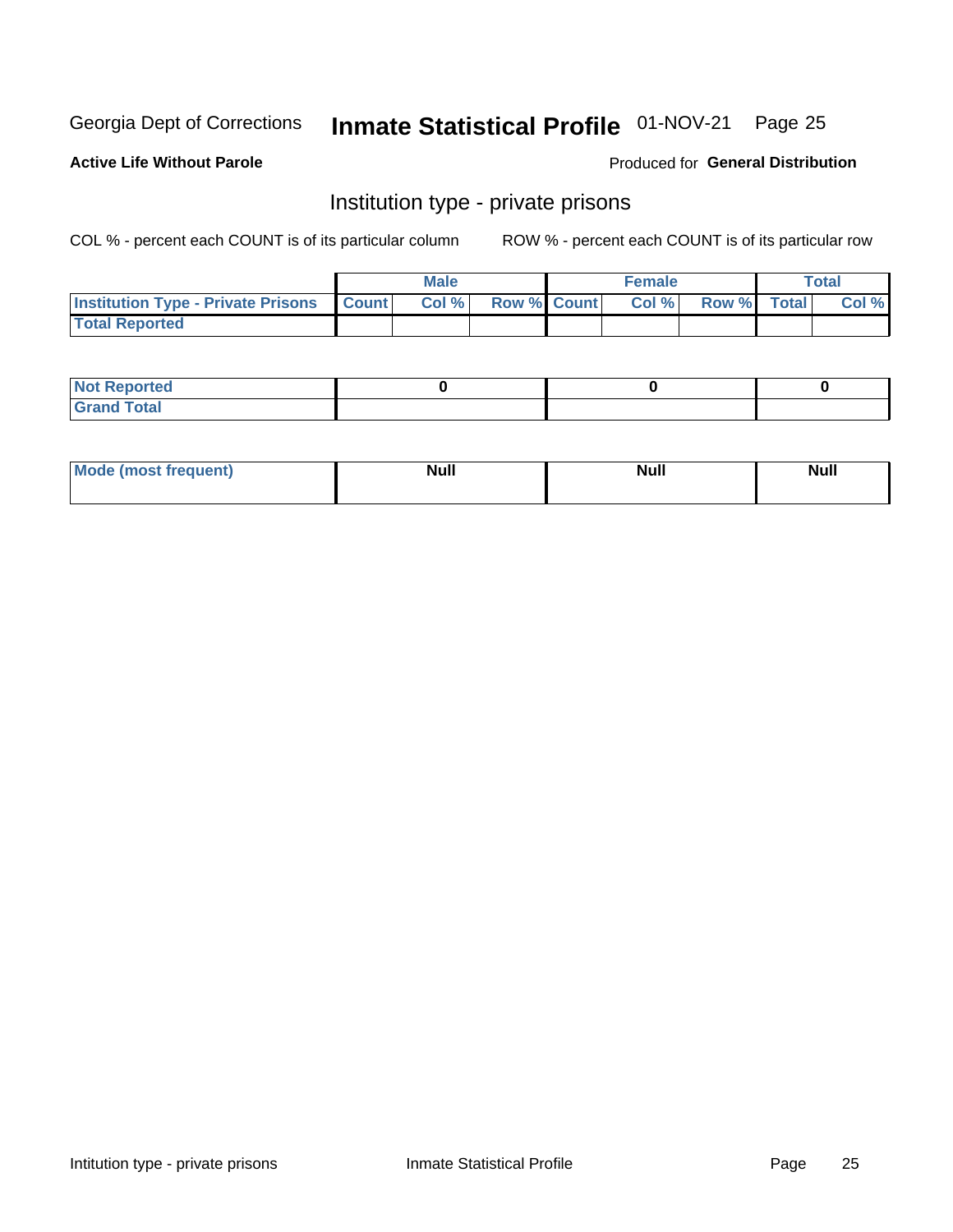# Inmate Statistical Profile 01-NOV-21 Page 26

### **Active Life Without Parole**

### Produced for General Distribution

# Institution type - inmate boot camp

COL % - percent each COUNT is of its particular column

|                                      | <b>Male</b>  |       |               |              | <b>Female</b> | <b>Total</b> |  |       |
|--------------------------------------|--------------|-------|---------------|--------------|---------------|--------------|--|-------|
| <b>Institution Type - Boot Camps</b> | <b>Count</b> | Col % | <b>Row %I</b> | <b>Count</b> | Col %         | Row % Total  |  | Col % |
| <b>Total Rported</b>                 |              |       |               |              |               |              |  |       |

| <b>Not Reported</b>            |  |  |
|--------------------------------|--|--|
| <b>Total</b><br>C <sub>r</sub> |  |  |

| Mod<br>uamo | Nul.<br>$- - - - - -$ | <b>Null</b> | <br>uu.<br>------ |
|-------------|-----------------------|-------------|-------------------|
|             |                       |             |                   |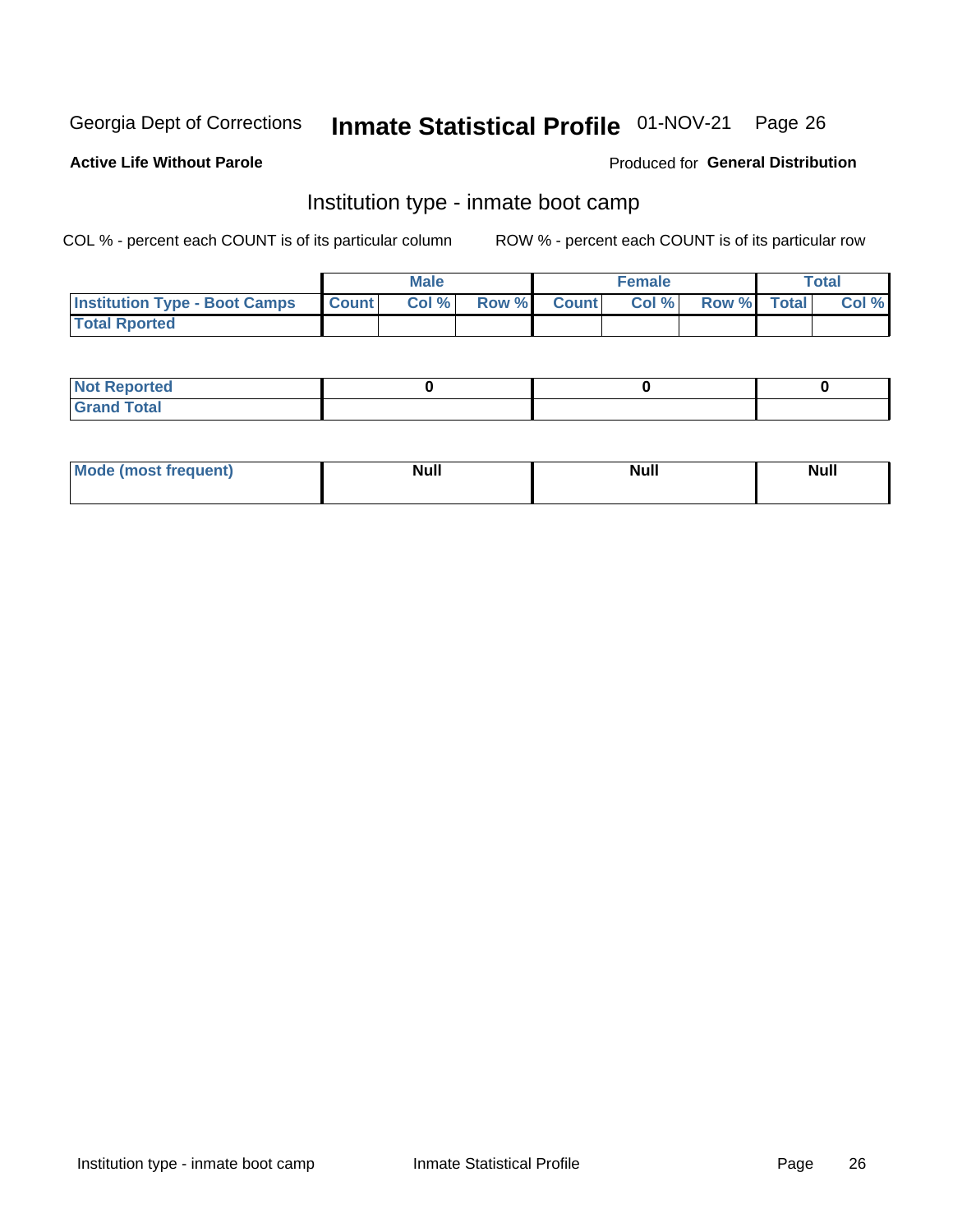# Inmate Statistical Profile 01-NOV-21 Page 27

## **Active Life Without Parole**

### Produced for General Distribution

# Number of disciplinary reports

COL % - percent each COUNT is of its particular column

|                                       | <b>Male</b>  |          |         | <b>Female</b> |          |       | <b>Total</b> |        |
|---------------------------------------|--------------|----------|---------|---------------|----------|-------|--------------|--------|
| <b>Number of Disciplinary Reports</b> | <b>Count</b> | Col %    | Row %   | <b>Count</b>  | Col %    | Row % | <b>Total</b> | Col %  |
|                                       | 439          | 27.10%   | 95.02%  | 23            | 39.66%   | 4.98% | 462          | 27.53% |
|                                       | 222          | 13.70%   | 96.94%  | 7             | 12.07%   | 3.06% | 229          | 13.65% |
| $\mathbf{2}$                          | 135          | $8.33\%$ | 93.10%  | 10            | 17.24%   | 6.90% | 145          | 8.64%  |
| 3                                     | 135          | $8.33\%$ | 97.12%  | 4             | $6.90\%$ | 2.88% | 139          | 8.28%  |
|                                       | 92           | 5.68%    | 95.83%  | 4             | 6.90%    | 4.17% | 96           | 5.72%  |
| 5                                     | 73           | 4.51%    | 100.00% |               |          |       | 73           | 4.35%  |
| <b>More Than 5</b>                    | 524          | 32.35%   | 98.13%  | 10            | 17.24%   | 1.87% | 534          | 31.82% |
| <b>Total Reported</b>                 | 1,620        | 100%     | 96.54%  | 58            | 100.0%   | 3.46% | 1,678        | 100%   |

| NO<br>тео |      |    |      |
|-----------|------|----|------|
| Гоtal     | ,620 | Эō | .678 |

| Mean (average)       | 6.65 | 3.98 | 6.56 |
|----------------------|------|------|------|
| Median (middle)      |      |      |      |
| Mode (most frequent) |      |      |      |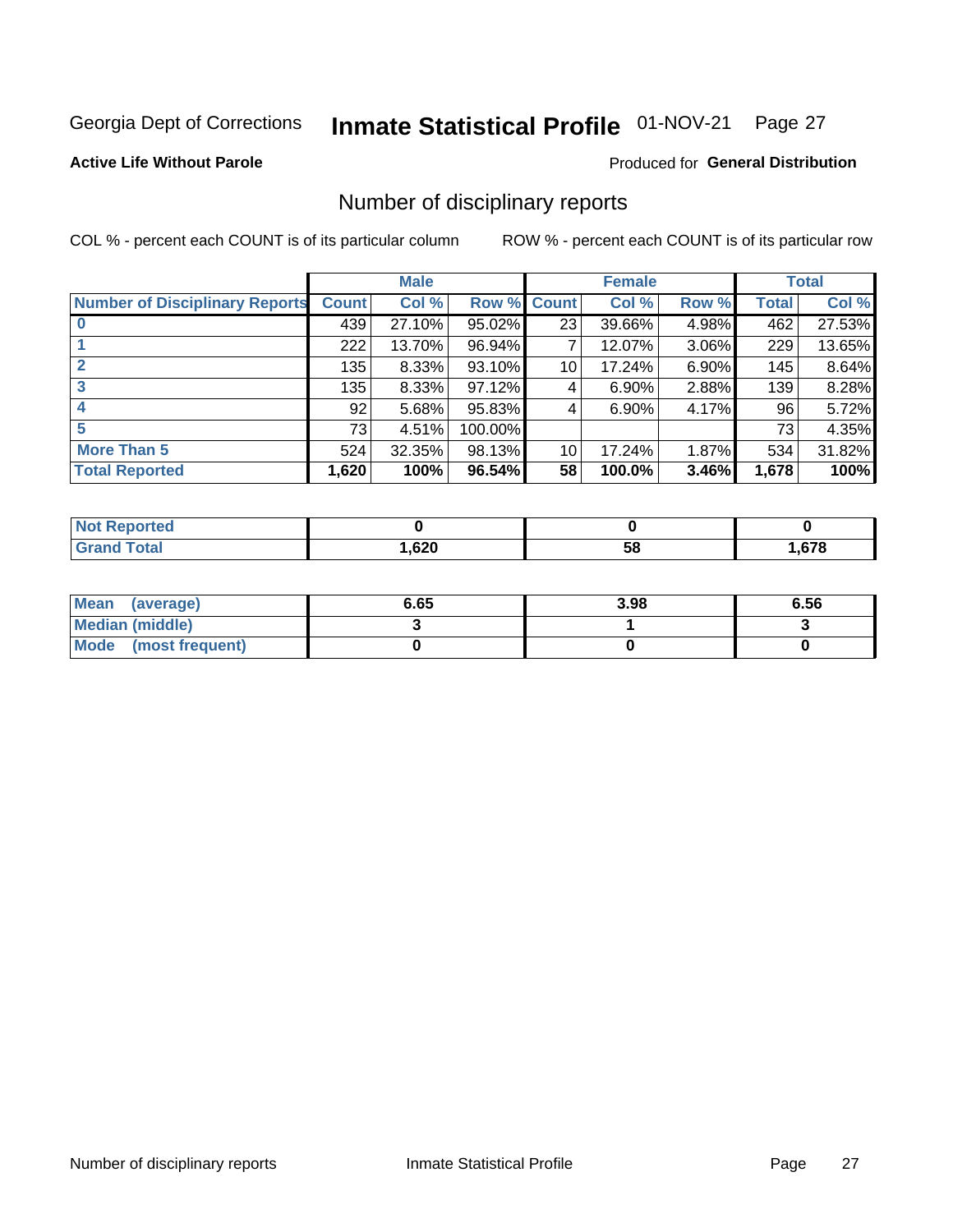# Inmate Statistical Profile 01-NOV-21 Page 28

## **Active Life Without Parole**

### Produced for General Distribution

# Number of transfers

COL % - percent each COUNT is of its particular column

|                            |         | <b>Male</b> |        |              | <b>Female</b> |        |              | <b>Total</b> |
|----------------------------|---------|-------------|--------|--------------|---------------|--------|--------------|--------------|
| <b>Number of Transfers</b> | Count l | Col %       | Row %  | <b>Count</b> | Col %         | Row %  | <b>Total</b> | Col %        |
|                            | 25      | 1.54%       | 78.13% | 7            | 12.07%        | 21.88% | 32           | 1.91%        |
|                            | 419     | 25.86%      | 94.58% | 24           | 41.38%        | 5.42%  | 443          | 26.40%       |
| $\mathbf{2}$               | 215     | 13.27%      | 94.30% | 13           | 22.41%        | 5.70%  | 228          | 13.59%       |
| 3                          | 184     | 11.36%      | 95.83% | 8            | 13.79%        | 4.17%  | 192          | 11.44%       |
|                            | 134     | 8.27%       | 99.26% |              | 1.72%         | 0.74%  | 135          | 8.05%        |
| 5                          | 105     | 6.48%       | 99.06% |              | 1.72%         | 0.94%  | 106          | 6.32%        |
| <b>More Than 5</b>         | 538     | 33.21%      | 99.26% | 4            | 6.90%         | 0.74%  | 542          | 32.30%       |
| <b>Total Reported</b>      | 1,620   | 100%        | 96.54% | 58           | 100%          | 3.46%  | 1,678        | 100.0%       |

| orted<br>NO  |      |    |      |
|--------------|------|----|------|
| <b>Total</b> | ,620 | ၁၀ | .678 |

| Mean (average)       | 6.00 | 93. ا | 5.86 |
|----------------------|------|-------|------|
| Median (middle)      |      |       |      |
| Mode (most frequent) |      |       |      |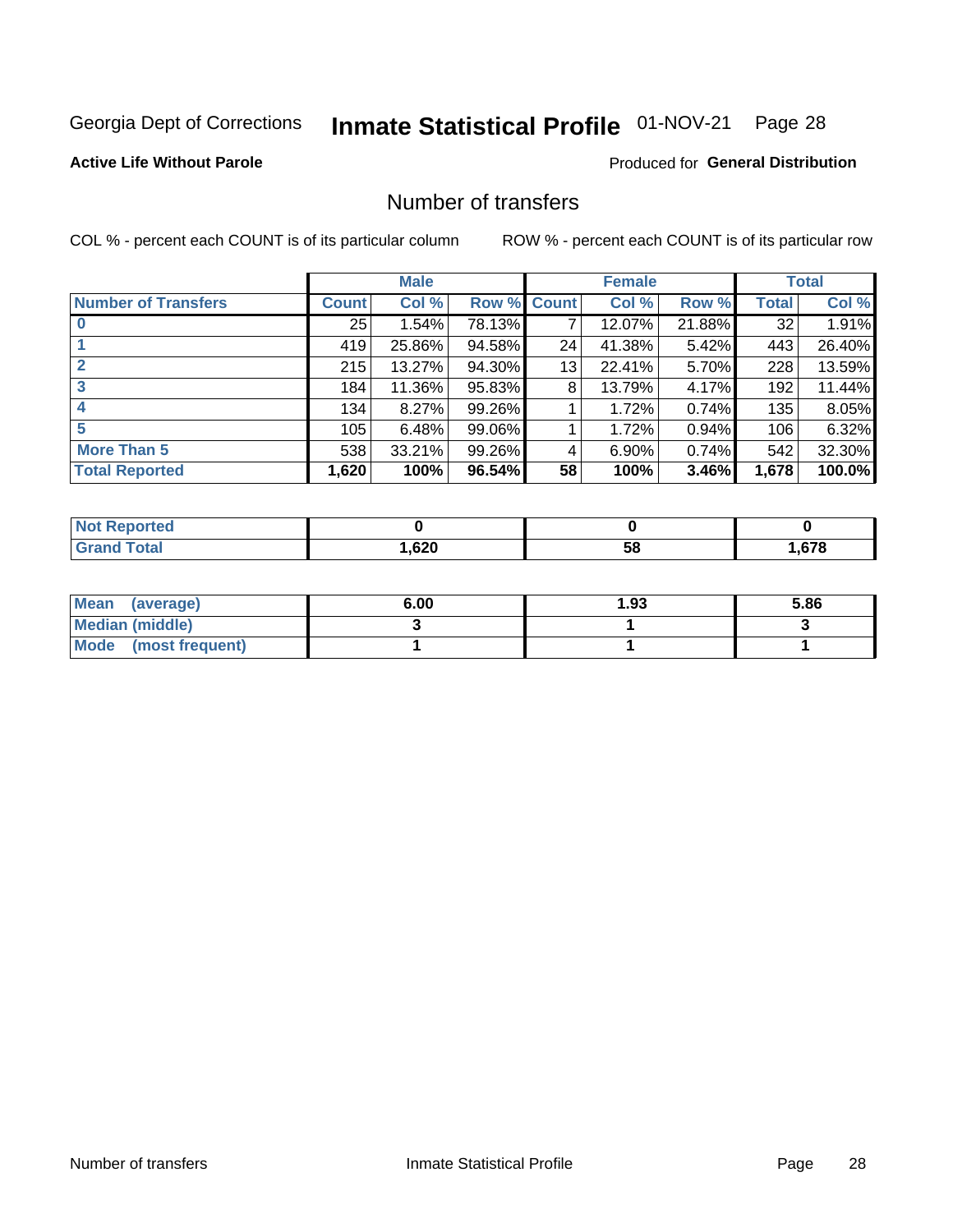# Inmate Statistical Profile 01-NOV-21 Page 29

**Active Life Without Parole** 

Produced for General Distribution

# Number of escapes

COL % - percent each COUNT is of its particular column

|                          | <b>Male</b>       |        |                    | <b>Female</b>   |         |          | Total |        |
|--------------------------|-------------------|--------|--------------------|-----------------|---------|----------|-------|--------|
| <b>Number of Escapes</b> | <b>Count</b>      | Col %  | <b>Row % Count</b> |                 | Col %   | Row %    | Total | Col %  |
|                          | 1.616             | 99.75% | $96.54\%$          | 58 <sub>1</sub> | 100.00% | 3.46%    | 1,674 | 99.76% |
|                          |                   | 0.12%  | $100.00\%$         |                 |         |          |       | 0.12%  |
|                          |                   | 0.12%  | $100.00\%$         |                 |         |          |       | 0.12%  |
| <b>Total Reported</b>    | .620 <sup>1</sup> | 100%   | 96.54%             | 58              | 100%    | $3.46\%$ | 1,678 | 100%   |

| <b>Reported</b><br><b>NOT</b> |        |    |      |
|-------------------------------|--------|----|------|
| <b>Total</b>                  | 620, ا | 58 | .678 |

| Mean (average)       |  |  |
|----------------------|--|--|
| Median (middle)      |  |  |
| Mode (most frequent) |  |  |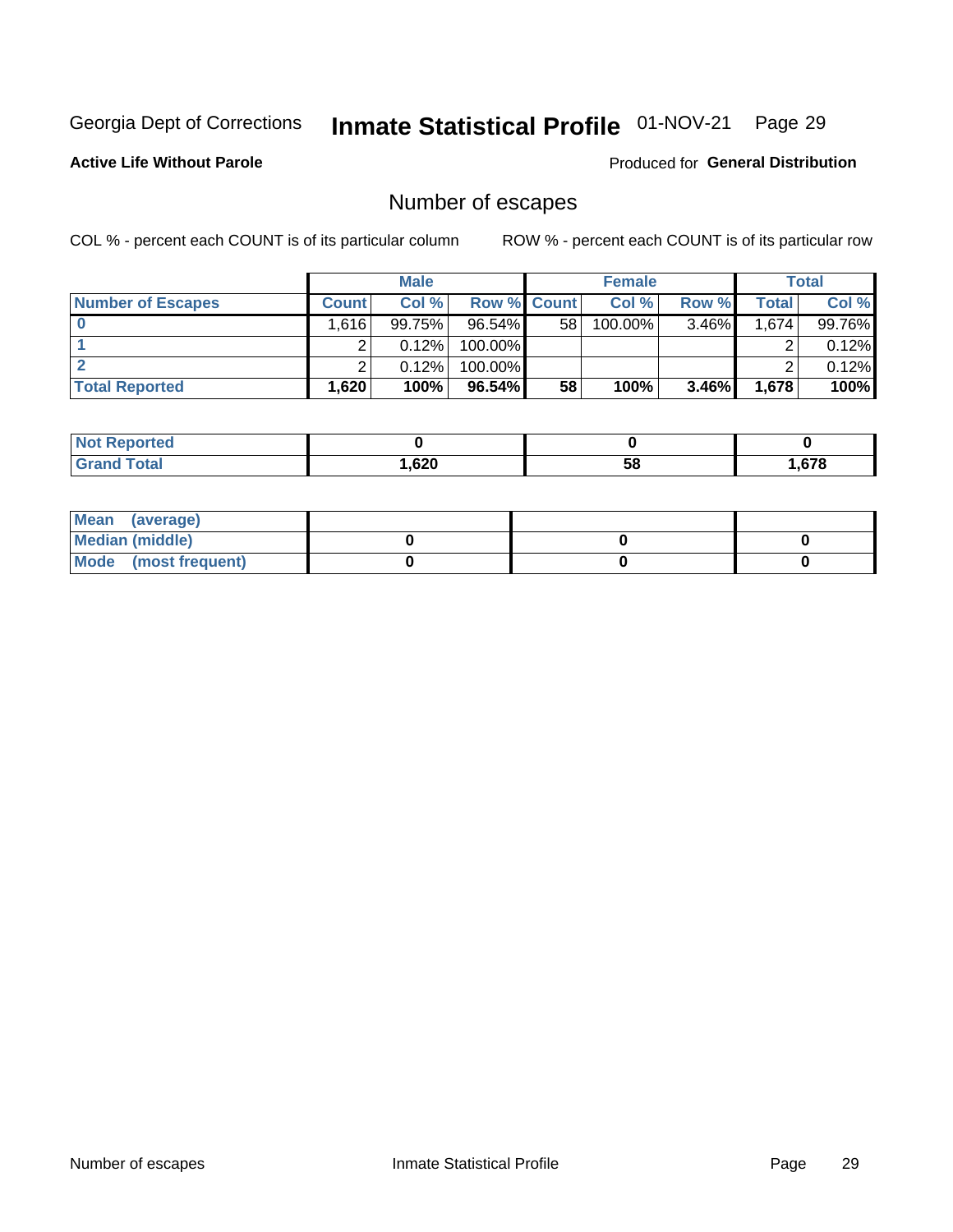## **Active Life Without Parole**

## **Produced for General Distribution**

# Time served in current (or last) institution

COL % - percent each COUNT is of its particular column

|                            |              | <b>Male</b> |         |                | <b>Female</b> |        | <b>Total</b> |        |
|----------------------------|--------------|-------------|---------|----------------|---------------|--------|--------------|--------|
| <b>Time In Institution</b> | <b>Count</b> | Col %       | Row %   | <b>Count</b>   | Col %         | Row %  | <b>Total</b> | Col %  |
| 0 to 3 months              | 131          | 8.09%       | 94.93%  | 7              | 12.07%        | 5.07%  | 138          | 8.22%  |
| <b>3.01 to 6 months</b>    | 58           | 3.58%       | 100.00% |                |               |        | 58           | 3.46%  |
| 6.01 to 9 months           | 68           | 4.20%       | 100.00% |                |               |        | 68           | 4.05%  |
| 9.01 to 12 months          | 28           | 1.73%       | 100.00% |                |               |        | 28           | 1.67%  |
| 12.01 to 18 months         | 117          | 7.22%       | 100.00% |                |               |        | 117          | 6.97%  |
| <b>18.01 to 24 months</b>  | 111          | 6.85%       | 98.23%  | $\overline{2}$ | 3.45%         | 1.77%  | 113          | 6.73%  |
| $2.01$ to 3 years          | 310          | 19.14%      | 95.98%  | 13             | 22.41%        | 4.02%  | 323          | 19.25% |
| $3.01$ to 4 years          | 257          | 15.86%      | 97.72%  | 6              | 10.34%        | 2.28%  | 263          | 15.67% |
| 4.01 to 5 years            | 147          | 9.07%       | 98.00%  | 3              | 5.17%         | 2.00%  | 150          | 8.94%  |
| 5.01 to 6 years            | 109          | 6.73%       | 91.60%  | 10             | 17.24%        | 8.40%  | 119          | 7.09%  |
| 6.01 to 7 years            | 61           | 3.77%       | 92.42%  | 5              | 8.62%         | 7.58%  | 66           | 3.93%  |
| 7.01 to 8 years            | 53           | 3.27%       | 96.36%  | $\overline{2}$ | 3.45%         | 3.64%  | 55           | 3.28%  |
| 8.01 to 9 years            | 45           | 2.78%       | 90.00%  | 5              | 8.62%         | 10.00% | 50           | 2.98%  |
| 9.01 to 10 years           | 30           | 1.85%       | 100.00% |                |               |        | 30           | 1.79%  |
| Over 10 years              | 95           | 5.86%       | 95.00%  | 5              | 8.62%         | 5.00%  | 100          | 5.96%  |
| <b>Total Reported</b>      | 1,620        | 100%        | 96.54%  | 58             | 100%          | 3.46%  | 1,678        | 100%   |

| Reported<br>NOT        |      |    |      |
|------------------------|------|----|------|
| $f \wedge f \wedge f'$ | ,620 | vu | .678 |

| <b>Mean</b><br>(average) | 45 months | 56 months | 46 months |
|--------------------------|-----------|-----------|-----------|
| Median (middle)          | 35 months | 50 months | 36 months |
| Mode (most frequent)     | 18 months | 5 months  | 1 months  |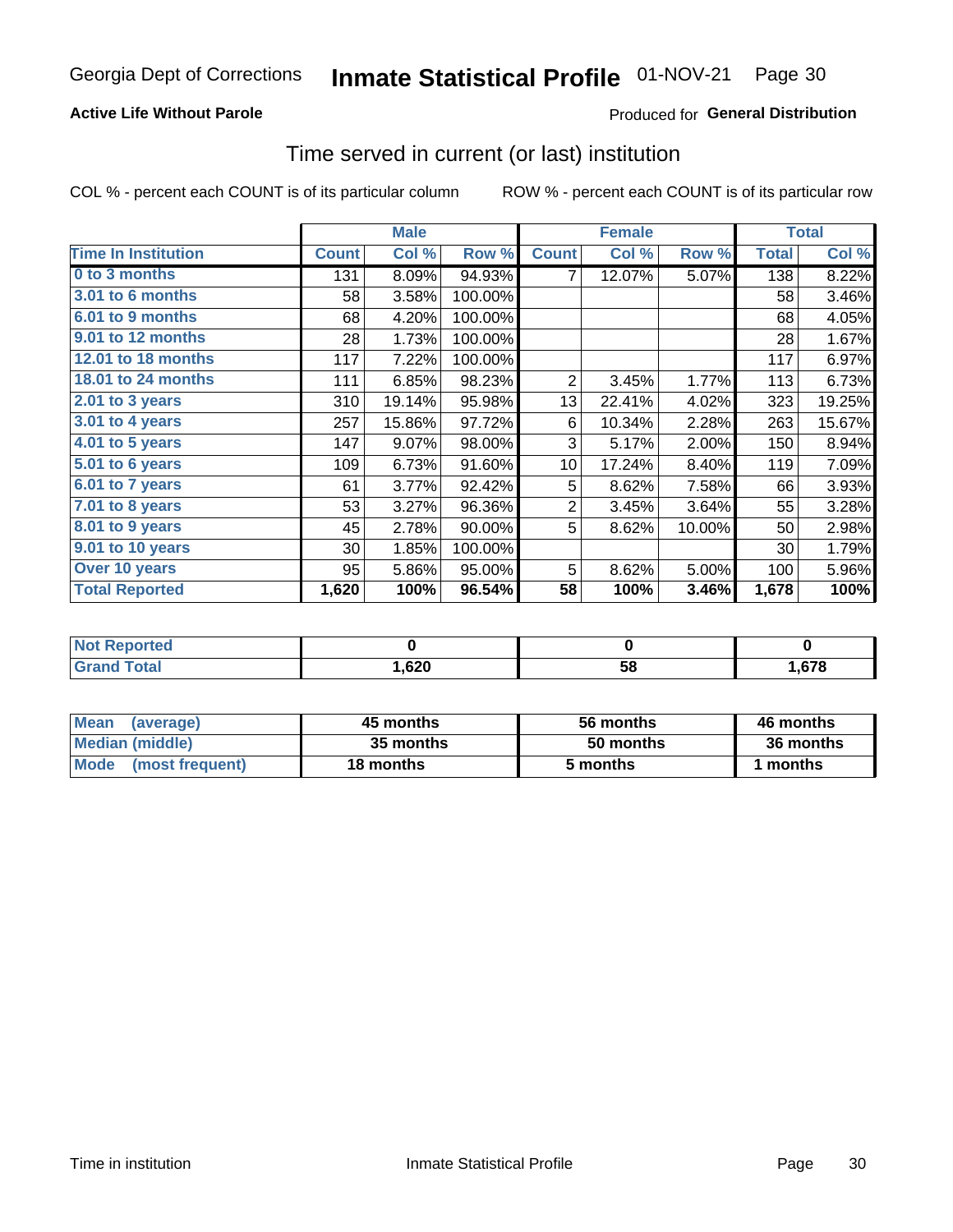#### Inmate Statistical Profile 01-NOV-21 Page 31

### **Active Life Without Parole**

### Produced for General Distribution

# Highest grade level attained

COL % - percent each COUNT is of its particular column

|                              |                | <b>Male</b> |         |                 | <b>Female</b> |        |                | <b>Total</b> |
|------------------------------|----------------|-------------|---------|-----------------|---------------|--------|----------------|--------------|
| <b>Grade Level</b>           | <b>Count</b>   | Col %       | Row %   | <b>Count</b>    | Col %         | Row %  | <b>Total</b>   | Col %        |
| No school at all             | 2              | 0.17%       | 100.00% |                 |               |        | $\overline{2}$ | 0.16%        |
| <b>Grade 1</b>               | 1              | 0.08%       | 100.00% |                 |               |        | 1              | 0.08%        |
| <b>Grade 2</b>               | 1              | 0.08%       | 100.00% |                 |               |        | 1              | 0.08%        |
| <b>Grade 3</b>               | $\overline{2}$ | 0.17%       | 100.00% |                 |               |        | $\overline{2}$ | 0.16%        |
| <b>Grade 4</b>               | 4              | 0.33%       | 100.00% |                 |               |        | 4              | 0.33%        |
| Grade 5                      | 1              | 0.08%       | 100.00% |                 |               |        | 1              | 0.08%        |
| Grade 6                      | 9              | 0.75%       | 100.00% |                 |               |        | 9              | 0.74%        |
| Grade 7                      | 33             | 2.76%       | 100.00% |                 |               |        | 33             | 2.70%        |
| Grade 8                      | 80             | 6.69%       | 100.00% |                 |               |        | 80             | 6.56%        |
| Grade 9                      | 143            | 11.97%      | 97.95%  | 3               | 12.00%        | 2.05%  | 146            | 11.97%       |
| Grade 10                     | 231            | 19.33%      | 97.88%  | 5               | 20.00%        | 2.12%  | 236            | 19.34%       |
| Grade 11                     | 218            | 18.24%      | 98.64%  | 3               | 12.00%        | 1.36%  | 221            | 18.11%       |
| <b>Grade 12 or GED</b>       | 316            | 26.44%      | 97.23%  | 9               | 36.00%        | 2.77%  | 325            | 26.64%       |
| Some tech school             | 14             | 1.17%       | 93.33%  | 1               | 4.00%         | 6.67%  | 15             | 1.23%        |
| <b>Completed tech school</b> | 17             | 1.42%       | 100.00% |                 |               |        | 17             | 1.39%        |
| College, 1 year              | 38             | 3.18%       | 97.44%  | 1               | 4.00%         | 2.56%  | 39             | 3.20%        |
| College, 2 year              | 41             | 3.43%       | 97.62%  | 1               | 4.00%         | 2.38%  | 42             | 3.44%        |
| College, 3 year              | 18             | 1.51%       | 100.00% |                 |               |        | 18             | 1.48%        |
| <b>Bachelor's degree</b>     | 20             | 1.67%       | 100.00% |                 |               |        | 20             | 1.64%        |
| <b>Master's degree</b>       | 4              | 0.33%       | 80.00%  | 1               | 4.00%         | 20.00% | 5              | 0.41%        |
| Ph.D. degree                 | 1              | 0.08%       | 50.00%  | 1               | 4.00%         | 50.00% | $\overline{2}$ | 0.16%        |
| Law degree                   |                | 0.08%       | 100.00% |                 |               |        | 1              | 0.08%        |
| <b>Total Reported</b>        | 1,195          | 100%        | 97.95%  | $\overline{25}$ | 100%          | 2.05%  | 1,220          | 100%         |

| N | 10 E<br>−∠∪ | ^^<br>ູບ | $\mathbf{A}$<br>マソし<br>__ |
|---|-------------|----------|---------------------------|
|   | ,620        | 58       | .678                      |

| <b>Mean</b><br>(average) | 10.82           | 11.84           | 10.84                    |
|--------------------------|-----------------|-----------------|--------------------------|
| Median (middle)          | Grade 11        | Grade 12 or GED | Grade 11                 |
| Mode (most frequent)     | Grade 12 or GED | Grade 12 or GED | <b>I</b> Grade 12 or GED |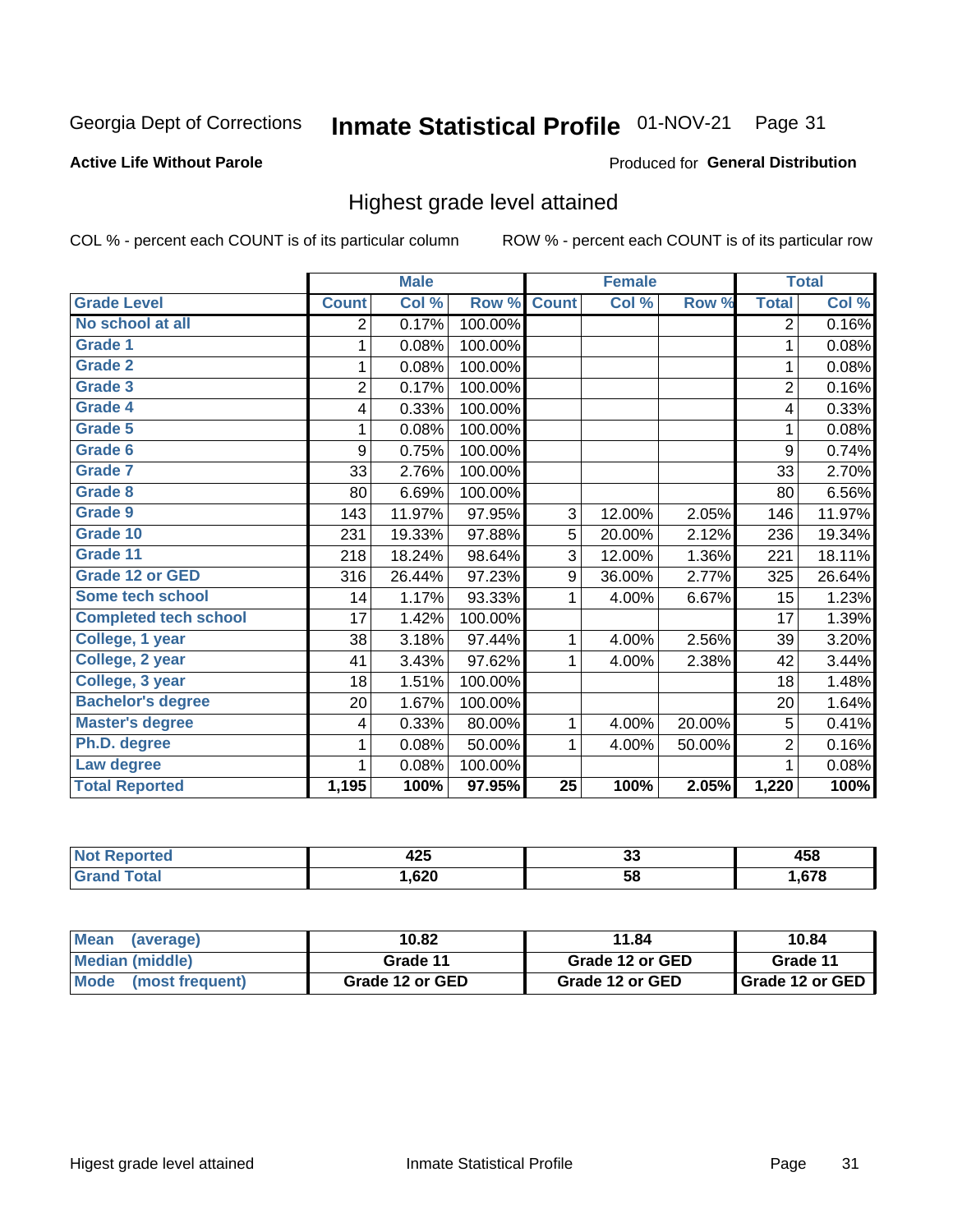#### Inmate Statistical Profile 01-NOV-21 Page 32

### **Active Life Without Parole**

### Produced for General Distribution

# Culture fair IQ scores

COL % - percent each COUNT is of its particular column

|                       |                | <b>Male</b> |             |    | <b>Female</b> |        |              | <b>Total</b> |
|-----------------------|----------------|-------------|-------------|----|---------------|--------|--------------|--------------|
| <b>IQ Scores</b>      | <b>Count</b>   | Col %       | Row % Count |    | Col %         | Row %  | <b>Total</b> | Col %        |
| $60 - 69$             | 45             | 3.22%       | 100.00%     |    |               |        | 45           | 3.12%        |
| $70 - 79$             | 104            | 7.44%       | 97.20%      | 3  | 6.52%         | 2.80%  | 107          | 7.42%        |
| $80 - 89$             | 194            | 13.89%      | 96.52%      | 7  | 15.22%        | 3.48%  | 201          | 13.93%       |
| $90 - 99$             | 365            | 26.13%      | 95.05%      | 19 | 41.30%        | 4.95%  | 384          | 26.61%       |
| $100 - 109$           | 383            | 27.42%      | 97.70%      | 9  | 19.57%        | 2.30%  | 392          | 27.17%       |
| $110 - 119$           | 256            | 18.32%      | 98.08%      | 5  | 10.87%        | 1.92%  | 261          | 18.09%       |
| $120 - 129$           | 48             | 3.44%       | 96.00%      | 2  | 4.35%         | 4.00%  | 50           | 3.47%        |
| $130 - 139$           | $\overline{2}$ | 0.14%       | 66.67%      | 4  | 2.17%         | 33.33% | 3            | 0.21%        |
| <b>Total Reported</b> | 1,397          | 100%        | 96.81%      | 46 | 100%          | 3.19%  | 1,443        | 100.0%       |

| <b>Not Reported</b>  | 205   |    | 212<br>LIL |
|----------------------|-------|----|------------|
| Not Valid (under 60) | 18    |    | ົ<br>20    |
| <b>Grand Total</b>   | 1,620 | 58 | 1,678      |

| Mean<br>(average)    | 98 | 98  | 98 |
|----------------------|----|-----|----|
| Median (middle)      | 99 | 96  | 99 |
| Mode (most frequent) | 99 | 102 | 99 |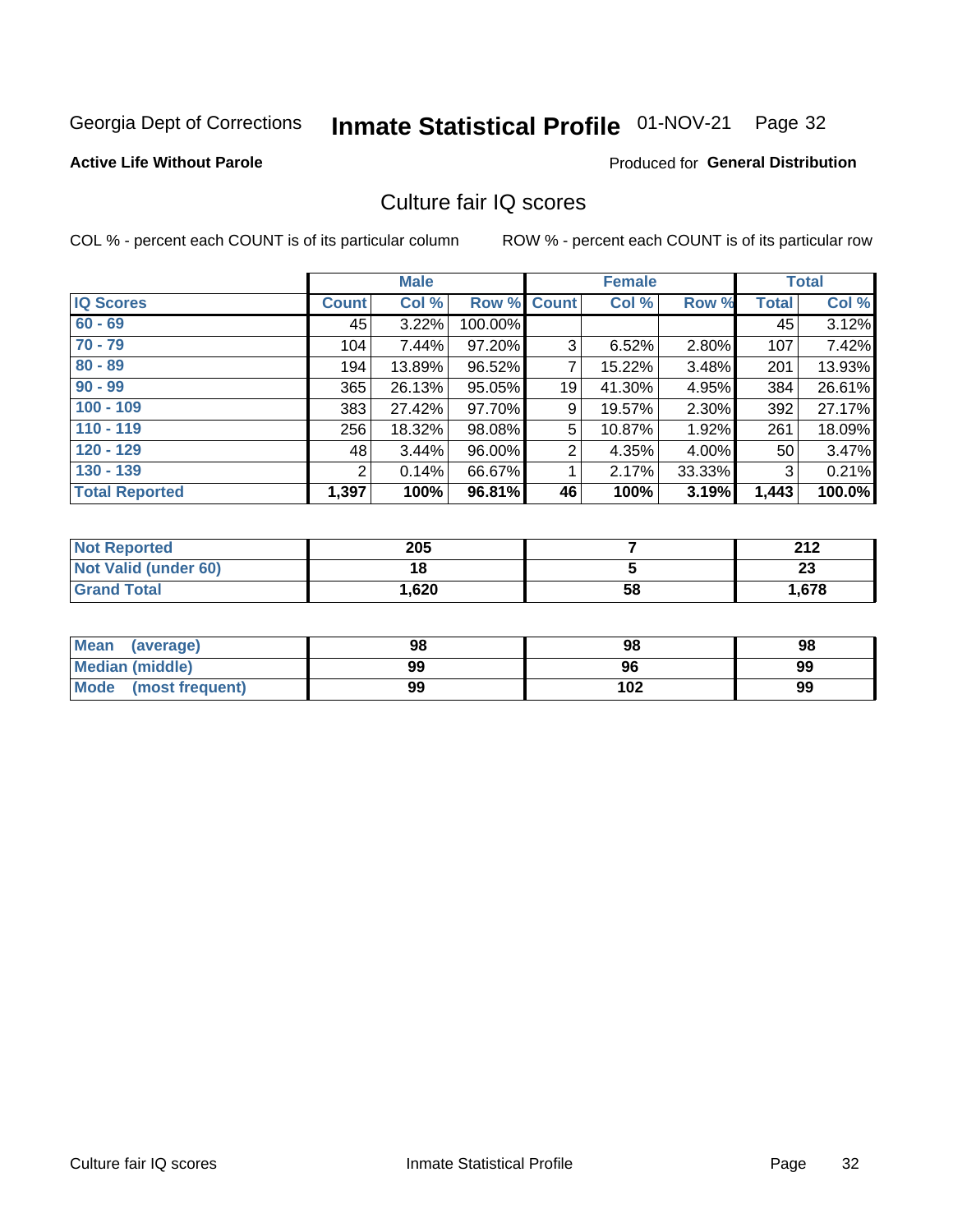#### Inmate Statistical Profile 01-NOV-21 Page 33

### **Active Life Without Parole**

### Produced for General Distribution

# Wide Range Achievement Test (WRAT) reading score

COL % - percent each COUNT is of its particular column

| <b>WRAT Reading Score</b><br>$0.1$ to $0.9$ | <b>Count</b> | Col %  |         |                |        |       | <b>Total</b> |        |
|---------------------------------------------|--------------|--------|---------|----------------|--------|-------|--------------|--------|
|                                             |              |        | Row %   | <b>Count</b>   | Col %  | Row % | <b>Total</b> | Col %  |
|                                             | 29           | 1.94%  | 96.67%  | 1              | 1.96%  | 3.33% | 30           | 1.94%  |
| 1.0 to 1.9                                  | 24           | 1.61%  | 100.00% |                |        |       | 24           | 1.55%  |
| 2.0 to 2.9                                  | 50           | 3.34%  | 98.04%  | 1              | 1.96%  | 1.96% | 51           | 3.30%  |
| 3.0 to 3.9                                  | 88           | 5.89%  | 95.65%  | 4              | 7.84%  | 4.35% | 92           | 5.95%  |
| 4.0 to 4.9                                  | 110          | 7.36%  | 96.49%  | 4              | 7.84%  | 3.51% | 114          | 7.37%  |
| 5.0 to 5.9                                  | 143          | 9.57%  | 98.62%  | $\overline{2}$ | 3.92%  | 1.38% | 145          | 9.38%  |
| 6.0 to 6.9                                  | 125          | 8.36%  | 98.43%  | $\overline{2}$ | 3.92%  | 1.57% | 127          | 8.21%  |
| 7.0 to 7.9                                  | 49           | 3.28%  | 100.00% |                |        |       | 49           | 3.17%  |
| 8.0 to 8.9                                  | 128          | 8.56%  | 97.71%  | 3              | 5.88%  | 2.29% | 131          | 8.47%  |
| 9.0 to 9.9                                  | 71           | 4.75%  | 97.26%  | $\overline{2}$ | 3.92%  | 2.74% | 73           | 4.72%  |
| 10.0 to 10.9                                | 89           | 5.95%  | 98.89%  | 1              | 1.96%  | 1.11% | 90           | 5.82%  |
| 11.0 to 11.9                                | 141          | 9.43%  | 95.92%  | 6              | 11.76% | 4.08% | 147          | 9.51%  |
| 12.0 to 12.9                                | 396          | 26.49% | 94.74%  | 22             | 43.14% | 5.26% | 418          | 27.04% |
| 13                                          | 52           | 3.48%  | 94.55%  | 3              | 5.88%  | 5.45% | 55           | 3.56%  |
| <b>Total Reported</b>                       | 1,495        | 100%   | 96.70%  | 51             | 100%   | 3.30% | 1,546        | 100%   |

| <b>Not</b>      | ィヘビ  |    | .           |
|-----------------|------|----|-------------|
| <b>Reported</b> | ॱ∠J  |    | IJZ.        |
| <b>otal</b>     | .620 | 58 | c70<br>11 C |

| <b>Mean</b><br>(average)       | 8.68               | 9.84 | 8.72 |
|--------------------------------|--------------------|------|------|
| <b>Median (middle)</b>         | י ה<br><u> ม.∠</u> | 11.9 | 9.2  |
| <b>Mode</b><br>(most frequent) | 12.9               | 12.9 | 12.9 |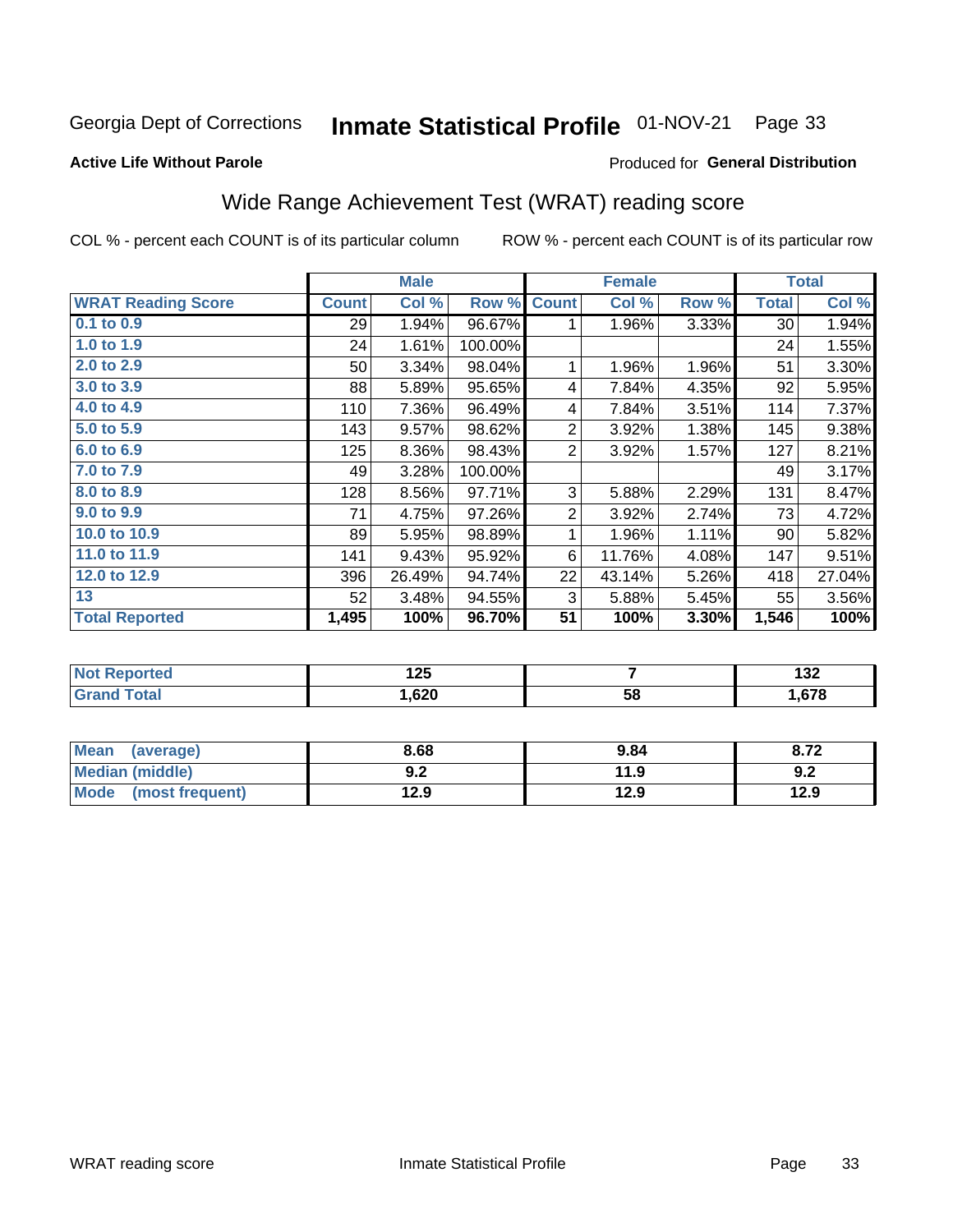#### Inmate Statistical Profile 01-NOV-21 Page 34

### **Active Life Without Parole**

### Produced for General Distribution

# Wide Range Achievement Test (WRAT) math score

COL % - percent each COUNT is of its particular column

|                              |              | <b>Male</b> |         |                | <b>Female</b> |        |              | <b>Total</b> |
|------------------------------|--------------|-------------|---------|----------------|---------------|--------|--------------|--------------|
| <b>WRAT Mathematic Score</b> | <b>Count</b> | Col %       | Row %   | <b>Count</b>   | Col %         | Row %  | <b>Total</b> | Col %        |
| 0.1 to 0.9                   | 5            | 0.33%       | 100.00% |                |               |        | 5            | 0.32%        |
| 1.0 to 1.9                   | 12           | 0.80%       | 100.00% |                |               |        | 12           | 0.78%        |
| 2.0 to 2.9                   | 36           | 2.41%       | 97.30%  | 1              | 1.96%         | 2.70%  | 37           | 2.39%        |
| 3.0 to 3.9                   | 83           | 5.55%       | 96.51%  | 3              | 5.88%         | 3.49%  | 86           | 5.56%        |
| 4.0 to 4.9                   | 168          | 11.24%      | 97.67%  | 4              | 7.84%         | 2.33%  | 172          | 11.13%       |
| 5.0 to 5.9                   | 220          | 14.72%      | 97.78%  | 5              | 9.80%         | 2.22%  | 225          | 14.55%       |
| 6.0 to 6.9                   | 312          | 20.87%      | 97.20%  | 9              | 17.65%        | 2.80%  | 321          | 20.76%       |
| 7.0 to 7.9                   | 137          | 9.16%       | 96.48%  | 5              | 9.80%         | 3.52%  | 142          | 9.18%        |
| 8.0 to 8.9                   | 150          | 10.03%      | 98.04%  | 3              | 5.88%         | 1.96%  | 153          | $9.90\%$     |
| 9.0 to 9.9                   | 110          | 7.36%       | 95.65%  | 5              | 9.80%         | 4.35%  | 115          | 7.44%        |
| 10.0 to 10.9                 | 32           | 2.14%       | 100.00% |                |               |        | 32           | 2.07%        |
| 11.0 to 11.9                 | 47           | 3.14%       | 95.92%  | $\overline{2}$ | 3.92%         | 4.08%  | 49           | 3.17%        |
| 12.0 to 12.9                 | 177          | 11.84%      | 93.16%  | 13             | 25.49%        | 6.84%  | 190          | 12.29%       |
| 13                           | 6            | 0.40%       | 85.71%  | 1              | 1.96%         | 14.29% | 7            | 0.45%        |
| <b>Total Reported</b>        | 1,495        | 100%        | 96.70%  | 51             | 100%          | 3.30%  | 1,546        | 100%         |
|                              |              |             |         |                |               |        |              |              |

| <b>Not Reported</b> | א ו<br>12J |    | ,<br>1JZ. |
|---------------------|------------|----|-----------|
| <b>Total</b>        | .,620      | 58 | .,678     |

| Mean (average)         | 7.30 | 8.36 | 7.34 |
|------------------------|------|------|------|
| <b>Median (middle)</b> | 6.9  | 7.4  | 6.9  |
| Mode (most frequent)   | 12.9 | 12.9 | 12.9 |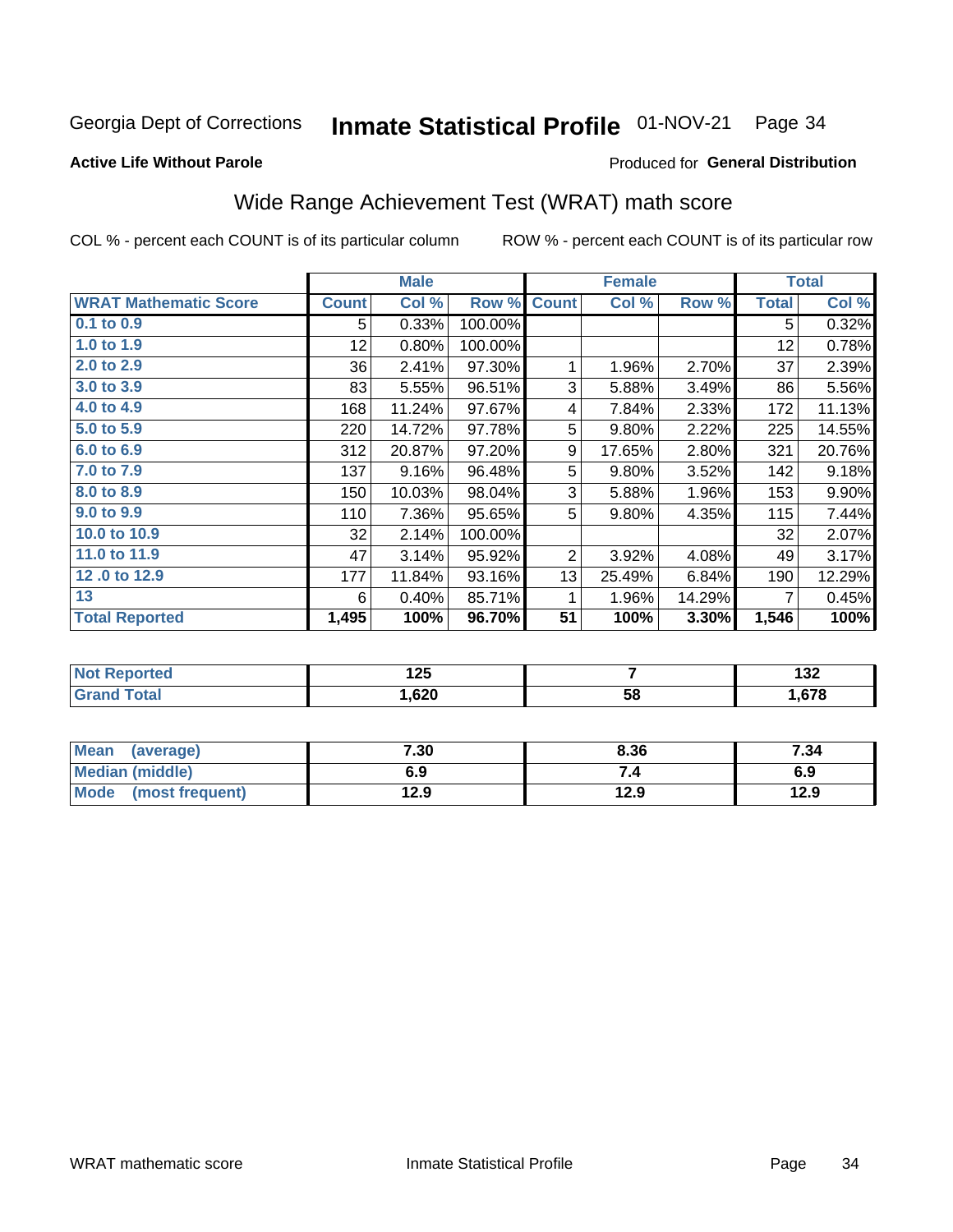#### Inmate Statistical Profile 01-NOV-21 Page 35

## **Active Life Without Parole**

### Produced for General Distribution

# Wide Range Achievement Test (WRAT) spelling score

COL % - percent each COUNT is of its particular column

|                            |              | <b>Male</b>               |         |                | <b>Female</b>   |       |              | <b>Total</b> |  |
|----------------------------|--------------|---------------------------|---------|----------------|-----------------|-------|--------------|--------------|--|
| <b>WRAT Spelling Score</b> | <b>Count</b> | $\overline{\text{Col}}$ % | Row %   | <b>Count</b>   | Col %           | Row % | <b>Total</b> | Col %        |  |
| 0.1 to 0.9                 | 25           | 1.67%                     | 96.15%  | 1              | 1.96%           | 3.85% | 26           | 1.68%        |  |
| 1.0 to 1.9                 | 38           | 2.55%                     | 100.00% |                |                 |       | 38           | 2.46%        |  |
| 2.0 to 2.9                 | 63           | 4.22%                     | 96.92%  | 2              | 3.92%           | 3.08% | 65           | 4.21%        |  |
| 3.0 to 3.9                 | 91           | 6.10%                     | 97.85%  | $\overline{2}$ | 3.92%           | 2.15% | 93           | 6.02%        |  |
| 4.0 to 4.9                 | 91           | 6.10%                     | 98.91%  | 1              | 1.96%           | 1.09% | 92           | 5.96%        |  |
| 5.0 t0 5.9                 | 149          | 9.98%                     | 99.33%  | 1              | 1.96%           | 0.67% | 150          | 9.72%        |  |
| 6.0 to 6.9                 | 133          | 8.91%                     | 97.79%  | 3              | 5.88%           | 2.21% | 136          | 8.81%        |  |
| 7.0 to 7.9                 | 137          | 9.18%                     | 97.86%  | 3              | 5.88%           | 2.14% | 140          | 9.07%        |  |
| 8.0 to 8.9                 | 131          | 8.77%                     | 97.76%  | 3              | 5.88%           | 2.24% | 134          | 8.68%        |  |
| 9.0 to 9.9                 | 79           | 5.29%                     | 100.00% |                |                 |       | 79           | 5.12%        |  |
| 10.0 to 10.9               | 76           | 5.09%                     | 100.00% |                |                 |       | 76           | 4.92%        |  |
| 11.0 to 11.9               | 107          | 7.17%                     | 94.69%  | 6              | 11.76%          | 5.31% | 113          | 7.32%        |  |
| 12.0 to 12.9               | 344          | 23.04%                    | 92.47%  | 28             | 54.90%          | 7.53% | 372          | 24.09%       |  |
| 13                         | 29           | 1.94%                     | 96.67%  | 1              | 1.96%           | 3.33% | 30           | 1.94%        |  |
| <b>Total Reported</b>      | 1,493        | 100%                      | 96.70%  | 51             | 100%            | 3.30% | 1,544        | 100%         |  |
|                            |              |                           |         |                |                 |       |              |              |  |
| <b>Not Reported</b>        |              | 127                       |         |                | 7               |       |              | 134          |  |
| <b>Grand Total</b>         |              | 1,620                     |         |                | $\overline{58}$ |       |              | 1,678        |  |

| Mean<br>(average)              | 8.22       | 10.39         | 8.29 |
|--------------------------------|------------|---------------|------|
| <b>Median (middle)</b>         | י ה<br>ბ.ა | 1つ 7<br>I 4.I | ი.ა  |
| <b>Mode</b><br>(most frequent) | 12.9       | 12.9          | 12.9 |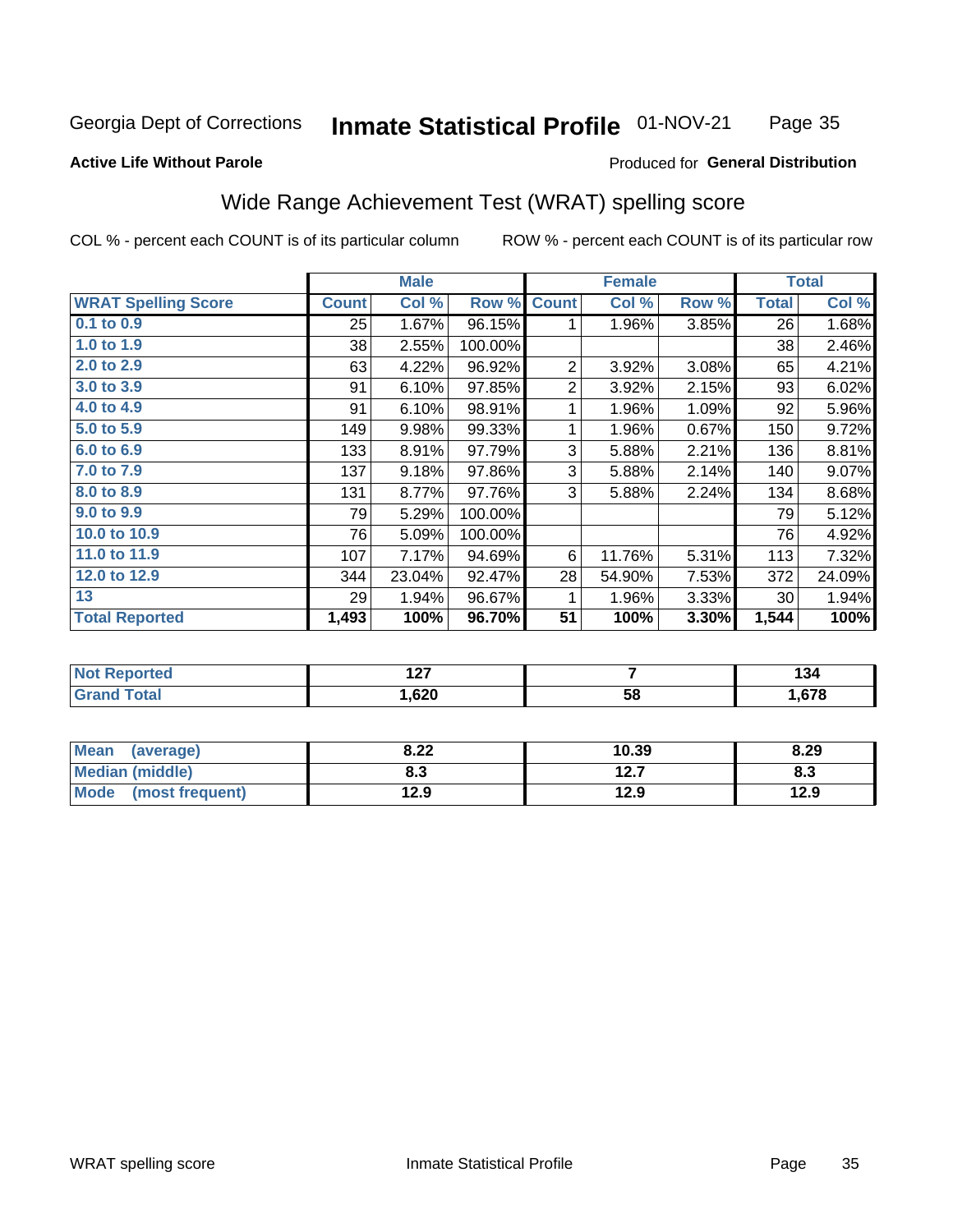# Inmate Statistical Profile 01-NOV-21 Page 36

### **Active Life Without Parole**

## **Produced for General Distribution**

# Current / last mental health treatment level

COL % - percent each COUNT is of its particular column

|                                    |              | <b>Male</b> |         |              | <b>Female</b> |          |              | <b>Total</b> |
|------------------------------------|--------------|-------------|---------|--------------|---------------|----------|--------------|--------------|
| <b>Mental Health Treatment Lev</b> | <b>Count</b> | Col %       | Row %   | <b>Count</b> | Col %         | Row %    | <b>Total</b> | Col %        |
| 1 No problem at current time       | 284          | 38.17%      | 96.27%  | 11           | 21.15%        | 3.73%    | 295          | 37.06%       |
| 2 Receiving outpatient             | 373          | 50.13%      | 90.10%  | 41           | 78.85%        | $9.90\%$ | 414          | 52.01%       |
| <b>Treatment</b>                   |              |             |         |              |               |          |              |              |
| 3 Inpatient, moderate              | 66           | $8.87\%$    | 100.00% |              |               |          | 66           | 8.29%        |
| Treatment                          |              |             |         |              |               |          |              |              |
| 4 Inpatient, intensive             | 19           | 2.55%       | 100.00% |              |               |          | 19           | 2.39%        |
| Treatment                          |              |             |         |              |               |          |              |              |
| <b>5 Undergoing crisis</b>         | 2            | 0.27%       | 100.00% |              |               |          | 2            | 0.25%        |
| <b>stabilization</b>               |              |             |         |              |               |          |              |              |
| <b>Total Evaluated</b>             | 744          | 100%        | 93.47%  | 52           | 100%          | 6.53%    | 796          | 100%         |

| Never had MH<br>evaluation | 876  |    | 882  |
|----------------------------|------|----|------|
| <b>otal</b>                | ,620 | ჂႦ | ,678 |

| <b>Median (middle)</b>         | <b>Receiving outpatient</b><br>treatment | <b>Receiving outpatient</b><br>treatment | <b>Receiving</b><br>outpatient<br>treatment |  |
|--------------------------------|------------------------------------------|------------------------------------------|---------------------------------------------|--|
| <b>Mode</b><br>(most frequent) | <b>Receiving outpatient</b><br>treatment | <b>Receiving outpatient</b><br>treatment | <b>Receiving</b><br>outpatient<br>treatment |  |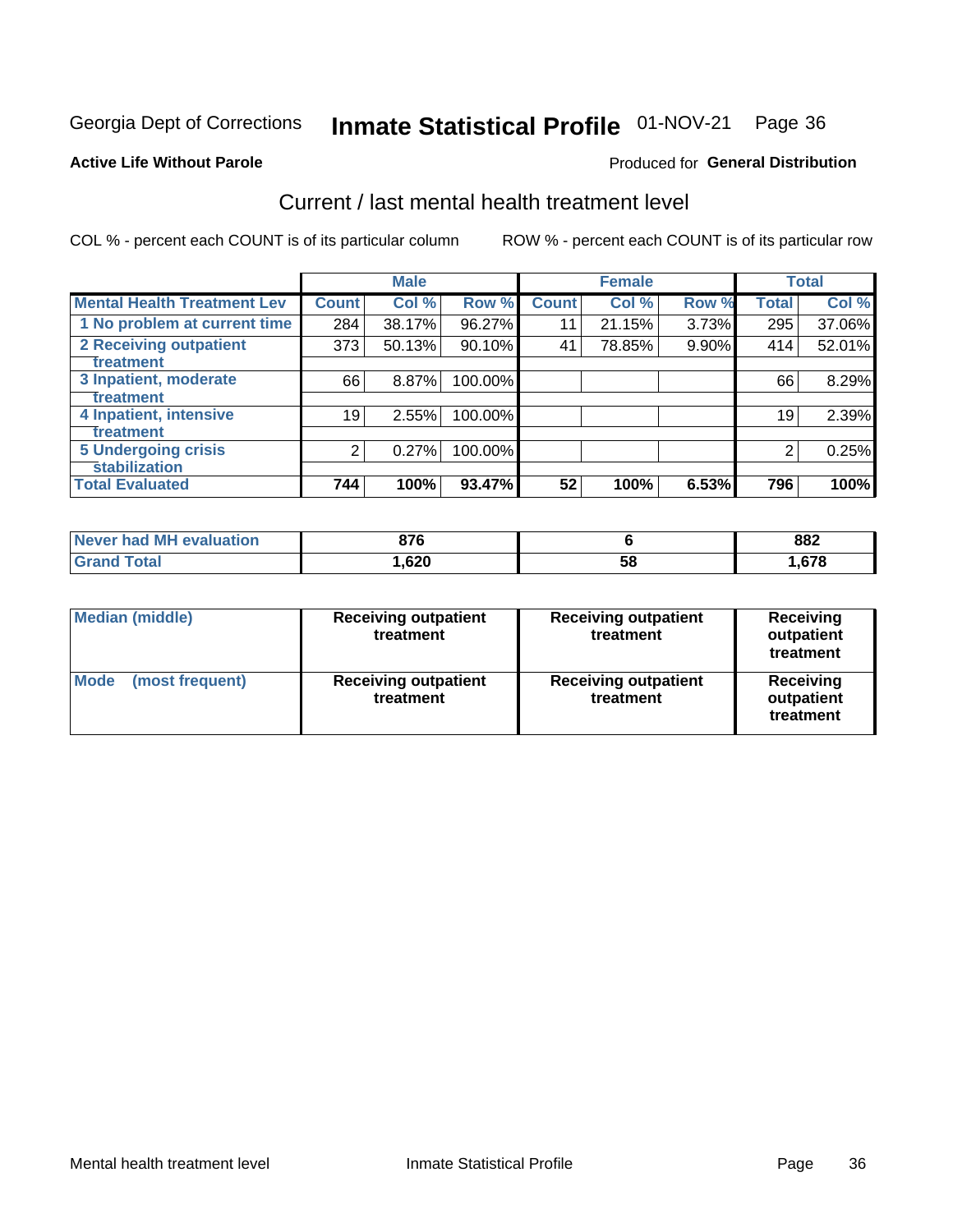#### Inmate Statistical Profile 01-NOV-21 Page 37

## **Active Life Without Parole**

## Produced for General Distribution

# PULHESDWIT medical scale - 'P' overall condition ('P'hysical)

COL % - percent each COUNT is of its particular column

|                                  |                | <b>Male</b> |             |    | <b>Female</b> |       |              | <b>Total</b> |
|----------------------------------|----------------|-------------|-------------|----|---------------|-------|--------------|--------------|
| 'P' Overall Condition            | <b>Count</b>   | Col %       | Row % Count |    | Col %         | Row % | <b>Total</b> | Col %        |
| 1 No medical illness             | 1,156          | 76.51%      | 97.31%      | 32 | 55.17%        | 2.69% | 1,188        | 75.72%       |
| 2 Well-controlled chronic        | 320            | 21.18%      | 92.75%      | 25 | 43.10%        | 7.25% | 345          | 21.99%       |
| <b>illness</b>                   |                |             |             |    |               |       |              |              |
| 3 Poorly-controlled chronic      | 31             | 2.05%       | 96.88%      |    | 1.72%         | 3.13% | 32           | 2.04%        |
| <b>illness</b>                   |                |             |             |    |               |       |              |              |
| 4 Significant problems requiring | 3 <sup>1</sup> | 0.20%       | 100.00%     |    |               |       | 3            | 0.19%        |
| special housing                  |                |             |             |    |               |       |              |              |
| 5 Terminal illness, < 6 months   |                | 0.07%       | 100.00%     |    |               |       |              | 0.06%        |
| to live                          |                |             |             |    |               |       |              |              |
| <b>Total Reported</b>            | 1,511          | 100%        | 96.30%      | 58 | 100%          | 3.70% | 1,569        | 100%         |

| rtea<br>⋯      | 109  |    | 109  |
|----------------|------|----|------|
| $-4-$<br>_____ | ,620 | ၁၀ | .678 |

|  |  | Mode (most frequent) | 1 No medical illness | 1 No medical illness | 1 No medical<br>illness |
|--|--|----------------------|----------------------|----------------------|-------------------------|
|--|--|----------------------|----------------------|----------------------|-------------------------|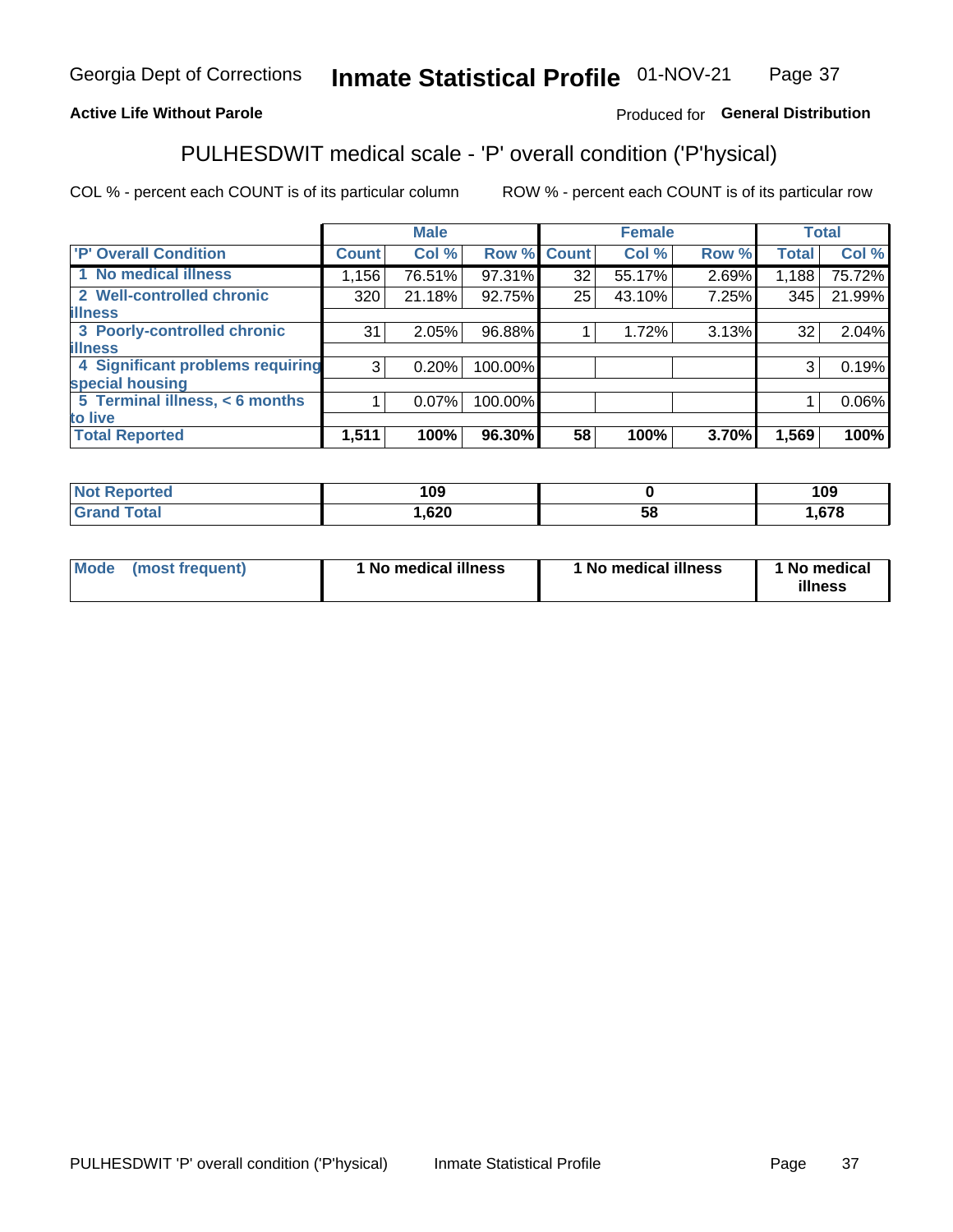## **Active Life Without Parole**

## Produced for General Distribution

# PULHESDWIT medical scale - 'U' upper body

COL % - percent each COUNT is of its particular column

|                              |              | <b>Male</b> |         |              | <b>Female</b> |       |              | <b>Total</b> |
|------------------------------|--------------|-------------|---------|--------------|---------------|-------|--------------|--------------|
| <b>U' Upper Body</b>         | <b>Count</b> | Col %       | Row %   | <b>Count</b> | Col %         | Row % | <b>Total</b> | Col %        |
| 1 Upper bones, joints,       | 1,411        | 93.82%      | 96.31%  | 54           | 93.10%        | 3.69% | 1,465        | 93.79%       |
| muscles all OK               |              |             |         |              |               |       |              |              |
| 2 One or both arms minimally | 81           | 5.39%       | 95.29%  | 4            | 6.90%         | 4.71% | 85           | 5.44%        |
| limited                      |              |             |         |              |               |       |              |              |
| 3 One or both arms           | 9            | 0.60%       | 100.00% |              |               |       | 9            | 0.58%        |
| <b>moderately limited</b>    |              |             |         |              |               |       |              |              |
| 4 One arm disabled,          | 3            | 0.20%       | 100.00% |              |               |       | 3            | 0.19%        |
| paralyzed, or amputated      |              |             |         |              |               |       |              |              |
| <b>Total Reported</b>        | 1,504        | 100%        | 96.29%  | 58           | 100%          | 3.71% | 1,562        | 100%         |

| <b>Not Reported</b> | 16   |    | 116  |
|---------------------|------|----|------|
| <b>Total</b>        | ,620 | 58 | ,678 |

| <b>Mode</b> | (most frequent) | 1 Upper bones, joints,<br>muscles all OK | 1 Upper bones, joints,<br>muscles all OK | 1 Upper bones,<br>ljoints, muscles all<br>ОK |
|-------------|-----------------|------------------------------------------|------------------------------------------|----------------------------------------------|
|-------------|-----------------|------------------------------------------|------------------------------------------|----------------------------------------------|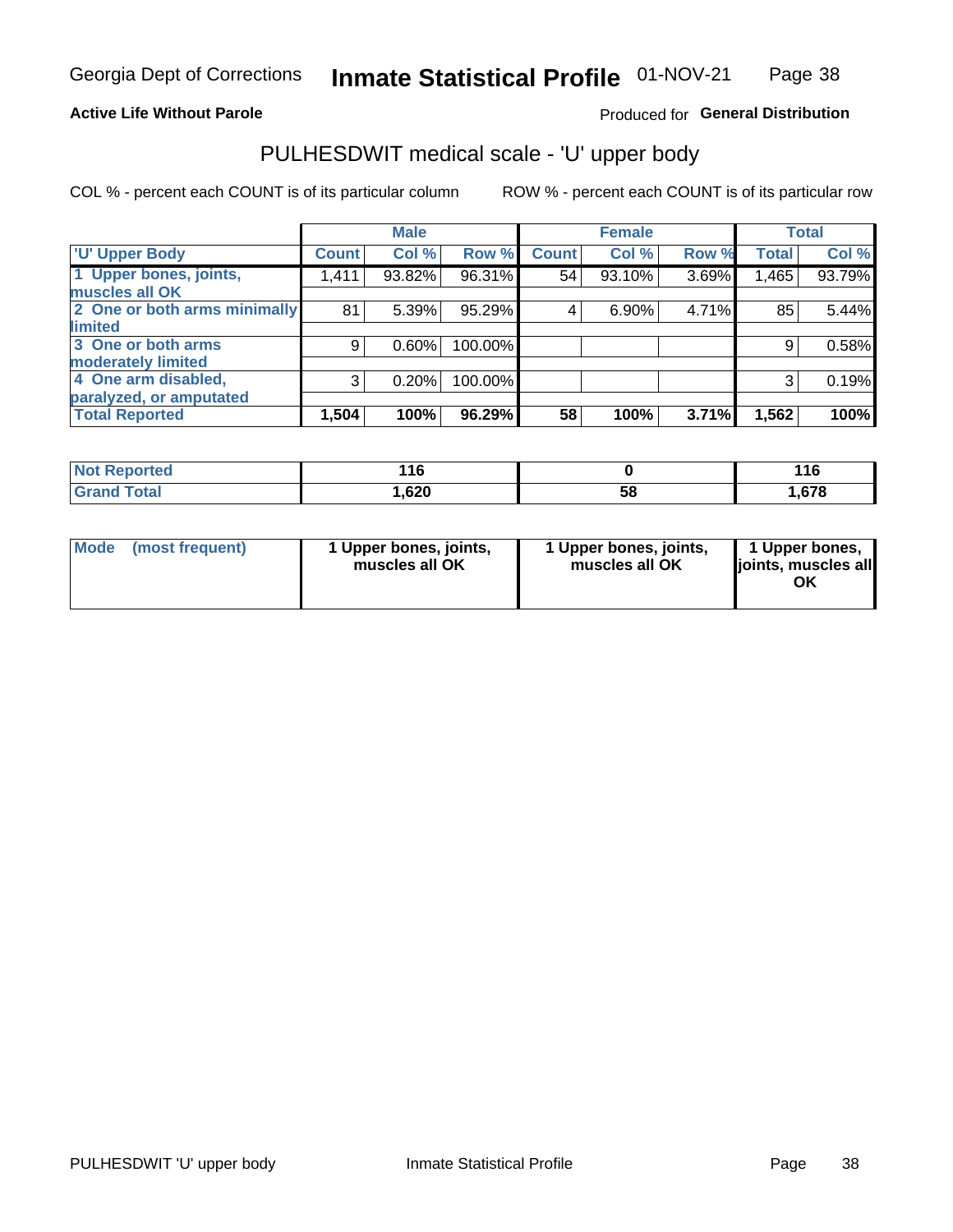## **Active Life Without Parole**

## Produced for General Distribution

# PULHESDWIT medical scale - 'L' lower body

COL % - percent each COUNT is of its particular column

|                                |              | <b>Male</b> |         |              | <b>Female</b> |       |              | <b>Total</b> |
|--------------------------------|--------------|-------------|---------|--------------|---------------|-------|--------------|--------------|
| 'L' Lower Body                 | <b>Count</b> | Col %       | Row %   | <b>Count</b> | Col %         | Row % | <b>Total</b> | Col %        |
| 1 Lower bones, joints,         | 1,313        | 87.30%      | 96.19%  | 52           | 89.66%        | 3.81% | 1,365        | 87.39%       |
| muscles all OK                 |              |             |         |              |               |       |              |              |
| 2 One or both legs minimally   | 162          | 10.77%      | 96.43%  | 6            | 10.34%        | 3.57% | 168          | 10.76%       |
| limited                        |              |             |         |              |               |       |              |              |
| 3 One or both legs             | 23           | 1.53%       | 100.00% |              |               |       | 23           | 1.47%        |
| moderately limited             |              |             |         |              |               |       |              |              |
| 4 One leg disabled, paralyzed, | 5            | 0.33%       | 100.00% |              |               |       | 5            | 0.32%        |
| or amputated                   |              |             |         |              |               |       |              |              |
| 5 Both legs disabled,          |              | 0.07%       | 100.00% |              |               |       |              | 0.06%        |
| paralyzed, or amputated        |              |             |         |              |               |       |              |              |
| <b>Total Reported</b>          | 1,504        | 100%        | 96.29%  | 58           | 100%          | 3.71% | 1,562        | 100%         |

| <b>Not Reported</b>     | AC<br>. |    | 1 A C<br>1 I U |
|-------------------------|---------|----|----------------|
| <b>Total</b><br>' Grand | 620, ا  | 58 | . 678          |

| Mode | (most frequent) | 1 Lower bones, joints,<br>muscles all OK | I Lower bones, joints,<br>muscles all OK | 1 Lower bones,<br>joints, muscles all<br>ΟK |
|------|-----------------|------------------------------------------|------------------------------------------|---------------------------------------------|
|------|-----------------|------------------------------------------|------------------------------------------|---------------------------------------------|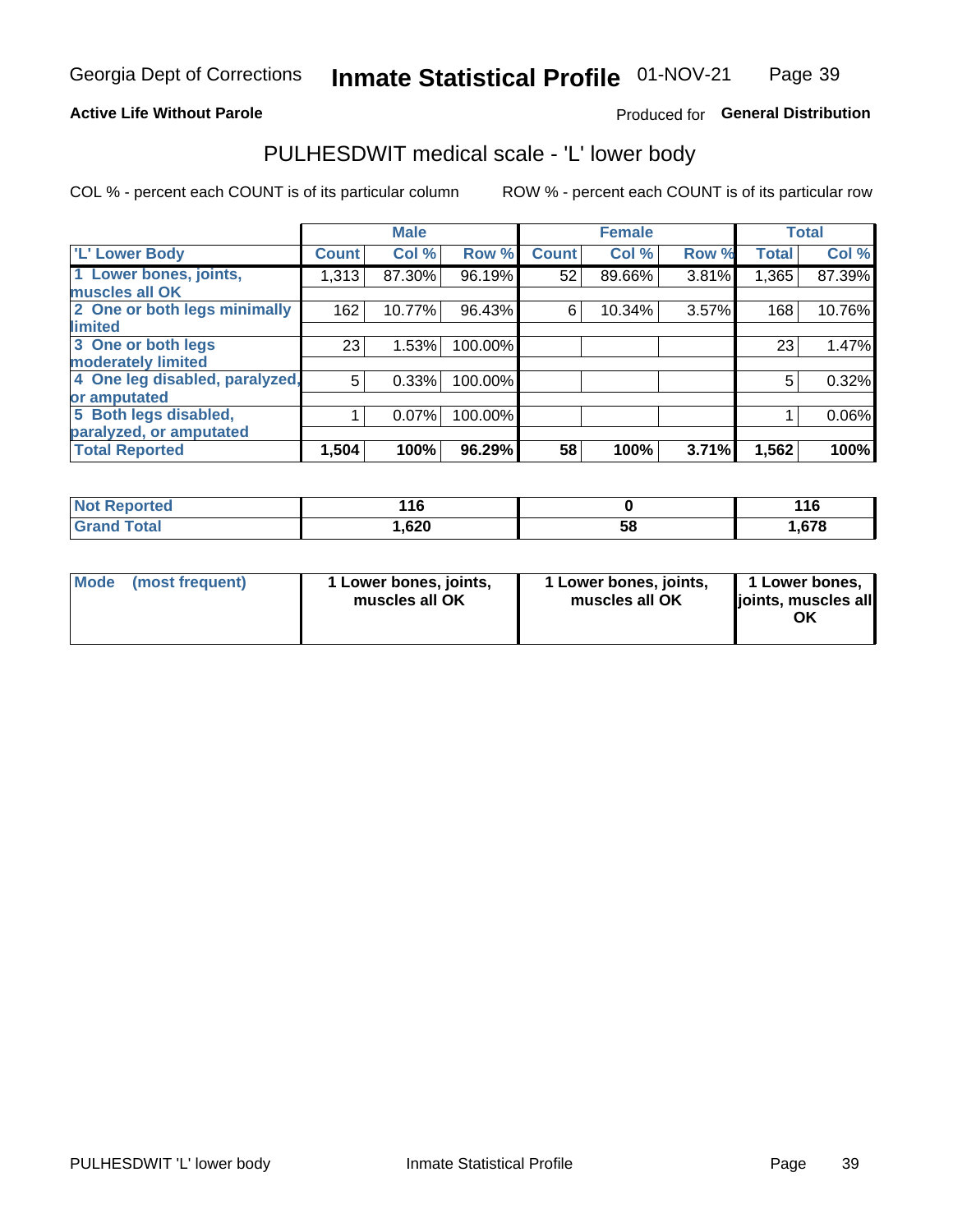## **Active Life Without Parole**

Produced for General Distribution

# PULHESDWIT medical scale - 'H' hearing

COL % - percent each COUNT is of its particular column

|                                |                 | <b>Male</b> |             |    | <b>Female</b> |       | <b>Total</b> |        |
|--------------------------------|-----------------|-------------|-------------|----|---------------|-------|--------------|--------|
| <b>H' Hearing</b>              | <b>Count</b>    | Col %       | Row % Count |    | Col %         | Row % | <b>Total</b> | Col %  |
| 1 Normal hearing both ears     | 1,482           | 98.80%      | 96.30%      | 57 | 100.00%       | 3.70% | 1,539        | 98.84% |
| 2 Some loss in one ear with    | 13 <sub>1</sub> | 0.87%       | 100.00%     |    |               |       | 13           | 0.83%  |
| other OK, or mild loss in both |                 |             |             |    |               |       |              |        |
| 3 Total loss in one ear with   | 4               | 0.27%       | 100.00%     |    |               |       | 4            | 0.26%  |
| mild loss in other             |                 |             |             |    |               |       |              |        |
| 4 Severe loss in both ears     |                 | $0.07\%$    | 100.00%     |    |               |       |              | 0.06%  |
| <b>Total Reported</b>          | 1,500           | 100%        | 96.34%      | 57 | 100%          | 3.66% | 1,557        | 100%   |

| <b>Not</b><br>ported | 120<br>$ -$        |    | 122<br>14 L<br>---      |
|----------------------|--------------------|----|-------------------------|
| 'otal                | <b>GOO</b><br>,uzu | ხშ | <b>679</b><br>. . U / ' |

| Mode (most frequent) | 1 Normal hearing both ears 1 Normal hearing both ears 1 Normal hearing | both ears |
|----------------------|------------------------------------------------------------------------|-----------|
|                      |                                                                        |           |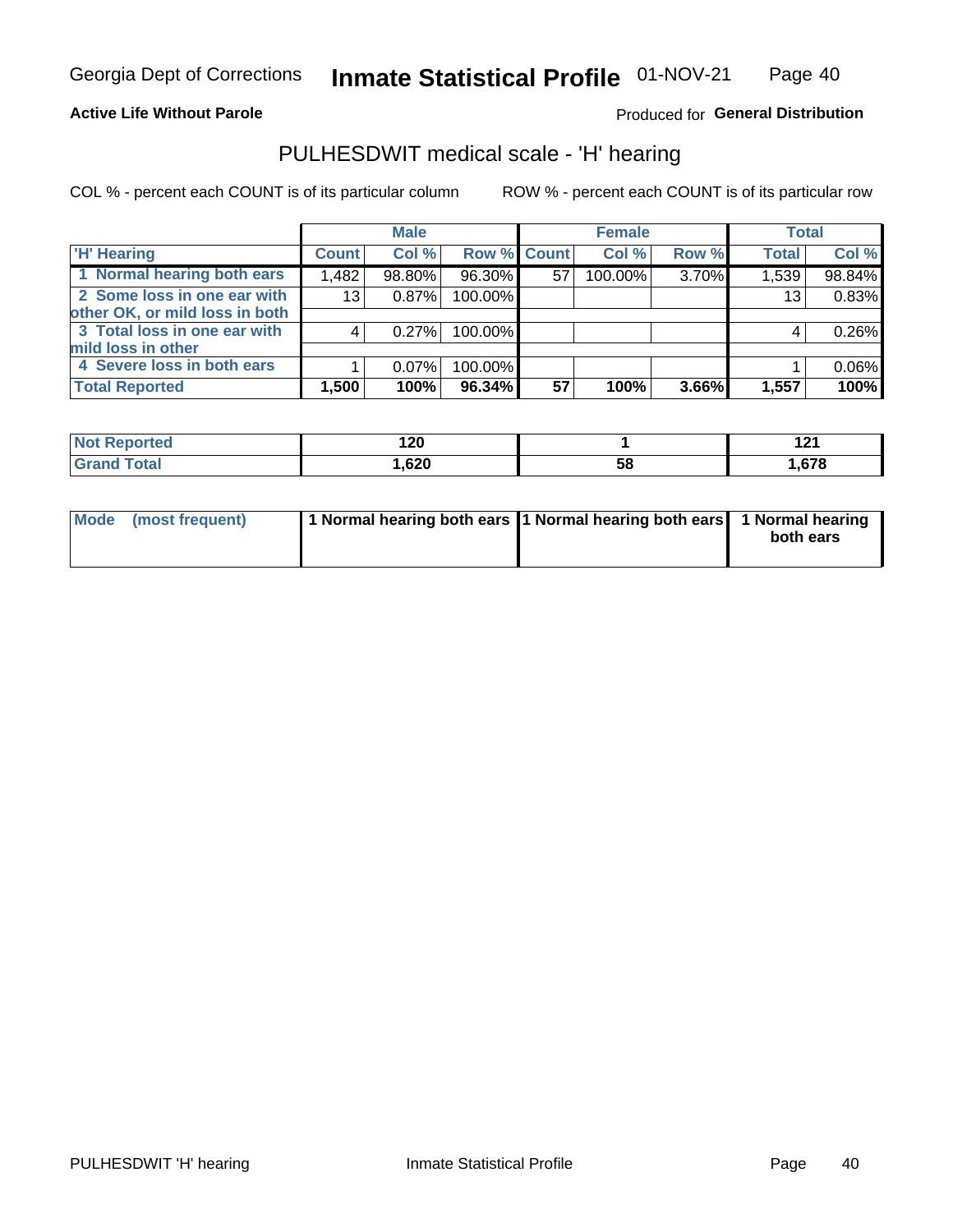## **Active Life Without Parole**

## Produced for General Distribution

# PULHESDWIT medical scale - 'E' vision

COL % - percent each COUNT is of its particular column

|                                 |              | <b>Male</b> |         |              | <b>Female</b> |       |              | <b>Total</b> |
|---------------------------------|--------------|-------------|---------|--------------|---------------|-------|--------------|--------------|
| <b>E' Vision</b>                | <b>Count</b> | Col %       | Row %   | <b>Count</b> | Col %         | Row % | <b>Total</b> | Col %        |
| 1 Correctable to 20/40 in both  | 1,069        | 73.12%      | 97.01%  | 33           | 57.89%        | 2.99% | 1,102        | 72.55%       |
| eyes                            |              |             |         |              |               |       |              |              |
| 2 Correctable to 20/70 in one   | 326          | 22.30%      | 93.14%  | 24           | 42.11%        | 6.86% | 350          | 23.04%       |
| eye, may be blind in other      |              |             |         |              |               |       |              |              |
| 3 Correctable to 20/200 in one  | 60           | 4.10%       | 100.00% |              |               |       | 60           | 3.95%        |
| eye, may be blind in other      |              |             |         |              |               |       |              |              |
| 4 One eye not correctable to    | 6            | 0.41%       | 100.00% |              |               |       | 6            | 0.39%        |
| 20/200, other may be blind      |              |             |         |              |               |       |              |              |
| 5 Blind in both eyes, requiring |              | 0.07%       | 100.00% |              |               |       |              | 0.07%        |
| special housing                 |              |             |         |              |               |       |              |              |
| <b>Total Reported</b>           | 1,462        | 100%        | 96.25%  | 57           | 100%          | 3.75% | 1,519        | 100%         |

| <b>ported</b><br>NOT<br>kenor | 158  |    | 159  |
|-------------------------------|------|----|------|
| ™otal                         | ,620 | 58 | .678 |

| Mode (most frequent) | 1 Correctable to 20/40 in both<br>eves | 1 Correctable to 20/40 in   1 Correctable to  <br>both eves | 20/40 in both eyes |
|----------------------|----------------------------------------|-------------------------------------------------------------|--------------------|
|                      |                                        |                                                             |                    |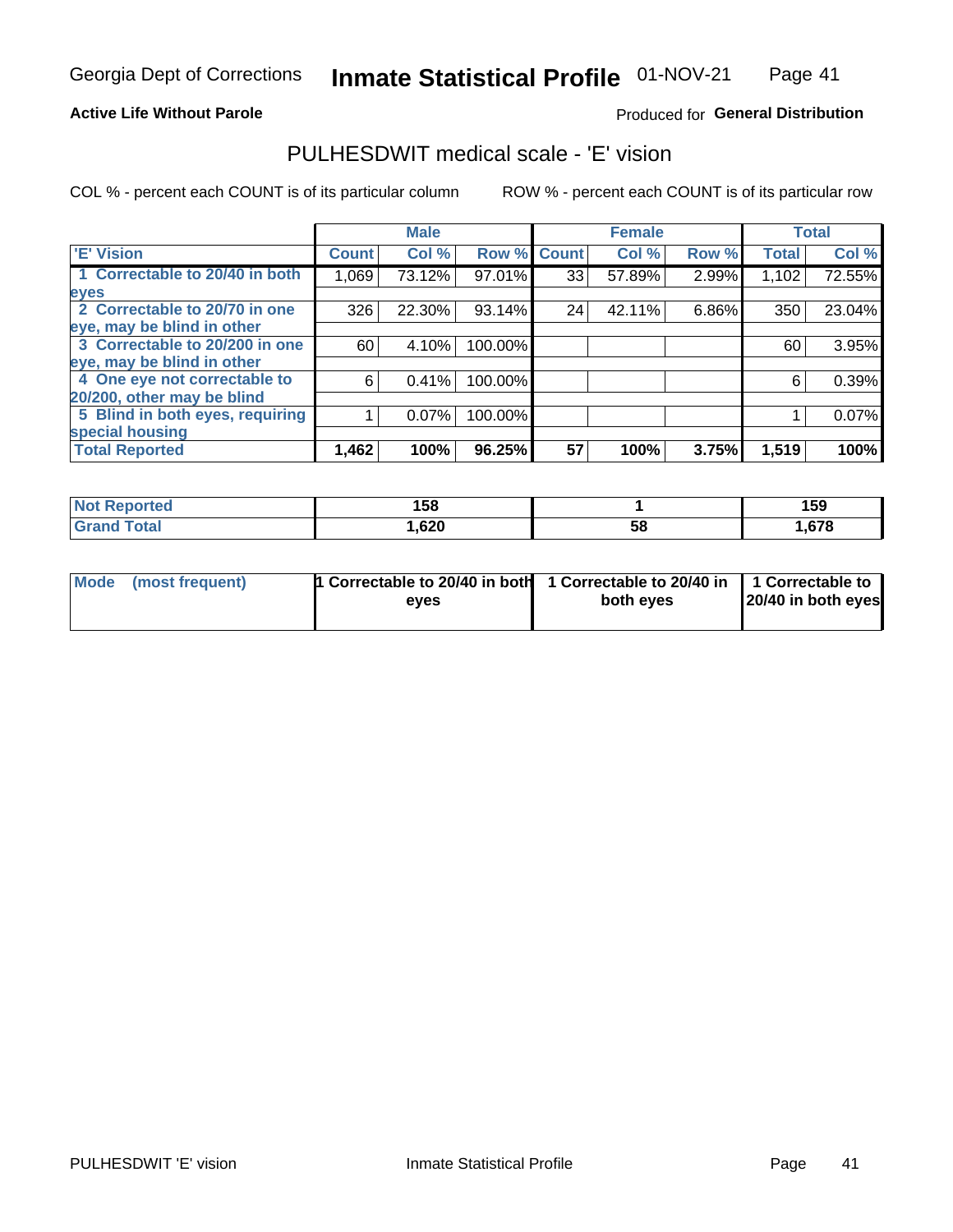## **Active Life Without Parole**

## Produced for General Distribution

# PULHESDWIT medical scale - 'S' pSychiatric

COL % - percent each COUNT is of its particular column

|                                 |              | <b>Male</b> |         |             | <b>Female</b> |        |              | <b>Total</b> |
|---------------------------------|--------------|-------------|---------|-------------|---------------|--------|--------------|--------------|
| 'S' pSychiatric                 | <b>Count</b> | Col %       |         | Row % Count | Col %         | Row %  | <b>Total</b> | Col %        |
| 1 No impairment or disorders    | 1,246        | 83.07%      | 98.58%  | 18          | 34.62%        | 1.42%  | 1,264        | 81.44%       |
| 2 Stable, or in remission, or   | 205          | 13.67%      | 86.13%  | 33          | 63.46%        | 13.87% | 238          | 15.34%       |
| mild impairment or retardation  |              |             |         |             |               |        |              |              |
| 3 Requires moderate inpatient   | 37           | 2.47%       | 97.37%  |             | 1.92%         | 2.63%  | 38           | 2.45%        |
| treatment                       |              |             |         |             |               |        |              |              |
| 4 Requires intensive inpatient  |              | 0.73%       | 100.00% |             |               |        | 11           | 0.71%        |
| <b>treatment</b>                |              |             |         |             |               |        |              |              |
| 5 Requires Crisis Stabilization |              | $0.07\%$    | 100.00% |             |               |        |              | 0.06%        |
| Unit (CSU) inpatient care       |              |             |         |             |               |        |              |              |
| <b>Total Reported</b>           | 1,500        | 100%        | 96.65%  | 52          | 100%          | 3.35%  | 1,552        | 100%         |

| <b>Not Reported</b> | ィクの<br>14 Y |    | 126  |
|---------------------|-------------|----|------|
| <b>Grand Total</b>  | ,620        | 58 | .678 |

| Mode (most frequent) | <b>1 No impairment or disorders</b> 2 Stable, or in remission, 11 No impairment or |                       |           |
|----------------------|------------------------------------------------------------------------------------|-----------------------|-----------|
|                      |                                                                                    | or mild impairment or | disorders |
|                      |                                                                                    | retardation           |           |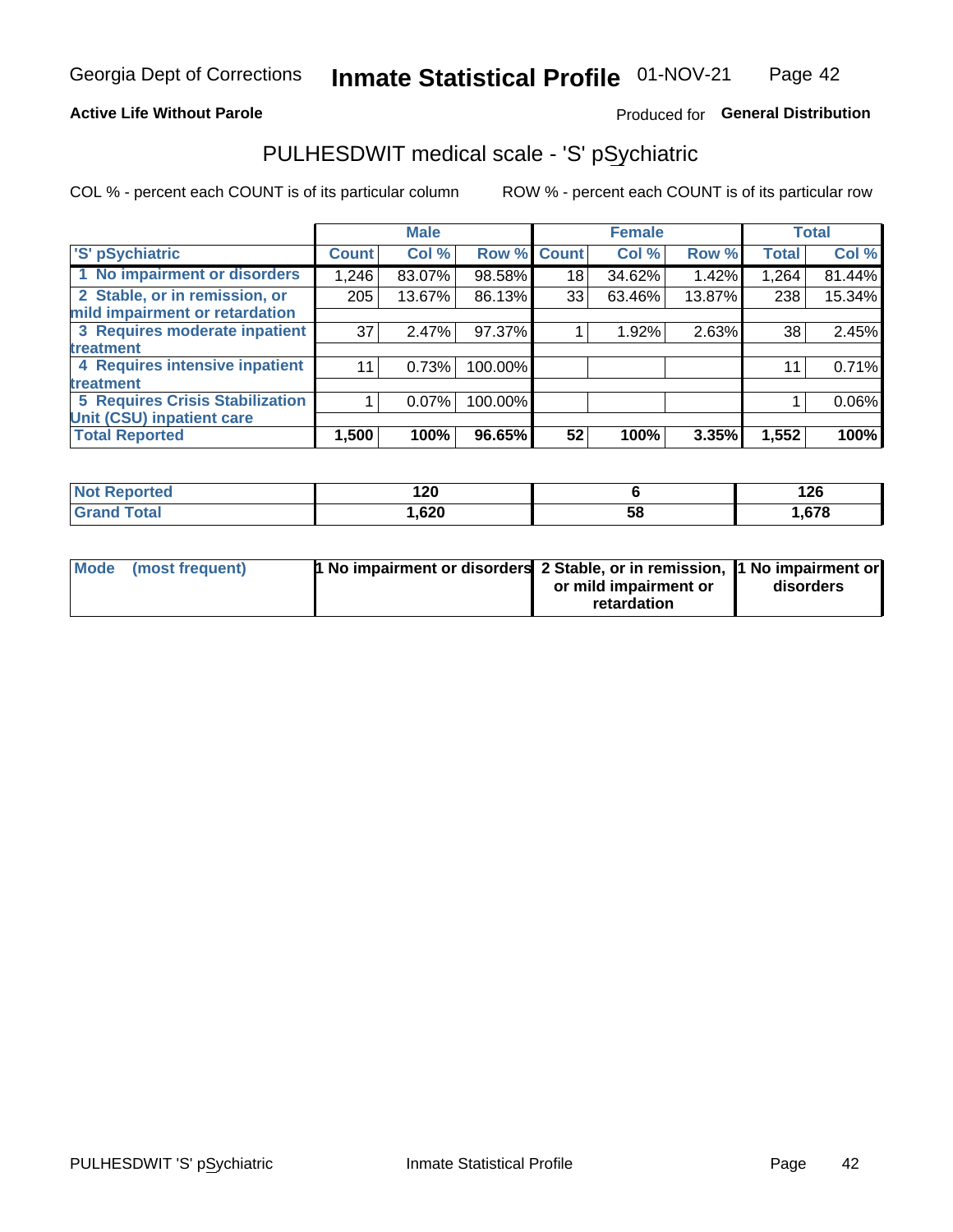**Active Life Without Parole** 

Produced for General Distribution

# PULHESDWIT medical scale - 'D' dental

COL % - percent each COUNT is of its particular column

|                                 |              | <b>Male</b> |             |    | <b>Female</b> |       |              | <b>Total</b> |
|---------------------------------|--------------|-------------|-------------|----|---------------|-------|--------------|--------------|
| 'D' Dental                      | <b>Count</b> | Col %       | Row % Count |    | Col %         | Row % | <b>Total</b> | Col %        |
| 1 Minimal routine dental health | 1,084        | 77.48%      | 95.59%      | 50 | 94.34%        | 4.41% | 1,134        | 78.10%       |
| <b>needs</b>                    |              |             |             |    |               |       |              |              |
| 2 Moderate cavities and/or gum  | 273          | 19.51%      | 99.27%      |    | $3.77\%$      | 0.73% | 275          | 18.94%       |
| disease                         |              |             |             |    |               |       |              |              |
| 3 Extensive gum disease         | 42           | $3.00\%$    | 97.67%      |    | 1.89%         | 2.33% | 43           | 2.96%        |
| and/or widespread decay         |              |             |             |    |               |       |              |              |
| <b>Total Reported</b>           | 1,399        | 100%        | 96.35%      | 53 | 100%          | 3.65% | 1,452        | 100%         |

| prtea | າາ4    |   | מהה  |
|-------|--------|---|------|
| .     | ZZ I   |   | ZZU  |
| 'ota  | 620, ا | ວ | .678 |

| <b>Mode</b><br><b>Minimal routine dental</b><br>(most frequent)<br>health needs | Minimal routine dental<br>health needs | 1 Minimal routine<br>dental health<br>needs |
|---------------------------------------------------------------------------------|----------------------------------------|---------------------------------------------|
|---------------------------------------------------------------------------------|----------------------------------------|---------------------------------------------|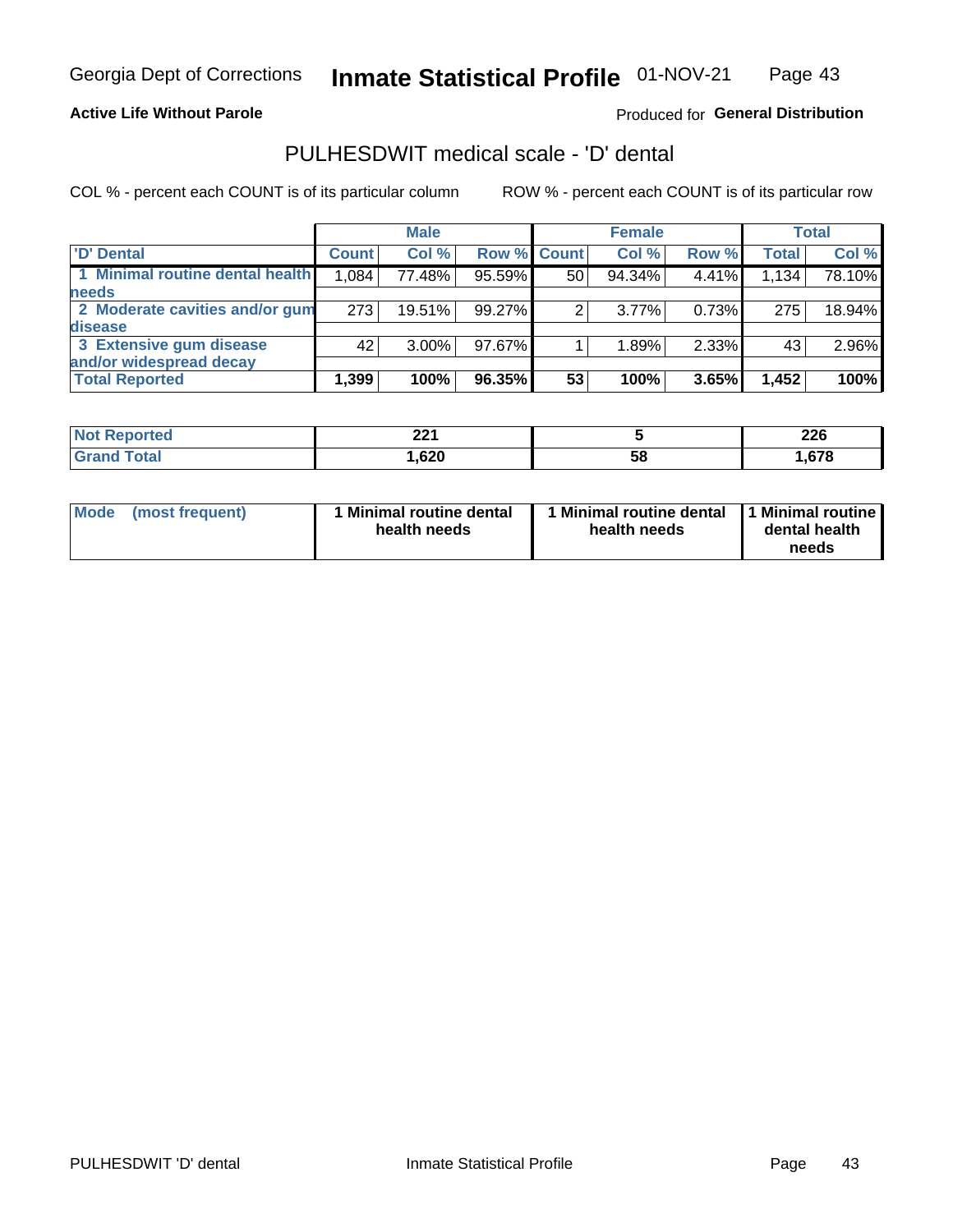## **Active Life Without Parole**

## Produced for General Distribution

# PULHESDWIT medical scale - 'W' work ability

COL % - percent each COUNT is of its particular column

|                                 |              | <b>Male</b> |         |             | <b>Female</b> |       |              | <b>Total</b> |
|---------------------------------|--------------|-------------|---------|-------------|---------------|-------|--------------|--------------|
| <b>W' work ability</b>          | <b>Count</b> | Col %       |         | Row % Count | Col %         | Row % | <b>Total</b> | Col %        |
| 1 Unrestricted work or activity | 1,258        | 83.70%      | 96.47%  | 46          | 79.31%        | 3.53% | 1,304        | 83.54%       |
| 2 Minor restrictions on type of | 195          | 12.97%      | 94.20%  | 12          | 20.69%        | 5.80% | 207          | 13.26%       |
| <b>work</b>                     |              |             |         |             |               |       |              |              |
| 3 Moderate restrictions on type | 33           | 2.20%       | 100.00% |             |               |       | 33           | 2.11%        |
| lof work                        |              |             |         |             |               |       |              |              |
| 4 Major restrictions on type of | 10           | 0.67%       | 100.00% |             |               |       | 10           | 0.64%        |
| <b>work</b>                     |              |             |         |             |               |       |              |              |
| 5 Cannot work under any         |              | 0.47%       | 100.00% |             |               |       |              | 0.45%        |
| <b>circumstances</b>            |              |             |         |             |               |       |              |              |
| <b>Total Reported</b>           | 1,503        | 100%        | 96.28%  | 58          | 100%          | 3.72% | 1,561        | 100%         |

| <b>Not Reported</b>     | 447  |    | 447  |
|-------------------------|------|----|------|
| <b>Total</b><br>Grand . | ,620 | 58 | .678 |

| <b>Mode</b> | (most frequent) | 1 Unrestricted work or<br>activity | 1 Unrestricted work or<br>activity | 1 Unrestricted<br>work or activity |
|-------------|-----------------|------------------------------------|------------------------------------|------------------------------------|
|-------------|-----------------|------------------------------------|------------------------------------|------------------------------------|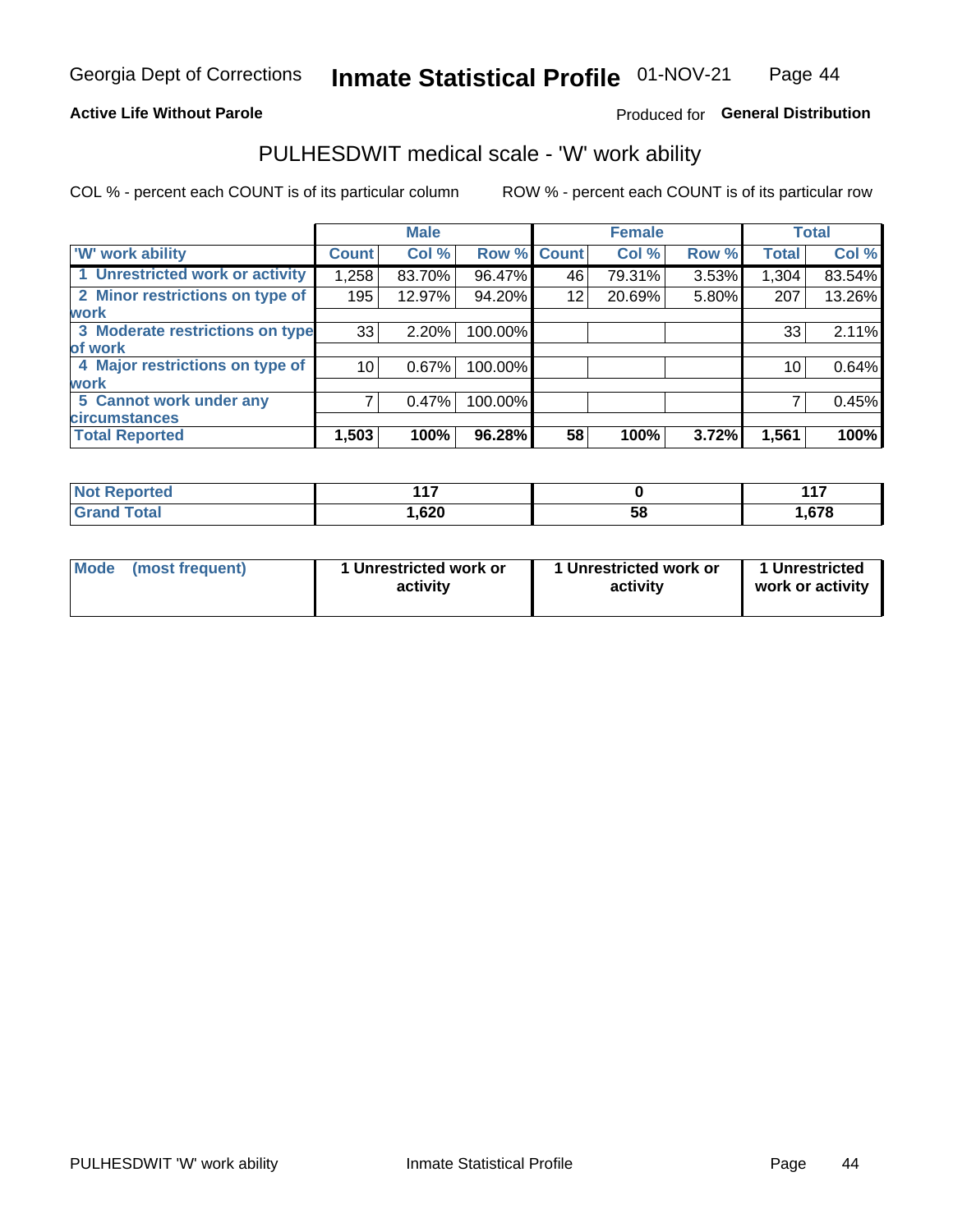### **Active Life Without Parole**

## Produced for General Distribution

# PULHESDWIT medical scale - 'I' impairment

|                                                       |              | <b>Male</b> |             |    | <b>Female</b> |       |              | <b>Total</b> |
|-------------------------------------------------------|--------------|-------------|-------------|----|---------------|-------|--------------|--------------|
| <b>T' Impairment</b>                                  | <b>Count</b> | Col %       | Row % Count |    | Col %         | Row % | <b>Total</b> | Col %        |
| 1 No impairments or<br>disabilities                   | 1,479        | 98.53%      | 96.23%      | 58 | 100.00%       | 3.77% | 1,537        | 98.59%       |
| 2 Wheelchair-bound but<br>otherwise OK                | 10           | 0.67%       | 100.00%     |    |               |       | 10           | 0.64%        |
| <b>3 Needs low-level Assisted</b><br>Living (level I) |              | 0.07%       | 100.00%     |    |               |       |              | 0.06%        |
| 4 Needs moderate Assisted<br>Living (level II)        |              | 0.07%       | 100.00%     |    |               |       |              | 0.06%        |
| <b>5 Needs maximal Assisted</b><br>Living (level III) | 10           | 0.67%       | 100.00%     |    |               |       | 10           | 0.64%        |
| <b>Total Reported</b>                                 | 1,501        | 100%        | 96.28%      | 58 | 100%          | 3.72% | 1,559        | 100%         |

| orted       | 11 O<br>- 11<br>$\sim$ |    | 44 C<br>. |
|-------------|------------------------|----|-----------|
| <b>otal</b> | ,620                   | 58 | .678      |

| Mode | (most frequent) | 1 No impairments or<br>disabilities | 1 No impairments or<br>disabilities | 1 No impairments<br>or disabilities |
|------|-----------------|-------------------------------------|-------------------------------------|-------------------------------------|
|------|-----------------|-------------------------------------|-------------------------------------|-------------------------------------|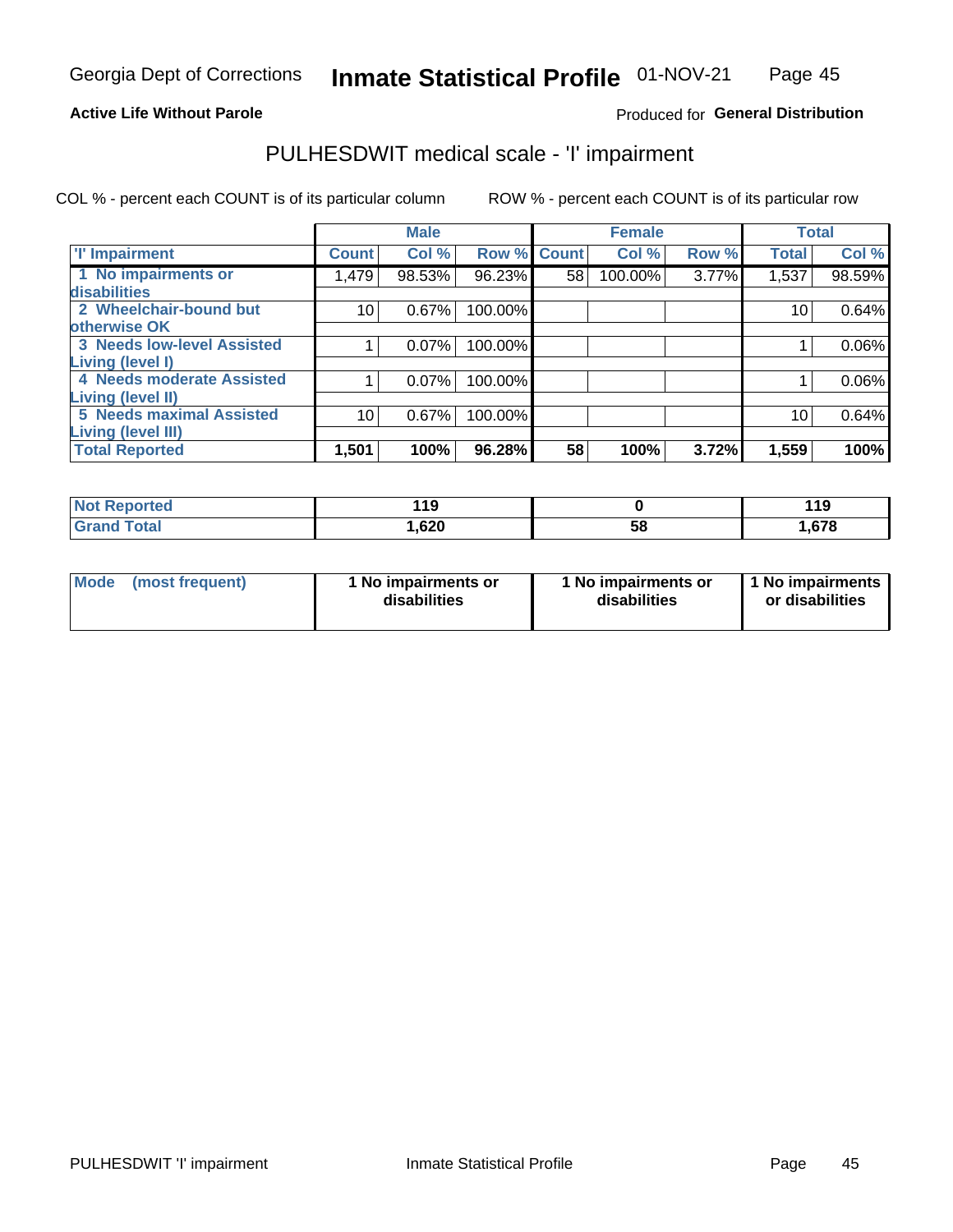### **Active Life Without Parole**

## Produced fo General Distribution

# PULHESDWIT medical scale - 'T' transportability

COL % - percent each COUNT is of its particular column

|                              |              | <b>Male</b> |         |             | <b>Female</b> |       |              | <b>Total</b> |
|------------------------------|--------------|-------------|---------|-------------|---------------|-------|--------------|--------------|
| <b>T' Transportability</b>   | <b>Count</b> | Col %       |         | Row % Count | Col %         | Row % | <b>Total</b> | Col %        |
| 1 Can be transported in any  | 1,490        | 98.74%      | 96.32%  | 57          | 100.00%       | 3.68% | 1,547        | 98.79%       |
| ordinary approved vehicle    |              |             |         |             |               |       |              |              |
| 2 Wheelchair-bound, not      | 8            | 0.53%       | 100.00% |             |               |       |              | 0.51%        |
| needing special vehicle      |              |             |         |             |               |       |              |              |
| 3 Wheelchair-bound, requires |              | 0.13%       | 100.00% |             |               |       |              | 0.13%        |
| special vehicle              |              |             |         |             |               |       |              |              |
| 5 Requires ambulance         | 9            | 0.60%       | 100.00% |             |               |       | 9            | 0.57%        |
| transport                    |              |             |         |             |               |       |              |              |
| <b>Total Reported</b>        | 1,509        | 100%        | 96.36%  | 57          | 100%          | 3.64% | 1,566        | 100%         |

| orted       | 4 A  |    | 1 A C<br>$\mathbf{1}$ |
|-------------|------|----|-----------------------|
| <b>otal</b> | ,620 | 58 | 678، ،                |

| <b>Mode</b> | (most frequent) | 1 Can be transported in any 1 Can be transported in any | ordinary approved vehicle   ordinary approved vehicle   transported in any | 1 Can be<br>  ordinary approved  <br>vehicle |
|-------------|-----------------|---------------------------------------------------------|----------------------------------------------------------------------------|----------------------------------------------|
|-------------|-----------------|---------------------------------------------------------|----------------------------------------------------------------------------|----------------------------------------------|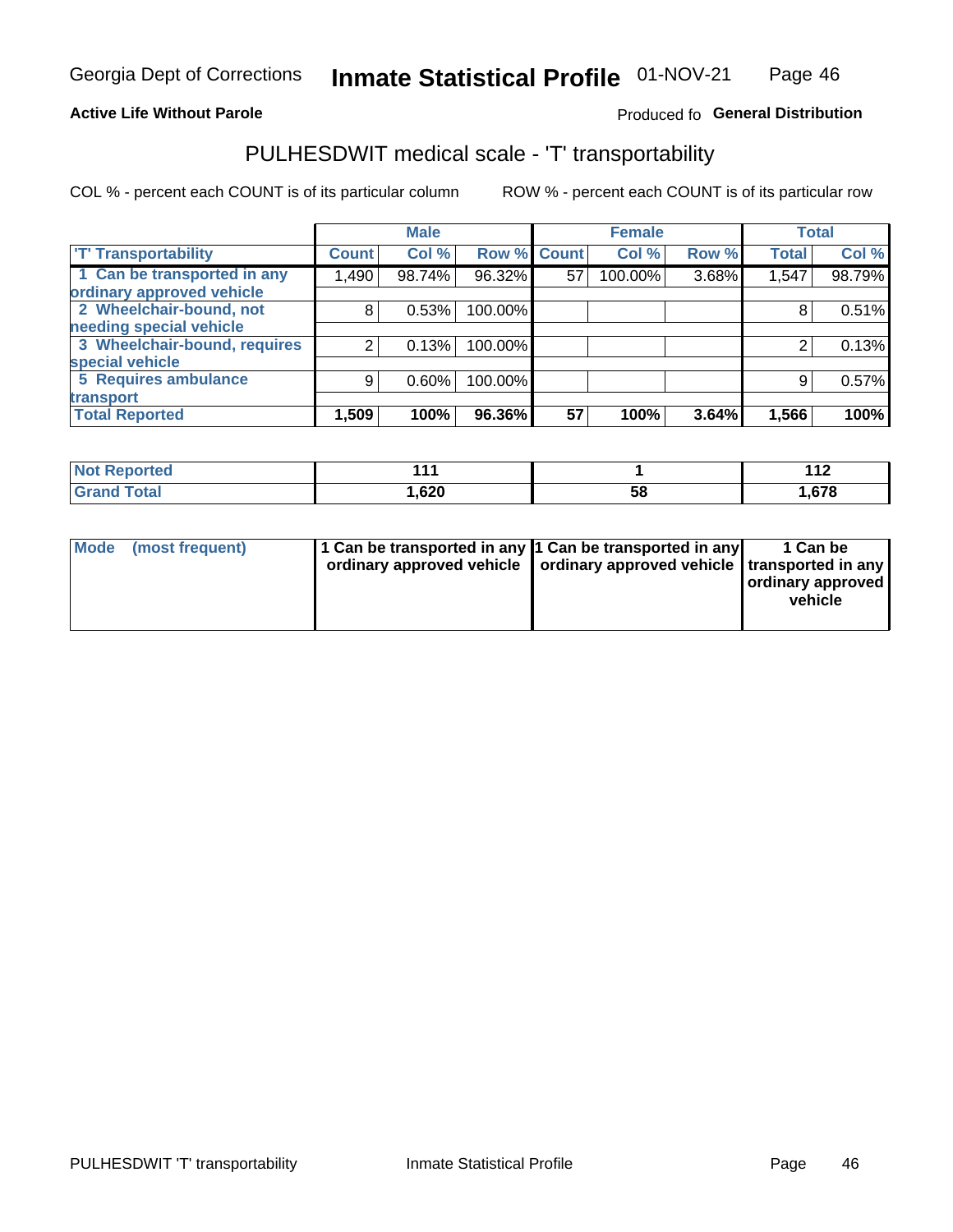# Inmate Statistical Profile 01-NOV-21 Page 47

### **Active Life Without Parole**

### Produced for General Distribution

# Number of prior Georgia incarcerations

COL % - percent each COUNT is of its particular column

|                                       |       | <b>Male</b> |             |    | <b>Female</b> |       |       | <b>Total</b> |
|---------------------------------------|-------|-------------|-------------|----|---------------|-------|-------|--------------|
| <b>Num of Prior GA Incarcerations</b> | Count | Col %       | Row % Count |    | Col %         | Row % | Total | Col %        |
|                                       | 831   | 51.30%      | 94.75%      | 46 | 79.31%        | 5.25% | 877   | 52.26%       |
|                                       | 316   | 19.51%      | $97.83\%$   |    | 12.07%        | 2.17% | 323   | 19.25%       |
|                                       | 196   | 12.10%      | 98.99%      | 2  | 3.45%         | 1.01% | 198   | 11.80%       |
| 3                                     | 130   | 8.02%       | 98.48%      | 2  | 3.45%         | 1.52% | 132   | 7.87%        |
| 4                                     | 69    | 4.26%       | 100.00%     |    |               |       | 69    | 4.11%        |
| 5                                     | 42    | 2.59%       | 100.00%     |    |               |       | 42    | 2.50%        |
| <b>More Than 5</b>                    | 36    | 2.22%       | $97.30\%$   |    | 1.72%         | 2.70% | 37    | 2.21%        |
| <b>Total Reported</b>                 | 1,620 | 100%        | 96.54%      | 58 | 100%          | 3.46% | 1,678 | 100%         |

| <b>orted</b><br><b>NI</b> |        |    |        |
|---------------------------|--------|----|--------|
| <b>otal</b>               | con    | ວເ | $\sim$ |
| $\mathbf{v}$ and          | ∪∡ن, . |    | .010   |

| Mean (average)       | 1 1 2 | 1.10 |
|----------------------|-------|------|
| Median (middle)      |       |      |
| Mode (most frequent) |       |      |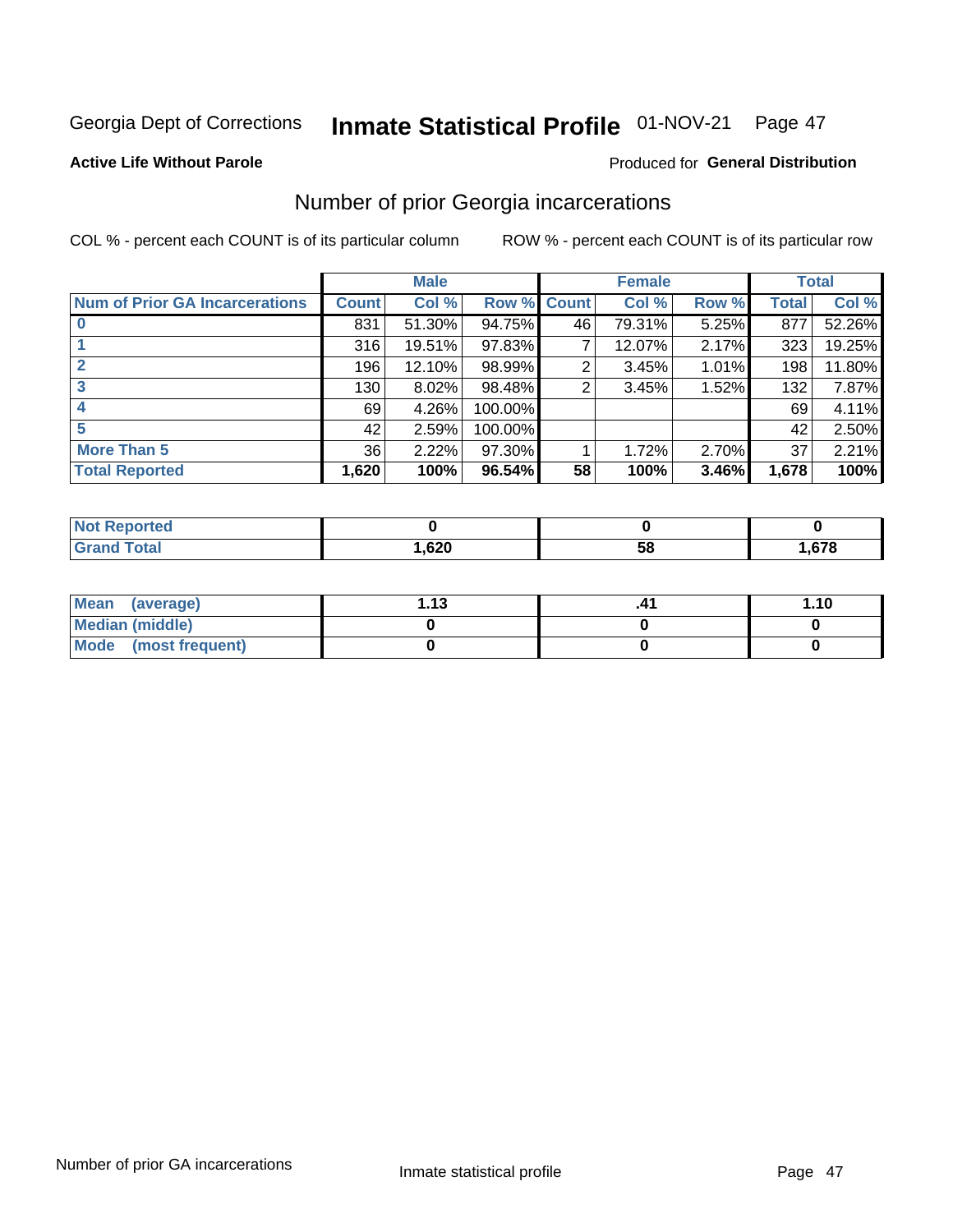#### Inmate Statistical Profile 01-NOV-21 Page 48

**Active Life Without Parole** 

Produced for General Distribution

## Prison sentence in years

COL % - percent each COUNT is of its particular column

ROW % - percent each COUNT is of its particular row

|                                 | <b>Male</b> |            |                    |                 | <b>Female</b> | Total    |       |         |
|---------------------------------|-------------|------------|--------------------|-----------------|---------------|----------|-------|---------|
| <b>Prison Sentence In Years</b> | Count l     | Col %      | <b>Row % Count</b> |                 | Col %         | Row %    | Total | Col %   |
| <b>Life Without Parole</b>      | .620        | $100.00\%$ | $96.54\%$          | 58              | 100.00%       | $3.46\%$ | 1.678 | 100.00% |
| <b>Total Reported</b>           | 1,620       | 100%       | $96.54\%$          | 58 <sub>1</sub> | $100\%$       | $3.46\%$ | 1,678 | 100%    |

| Reported     |       |    |      |
|--------------|-------|----|------|
| <b>Total</b> | .,620 | 58 | .678 |

### **Determinate (numeric) sentences only**

| <b>Mean</b> | (average) |  |  |
|-------------|-----------|--|--|
|             |           |  |  |

All sentences (including determinate), with life, life without parole, and death sentences figured at 45 years

| $M$ ea<br>(average) | $\sim$ | ,,<br>т. |
|---------------------|--------|----------|
|                     |        |          |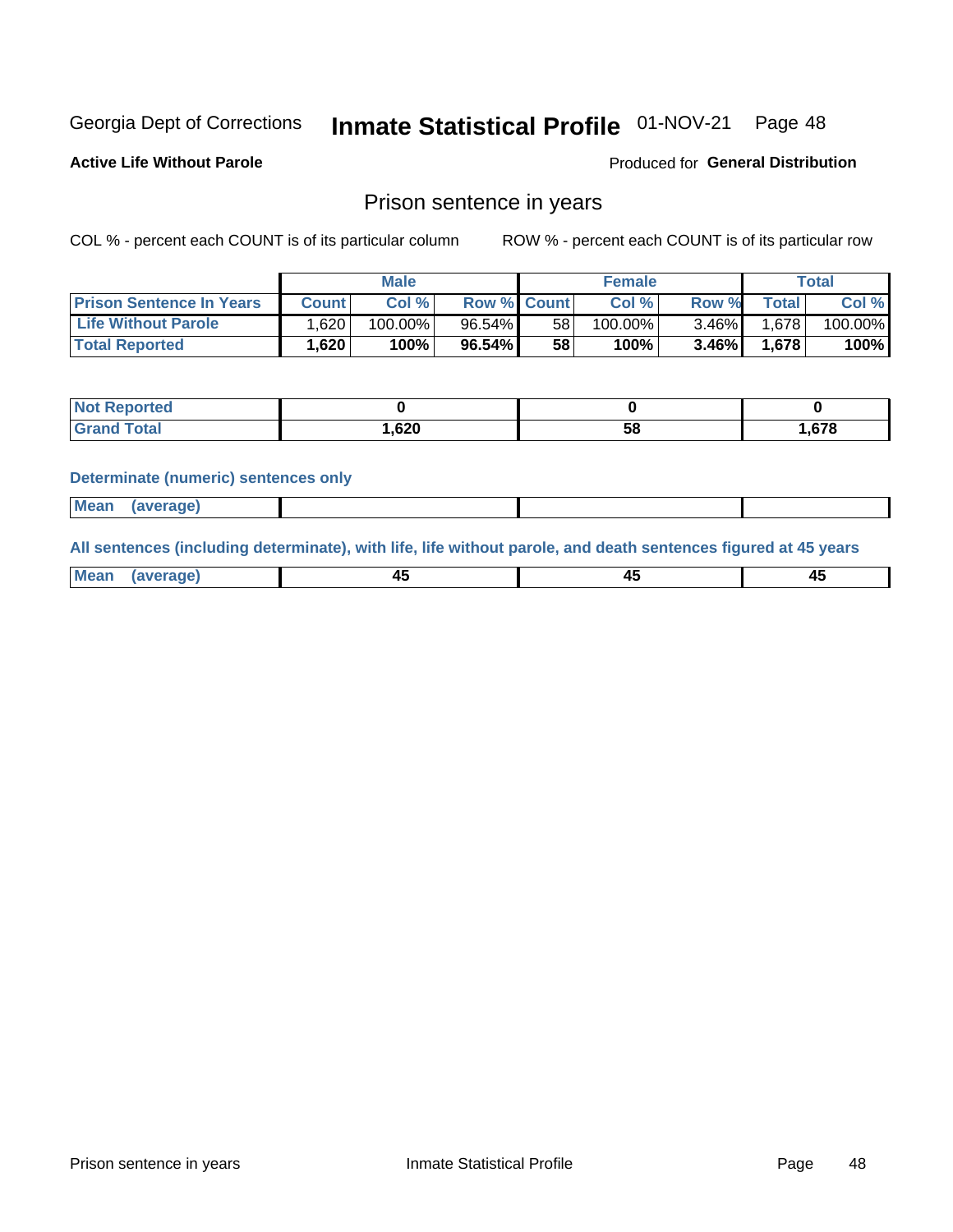#### Inmate Statistical Profile 01-NOV-21 Georgia Dept of Corrections Page 49

### **Active Life Without Parole**

### Produced for General Distribution

# Primary offense, broken out into felonies vs misdemeanors

COL % - percent each COUNT is of its particular column

|                                  | <b>Male</b>  |         |                    | <b>Female</b> |         |       | Total        |         |
|----------------------------------|--------------|---------|--------------------|---------------|---------|-------|--------------|---------|
| <b>Felonies and Misdemeanors</b> | <b>Count</b> | Col%    | <b>Row % Count</b> |               | Col%    | Row % | <b>Total</b> | Col %   |
| <b>Felonies</b>                  | 1.614        | 100.00% | 96.65%             | 56 I          | 100.00% | 3.35% | 1.670        | 100.00% |
| <b>Total Reported</b>            | ,614         | 100%    | 96.65%             | 56            | 100%    | 3.35% | 1.670        | 100%    |

| <b>Not Reported</b>          |      |                           |      |
|------------------------------|------|---------------------------|------|
| <b>Total</b><br><b>Grand</b> | ,620 | C <sub>4</sub> C<br>. טוט | .678 |

| <b>Mode</b><br>frequent)<br>nies<br>≧ (most tr.<br>. | onies<br>. | lonies<br>ею<br>____ |
|------------------------------------------------------|------------|----------------------|
|------------------------------------------------------|------------|----------------------|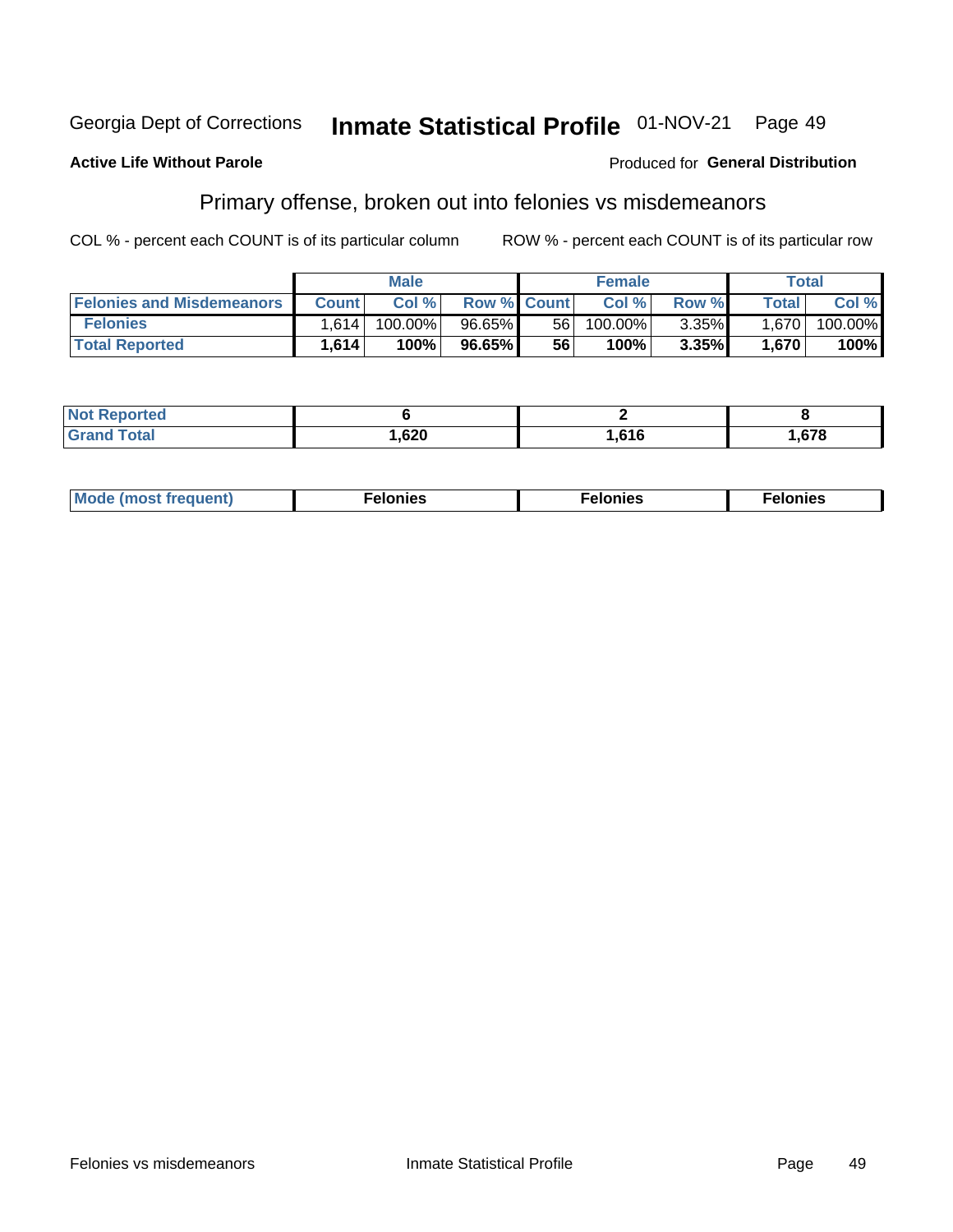#### Inmate Statistical Profile 01-NOV-21 Georgia Dept of Corrections

Page 50

## **Active Life Without Parole**

# Produced for General Distribution

# Primary offense, broken out into six broad crime categories

COL % - percent each COUNT is of its particular column

|                         | <b>Male</b>  |         |         | <b>Female</b>      |        |       | <b>Total</b> |         |
|-------------------------|--------------|---------|---------|--------------------|--------|-------|--------------|---------|
| <b>Crime Categories</b> | <b>Count</b> | Col%    |         | <b>Row % Count</b> | Col %  | Row % | <b>Total</b> | Col %   |
| <b>Violent</b>          | 1.410        | 87.04%  | 96.11%  | 57                 | 98.28% | 3.89% | 1,467        | 87.43%  |
| <b>Sex Crime</b>        | 204          | 12.59%  | 99.51%  |                    | 1.72%  | .49%  | 205          | 12.22%  |
| <b>Drug</b>             | 6            | $.37\%$ | 100.00% |                    | .00%   |       | 6            | $.36\%$ |
| <b>Total Reported</b>   | 1,620        | 100%    | 96.54%  | 58                 | 100%   | 3.46% | 1,678        | 100%    |

| .           |      |    |      |
|-------------|------|----|------|
| -<br>______ | ,620 | 58 | .678 |

| Mo<br>auenti | --<br>iolent | <br>olent<br>ли | <br>วlent |
|--------------|--------------|-----------------|-----------|
|              |              |                 |           |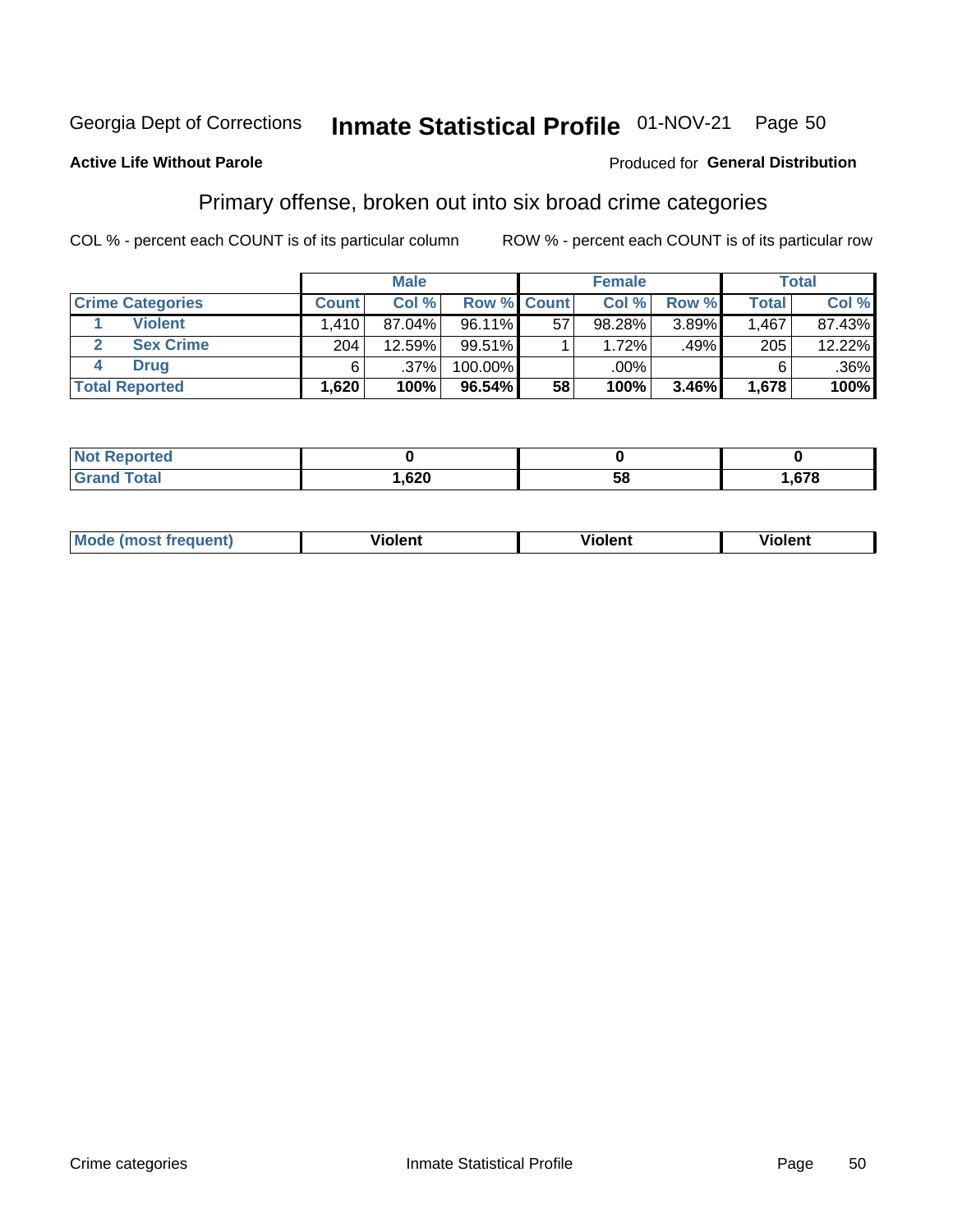# Inmate Statistical Profile 01-NOV-21 Page 51

### **Active Life Without Parole**

### Produced for General Distribution

# Primary offense, detailed offense code

COL % - percent each COUNT is of its particular column

|                                         |              | <b>Male</b>                |         |              | <b>Female</b>             |        |              | <b>Total</b> |
|-----------------------------------------|--------------|----------------------------|---------|--------------|---------------------------|--------|--------------|--------------|
| <b>Primary Offense</b>                  | <b>Count</b> | $\overline{\text{Col }^9}$ | Row %   | <b>Count</b> | $\overline{\text{Col}}$ % | Row %  | <b>Total</b> | Col %        |
| <b>Agg Sex Battery Atmpt (2099)</b>     |              | .06%                       | 100.00% |              |                           |        | 1            | .06%         |
| <b>Aggrav Assault (1302)</b>            | 3            | .19%                       | 75.00%  | 1            | 1.72%                     | 25.00% | 4            | .24%         |
| <b>Aggrav Battery (1305)</b>            |              | .06%                       | 100.00% |              |                           |        |              | .06%         |
| <b>Aggrav Child Molestation (2021)</b>  | 26           | 1.60%                      | 100.00% |              |                           |        | 26           | 1.55%        |
| <b>Aggrav Sexual Battery (2009)</b>     |              | .43%                       | 100.00% |              |                           |        | 7            | .42%         |
| <b>Aggrav Sodomy (2003)</b>             | 12           | .74%                       | 100.00% |              |                           |        | 12           | .72%         |
| <b>Armed Robbery (1902)</b>             | 158          | 9.75%                      | 99.37%  | 1            | 1.72%                     | .63%   | 159          | 9.48%        |
| <b>Child Molestation (2019)</b>         | 5            | .31%                       | 100.00% |              |                           |        | 5            | .30%         |
| <b>False Imprisonment (1308)</b>        |              | .06%                       | 100.00% |              |                           |        | 1            | .06%         |
| <b>Hijacking Motor Vehicle (1911)</b>   |              | .06%                       | 100.00% |              |                           |        |              | .06%         |
| Kidnapping (1311)                       | 94           | 5.80%                      | 100.00% |              |                           |        | 94           | 5.60%        |
| <b>Murder (1101)</b>                    | 1,149        | 70.93%                     | 95.43%  | 55           | 94.83%                    | 4.57%  | 1,204        | 71.75%       |
| <b>Poss Of Firearm Dur Crime</b>        | 2            | .12%                       | 100.00% |              |                           |        | 2            | .12%         |
| (2910)                                  |              |                            |         |              |                           |        |              |              |
| Rape (2001)                             | 153          | 9.44%                      | 99.35%  | 1            | 1.72%                     | .65%   | 154          | 9.18%        |
| S/D Cocaine (4021)                      |              | .06%                       | 100.00% |              |                           |        |              | .06%         |
| S/D Cont Sub Public (4017)              |              | .06%                       | 100.00% |              |                           |        |              | .06%         |
| S/D Cont Sub School (4018)              |              | .06%                       | 100.00% |              |                           |        | 1            | .06%         |
| <b>Traf Cocaine 401+ Gm (4103)</b>      |              | .06%                       | 100.00% |              |                           |        | 1            | .06%         |
| <b>Traf Methamph 28-199 Gm</b>          |              | .06%                       | 100.00% |              |                           |        | 1            | .06%         |
| (4140)                                  |              |                            |         |              |                           |        |              |              |
| Traf Narcotic 29+ Gm (4113)             |              | .06%                       | 100.00% |              |                           |        |              | .06%         |
| <b>Traffick Sexual Servitude (1331)</b> |              | .06%                       | 100.00% |              |                           |        |              | .06%         |
| <b>Total Rported</b>                    | 1,620        | 100%                       | 96.54%  | 58           | 100%                      | 3.46%  | 1,678        | 100%         |

| <b>Not</b><br><b>orted</b><br>₹еос |      |          |      |
|------------------------------------|------|----------|------|
| <b>Total</b>                       | ,620 | --<br>58 | ,678 |

| Mode (most frequent) | 1101 Murder | 1101 Murder | 1101 Murder |
|----------------------|-------------|-------------|-------------|
|----------------------|-------------|-------------|-------------|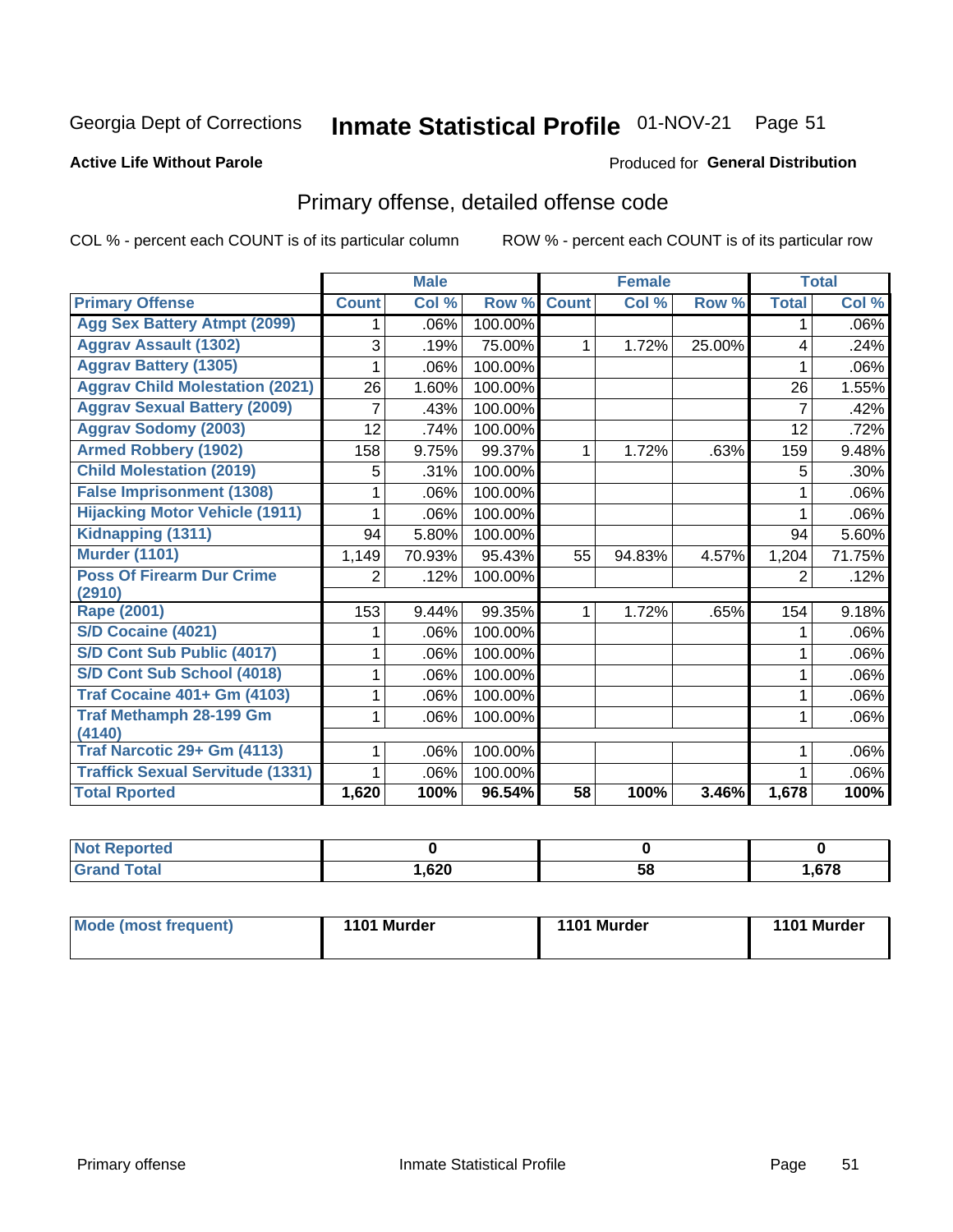# Inmate Statistical Profile 01-NOV-21 Page 52

### **Active Life Without Parole**

### Produced for General Distribution

# County of conviction of primary offense

COL % - percent each COUNT is of its particular column

|                                |                  | <b>Male</b> |         |                | <b>Female</b> |        |                | <b>Total</b> |
|--------------------------------|------------------|-------------|---------|----------------|---------------|--------|----------------|--------------|
| <b>County of Conviction</b>    | <b>Count</b>     | Col %       | Row %   | <b>Count</b>   | Col %         | Row %  | <b>Total</b>   | Col %        |
| 000<br><b>Unknown</b>          | 6                | .37%        | 75.00%  | $\overline{2}$ | 3.45%         | 25.00% | 8              | .48%         |
| <b>Appling County</b><br>001   | 4                | .25%        | 100.00% |                |               |        | 4              | .24%         |
| <b>Atkinson County</b><br>002  | 4                | .25%        | 100.00% |                |               |        | 4              | .24%         |
| <b>Bacon County</b><br>003     | 5                | .31%        | 100.00% |                |               |        | 5              | .30%         |
| <b>Baker County</b><br>004     | $\mathbf{1}$     | .06%        | 100.00% |                |               |        | $\mathbf{1}$   | .06%         |
| <b>Baldwin County</b><br>005   | 4                | .25%        | 100.00% |                |               |        | 4              | .24%         |
| <b>Banks County</b><br>006     | 3                | .19%        | 100.00% |                |               |        | 3              | .18%         |
| <b>Barrow County</b><br>007    | $\overline{7}$   | .43%        | 100.00% |                |               |        | $\overline{7}$ | .42%         |
| <b>Bartow County</b><br>008    | 10               | .62%        | 90.91%  | 1              | 1.72%         | 9.09%  | 11             | .66%         |
| <b>Ben Hill County</b><br>009  | 8                | .49%        | 100.00% |                |               |        | 8              | .48%         |
| <b>Berrien County</b><br>010   | $\overline{c}$   | .12%        | 100.00% |                |               |        | $\overline{2}$ | .12%         |
| <b>Bibb County</b><br>011      | 47               | 2.90%       | 95.92%  | $\overline{2}$ | 3.45%         | 4.08%  | 49             | 2.92%        |
| <b>Bleckley County</b><br>012  | 1                | .06%        | 100.00% |                |               |        | 1              | .06%         |
| <b>Brantley County</b><br>013  | $\overline{2}$   | .12%        | 100.00% |                |               |        | $\overline{2}$ | .12%         |
| <b>Brooks County</b><br>014    | $\overline{2}$   | .12%        | 100.00% |                |               |        | $\overline{2}$ | .12%         |
| <b>Bryan County</b><br>015     | $\mathbf{1}$     | .06%        | 100.00% |                |               |        | $\mathbf{1}$   | .06%         |
| <b>Bulloch County</b><br>016   | 8                | .49%        | 88.89%  | 1              | 1.72%         | 11.11% | 9              | .54%         |
| <b>Burke County</b><br>017     | 14               | .86%        | 100.00% |                |               |        | 14             | .83%         |
| <b>Butts County</b><br>018     | 3                | .19%        | 100.00% |                |               |        | 3              | .18%         |
| <b>Calhoun County</b><br>019   | $\overline{3}$   | .19%        | 100.00% |                |               |        | $\overline{3}$ | .18%         |
| <b>Camden County</b><br>020    | 7                | .43%        | 100.00% |                |               |        | 7              | .42%         |
| <b>Candler County</b><br>021   | 4                | .25%        | 100.00% |                |               |        | 4              | .24%         |
| <b>Carroll County</b><br>022   | 5                | .31%        | 100.00% |                |               |        | 5              | .30%         |
| <b>Catoosa County</b><br>023   | 4                | .25%        | 80.00%  | 1              | 1.72%         | 20.00% | 5              | .30%         |
| <b>Chatham County</b><br>025   | 72               | 4.44%       | 97.30%  | $\overline{2}$ | 3.45%         | 2.70%  | 74             | 4.41%        |
| <b>Chattooga County</b><br>027 | 4                | .25%        | 100.00% |                |               |        | 4              | .24%         |
| <b>Cherokee County</b><br>028  | 10               | .62%        | 100.00% |                |               |        | 10             | .60%         |
| <b>Clarke County</b><br>029    | 24               | 1.48%       | 100.00% |                |               |        | 24             | 1.43%        |
| <b>Clay County</b><br>030      | $\mathbf{1}$     | .06%        | 100.00% |                |               |        | $\mathbf 1$    | .06%         |
| <b>Clayton County</b><br>031   | 76               | 4.69%       | 93.83%  | 5              | 8.62%         | 6.17%  | 81             | 4.83%        |
| <b>Clinch County</b><br>032    | 1                | .06%        | 100.00% |                |               |        | 1              | .06%         |
| <b>Cobb County</b><br>033      | 73               | 4.51%       | 97.33%  | 2              | 3.45%         | 2.67%  | 75             | 4.47%        |
| <b>Coffee County</b><br>034    | 14               | .86%        | 87.50%  | $\overline{2}$ | 3.45%         | 12.50% | 16             | .95%         |
| 035<br><b>Colquitt County</b>  | $\sqrt{3}$       | .19%        | 100.00% |                |               |        | $\sqrt{3}$     | .18%         |
| <b>Columbia County</b><br>036  | 10               | .62%        | 83.33%  | $\overline{2}$ | 3.45%         | 16.67% | 12             | .72%         |
| <b>Cook County</b><br>037      | 5                | .31%        | 100.00% |                |               |        | 5              | .30%         |
| <b>Coweta County</b><br>038    | $\boldsymbol{9}$ | .56%        | 100.00% |                |               |        | 9              | .54%         |
| <b>Crisp County</b><br>040     | $\overline{7}$   | .43%        | 100.00% |                |               |        | $\overline{7}$ | .42%         |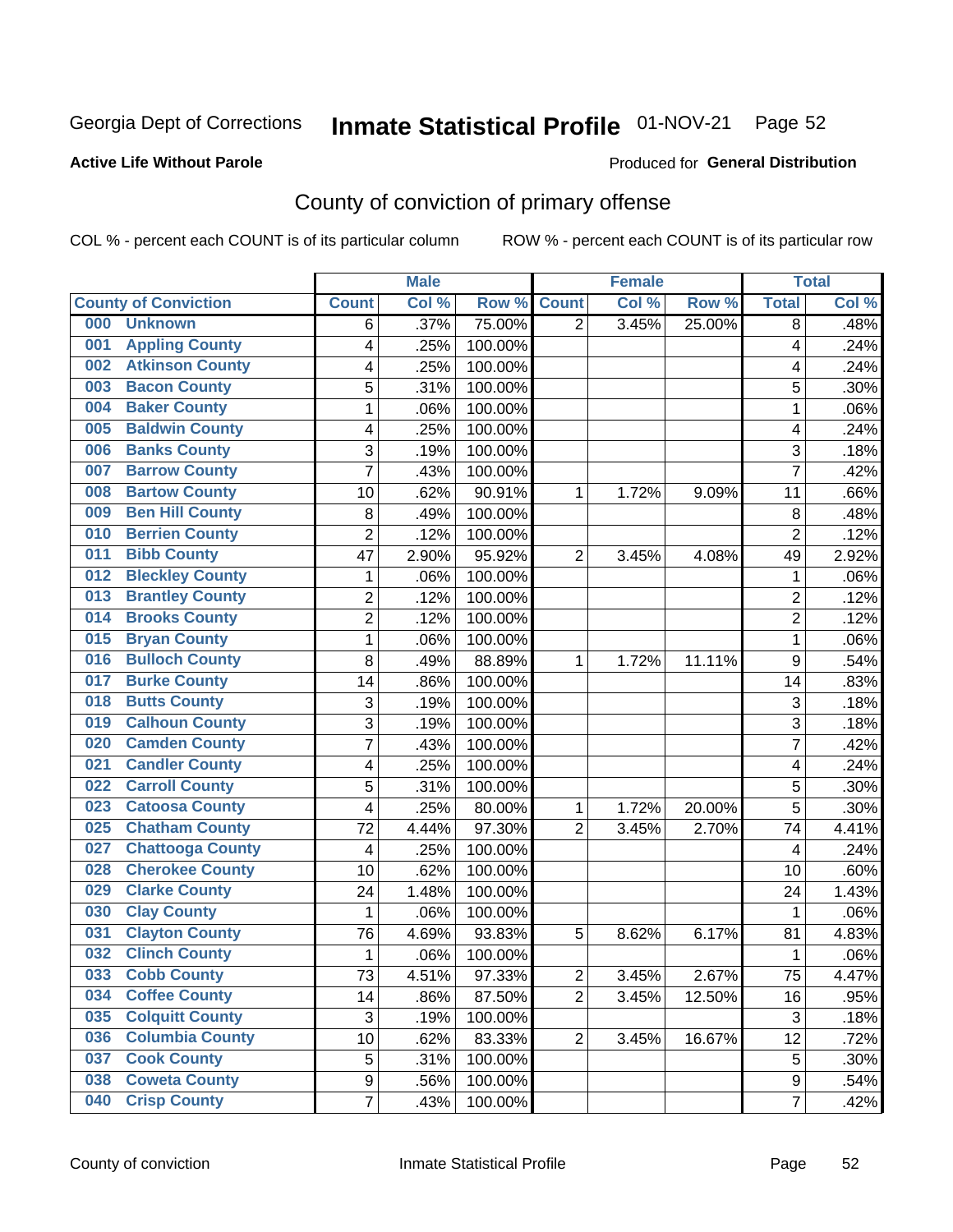# Inmate Statistical Profile 01-NOV-21 Page 53

### **Active Life Without Parole**

### Produced for General Distribution

# County of conviction of primary offense

COL % - percent each COUNT is of its particular column

|     |                             |                  | <b>Male</b> |         |                | <b>Female</b> |        |                | <b>Total</b> |
|-----|-----------------------------|------------------|-------------|---------|----------------|---------------|--------|----------------|--------------|
|     | <b>County of Conviction</b> | <b>Count</b>     | Col %       | Row %   | <b>Count</b>   | Col %         | Row %  | <b>Total</b>   | Col %        |
| 041 | <b>Dade County</b>          | 1                | .06%        | 100.00% |                |               |        | 1              | .06%         |
| 042 | <b>Dawson County</b>        | $\overline{2}$   | .12%        | 100.00% |                |               |        | $\overline{2}$ | .12%         |
| 043 | <b>Decatur County</b>       | 6                | .37%        | 100.00% |                |               |        | 6              | .36%         |
| 044 | <b>Dekalb County</b>        | 142              | 8.77%       | 97.26%  | 4              | 6.90%         | 2.74%  | 146            | 8.70%        |
| 045 | <b>Dodge County</b>         | $\mathbf{1}$     | .06%        | 100.00% |                |               |        | 1              | .06%         |
| 046 | <b>Dooly County</b>         | $\overline{2}$   | .12%        | 100.00% |                |               |        | $\overline{2}$ | .12%         |
| 047 | <b>Dougherty County</b>     | 33               | 2.04%       | 97.06%  | 1              | 1.72%         | 2.94%  | 34             | 2.03%        |
| 048 | <b>Douglas County</b>       | 37               | 2.28%       | 94.87%  | $\overline{2}$ | 3.45%         | 5.13%  | 39             | 2.32%        |
| 049 | <b>Early County</b>         | $\overline{c}$   | .12%        | 100.00% |                |               |        | $\overline{2}$ | .12%         |
| 051 | <b>Effingham County</b>     | 8                | .49%        | 88.89%  | 1              | 1.72%         | 11.11% | 9              | .54%         |
| 052 | <b>Elbert County</b>        | 3                | .19%        | 75.00%  | 1              | 1.72%         | 25.00% | 4              | .24%         |
| 053 | <b>Emanuel County</b>       | 14               | .86%        | 100.00% |                |               |        | 14             | .83%         |
| 056 | <b>Fayette County</b>       | $\boldsymbol{9}$ | .56%        | 100.00% |                |               |        | 9              | .54%         |
| 057 | <b>Floyd County</b>         | 34               | 2.10%       | 97.14%  | 1              | 1.72%         | 2.86%  | 35             | 2.09%        |
| 058 | <b>Forsyth County</b>       | 5                | .31%        | 83.33%  | 1              | 1.72%         | 16.67% | 6              | .36%         |
| 059 | <b>Franklin County</b>      | 6                | .37%        | 85.71%  | 1              | 1.72%         | 14.29% | $\overline{7}$ | .42%         |
| 060 | <b>Fulton County</b>        | 219              | 13.52%      | 98.65%  | 3              | 5.17%         | 1.35%  | 222            | 13.23%       |
| 061 | <b>Gilmer County</b>        | $\overline{2}$   | .12%        | 100.00% |                |               |        | $\overline{2}$ | .12%         |
| 063 | <b>Glynn County</b>         | 21               | 1.30%       | 100.00% |                |               |        | 21             | 1.25%        |
| 064 | <b>Gordon County</b>        | 8                | .49%        | 100.00% |                |               |        | 8              | .48%         |
| 065 | <b>Grady County</b>         | 3                | .19%        | 100.00% |                |               |        | 3              | .18%         |
| 066 | <b>Greene County</b>        | $\overline{2}$   | .12%        | 100.00% |                |               |        | $\overline{2}$ | .12%         |
| 067 | <b>Gwinnett County</b>      | 70               | 4.32%       | 94.59%  | 4              | 6.90%         | 5.41%  | 74             | 4.41%        |
| 068 | <b>Habersham County</b>     | 3                | .19%        | 100.00% |                |               |        | 3              | .18%         |
| 069 | <b>Hall County</b>          | 23               | 1.42%       | 82.14%  | 5              | 8.62%         | 17.86% | 28             | 1.67%        |
| 070 | <b>Hancock County</b>       | 4                | .25%        | 100.00% |                |               |        | 4              | .24%         |
| 071 | <b>Haralson County</b>      | 6                | .37%        | 100.00% |                |               |        | 6              | .36%         |
| 072 | <b>Harris County</b>        | $\overline{c}$   | .12%        | 100.00% |                |               |        | $\overline{c}$ | .12%         |
| 073 | <b>Hart County</b>          | 3                | .19%        | 100.00% |                |               |        | 3              | .18%         |
| 075 | <b>Henry County</b>         | 19               | 1.17%       | 95.00%  | 1              | 1.72%         | 5.00%  | 20             | 1.19%        |
| 076 | <b>Houston County</b>       | 27               | 1.67%       | 100.00% |                |               |        | 27             | 1.61%        |
| 078 | <b>Jackson County</b>       | 12               | .74%        | 100.00% |                |               |        | 12             | .72%         |
| 079 | <b>Jasper County</b>        | $\mathbf{1}$     | .06%        | 100.00% |                |               |        | $\mathbf{1}$   | .06%         |
| 080 | <b>Jeff Davis County</b>    | 1                | .06%        | 100.00% |                |               |        | $\mathbf{1}$   | .06%         |
| 081 | <b>Jefferson County</b>     | 6                | .37%        | 100.00% |                |               |        | 6              | .36%         |
| 082 | <b>Jenkins County</b>       | $\overline{c}$   | .12%        | 100.00% |                |               |        | $\overline{2}$ | .12%         |
| 083 | <b>Johnson County</b>       | $\mathbf 1$      | .06%        | 100.00% |                |               |        | $\mathbf 1$    | .06%         |
| 084 | <b>Jones County</b>         | $\mathbf 1$      | .06%        | 50.00%  | 1              | 1.72%         | 50.00% | $\overline{2}$ | .12%         |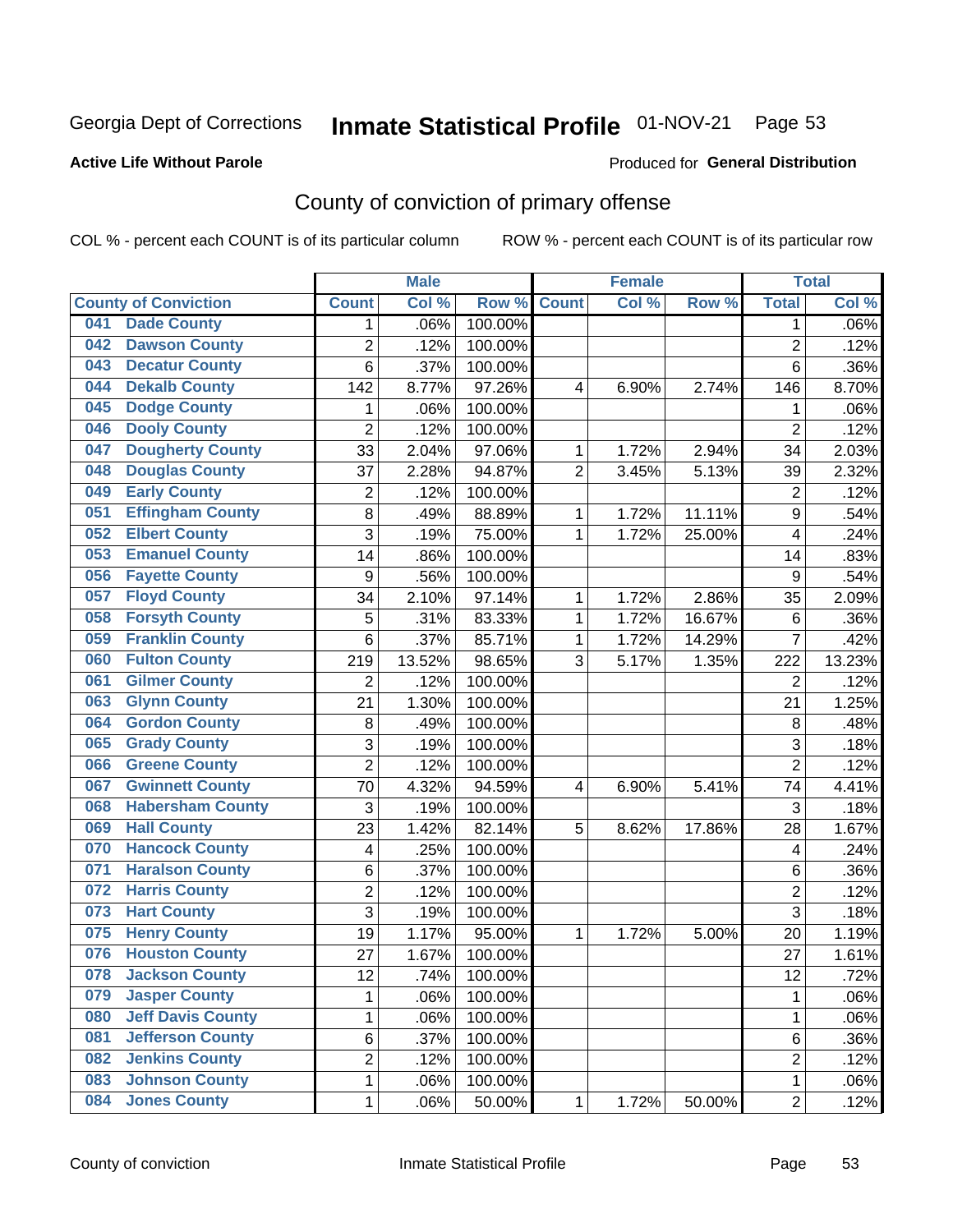# Inmate Statistical Profile 01-NOV-21 Page 54

## **Active Life Without Parole**

### Produced for General Distribution

# County of conviction of primary offense

COL % - percent each COUNT is of its particular column

|                                              |                | <b>Male</b> |         |                | <b>Female</b> |          |                | <b>Total</b> |
|----------------------------------------------|----------------|-------------|---------|----------------|---------------|----------|----------------|--------------|
| <b>County of Conviction</b>                  | <b>Count</b>   | Col %       | Row %   | <b>Count</b>   | Col %         | Row %    | <b>Total</b>   | Col %        |
| <b>Lamar County</b><br>085                   | 1              | .06%        | 100.00% |                |               |          | 1              | $.06\%$      |
| <b>Lanier County</b><br>086                  | $\overline{2}$ | .12%        | 100.00% |                |               |          | $\overline{2}$ | .12%         |
| <b>Laurens County</b><br>087                 | 4              | .25%        | 100.00% |                |               |          | 4              | .24%         |
| <b>Lee County</b><br>088                     | 4              | .25%        | 100.00% |                |               |          | 4              | .24%         |
| <b>Liberty County</b><br>089                 | 5              | .31%        | 100.00% |                |               |          | 5              | .30%         |
| <b>Long County</b><br>091                    | 5              | .31%        | 100.00% |                |               |          | 5              | .30%         |
| <b>Lowndes County</b><br>092                 | 7              | .43%        | 100.00% |                |               |          | $\overline{7}$ | .42%         |
| <b>Lumpkin County</b><br>093                 | 1              | .06%        | 100.00% |                |               |          | 1              | .06%         |
| <b>Madison County</b><br>095                 | 3              | .19%        | 100.00% |                |               |          | 3              | .18%         |
| <b>Marion County</b><br>096                  | 1              | .06%        | 100.00% |                |               |          | $\mathbf{1}$   | .06%         |
| <b>Mcduffie County</b><br>097                | 3              | .19%        | 100.00% |                |               |          | 3              | .18%         |
| <b>Meriwether County</b><br>099              | $\overline{2}$ | .12%        | 100.00% |                |               |          | $\overline{2}$ | .12%         |
| <b>Miller County</b><br>100                  | 1              | .06%        | 100.00% |                |               |          | $\mathbf{1}$   | .06%         |
| <b>Mitchell County</b><br>101                | 4              | .25%        | 100.00% |                |               |          | 4              | .24%         |
| <b>Monroe County</b><br>102                  | 7              | .43%        | 100.00% |                |               |          | $\overline{7}$ | .42%         |
| <b>Morgan County</b><br>104                  | $\overline{2}$ | .12%        | 100.00% |                |               |          | $\overline{2}$ | .12%         |
| <b>Murray County</b><br>105                  | 5              | .31%        | 100.00% |                |               |          | 5              | .30%         |
| <b>Muscogee County</b><br>106                | 49             | 3.02%       | 98.00%  | 1              | 1.72%         | 2.00%    | 50             | 2.98%        |
| <b>Newton County</b><br>107                  | 14             | .86%        | 87.50%  | $\overline{2}$ | 3.45%         | 12.50%   | 16             | .95%         |
| <b>Oconee County</b><br>108                  | 1              | .06%        | 100.00% |                |               |          | 1              | .06%         |
| <b>Oglethorpe County</b><br>109              | 1              | .06%        | 100.00% |                |               |          | 1              | .06%         |
| <b>Paulding County</b><br>110                | 6              | .37%        | 100.00% |                |               |          | 6              | .36%         |
| <b>Peach County</b><br>111                   | 4              | .25%        | 100.00% |                |               |          | 4              | .24%         |
| <b>Pickens County</b><br>$\overline{112}$    | $\overline{2}$ | .12%        | 100.00% |                |               |          | $\overline{2}$ | .12%         |
| <b>Pierce County</b><br>113                  | 2              | .12%        | 100.00% |                |               |          | $\overline{2}$ | .12%         |
| <b>Pike County</b><br>$\overline{114}$       | $\overline{2}$ | .12%        | 66.67%  | 1              | 1.72%         | 33.33%   | 3              | .18%         |
| <b>Polk County</b><br>$\overline{115}$       | 6              | .37%        | 100.00% |                |               |          | 6              | .36%         |
| <b>Pulaski County</b><br>116                 | 1              | .06%        | 100.00% |                |               |          | $\mathbf{1}$   | .06%         |
| <b>Putnam County</b><br>117                  | 8              | .49%        | 100.00% |                |               |          | 8              | .48%         |
| <b>Rabun County</b><br>119                   | 1              | .06%        | 100.00% |                |               |          | $\mathbf{1}$   | .06%         |
| <b>Randolph County</b><br>120                | $\overline{2}$ | .12%        | 100.00% |                |               |          | $\overline{2}$ | .12%         |
| <b>Richmond County</b><br>121                | 78             | 4.81%       | 96.30%  | 3              | 5.17%         | $3.70\%$ | 81             | 4.83%        |
| <b>Rockdale County</b><br>122                | 10             | .62%        | 100.00% |                |               |          | 10             | .60%         |
| <b>Seminole County</b><br>$125$              | $\overline{2}$ | .12%        | 100.00% |                |               |          | $\overline{2}$ | .12%         |
| <b>Spalding County</b><br>126                | 14             | .86%        | 100.00% |                |               |          | 14             | .83%         |
| <b>Stephens County</b><br>127                | 3              | .19%        | 100.00% |                |               |          | 3              | .18%         |
| <b>Sumter County</b><br>129                  | 6              | .37%        | 100.00% |                |               |          | 6              | .36%         |
| <b>Taliaferro County</b><br>$\overline{131}$ | $\mathbf{1}$   | .06%        | 100.00% |                |               |          | $\mathbf 1$    | .06%         |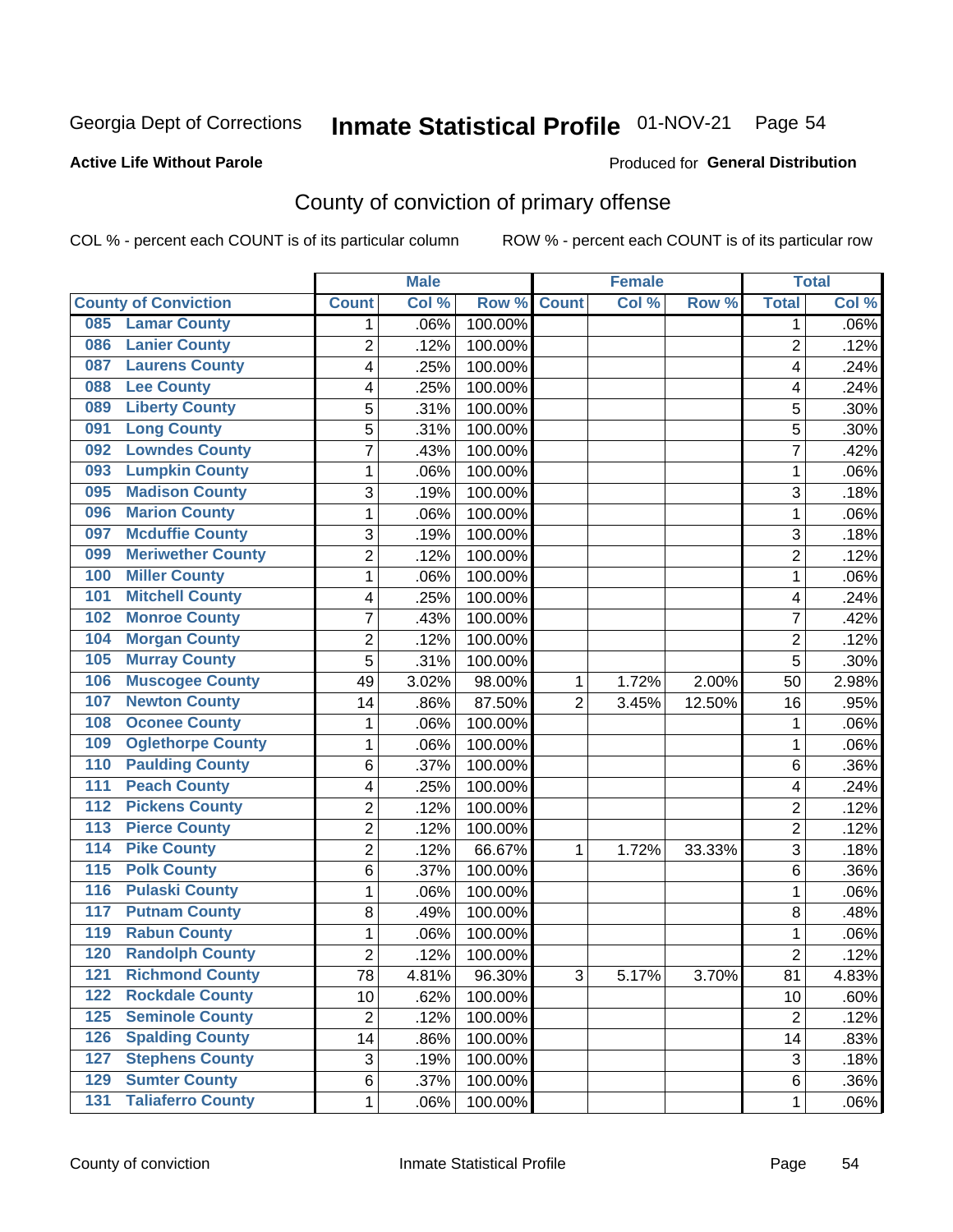# Inmate Statistical Profile 01-NOV-21 Page 55

### **Active Life Without Parole**

### Produced for General Distribution

# County of conviction of primary offense

COL % - percent each COUNT is of its particular column

|                                 |                | <b>Male</b> |         |                 | <b>Female</b>             |        |                | <b>Total</b> |
|---------------------------------|----------------|-------------|---------|-----------------|---------------------------|--------|----------------|--------------|
| <b>County of Conviction</b>     | <b>Count</b>   | Col %       | Row %   | <b>Count</b>    | $\overline{\text{Col}}$ % | Row %  | <b>Total</b>   | Col %        |
| <b>Tattnall County</b><br>132   | 3              | .19%        | 75.00%  | 1               | 1.72%                     | 25.00% | 4              | .24%         |
| <b>Taylor County</b><br>133     | 1              | .06%        | 100.00% |                 |                           |        | 1              | .06%         |
| <b>Terrell County</b><br>135    | 3              | .19%        | 100.00% |                 |                           |        | 3              | .18%         |
| <b>Thomas County</b><br>136     | 6              | .37%        | 100.00% |                 |                           |        | 6              | .36%         |
| <b>Tift County</b><br>137       | 9              | .56%        | 100.00% |                 |                           |        | 9              | .54%         |
| <b>Toombs County</b><br>138     | 12             | .74%        | 100.00% |                 |                           |        | 12             | .72%         |
| <b>Towns County</b><br>139      |                | .06%        | 100.00% |                 |                           |        | 1              | .06%         |
| <b>Treutlen County</b><br>140   | 5              | .31%        | 100.00% |                 |                           |        | 5              | .30%         |
| <b>Troup County</b><br>141      | 10             | .62%        | 90.91%  | 1               | 1.72%                     | 9.09%  | 11             | .66%         |
| <b>Turner County</b><br>142     | $\overline{2}$ | .12%        | 100.00% |                 |                           |        | $\overline{2}$ | .12%         |
| <b>Twiggs County</b><br>143     |                | .06%        | 100.00% |                 |                           |        | 1              | .06%         |
| <b>Upson County</b><br>145      | 5              | .31%        | 100.00% |                 |                           |        | 5              | .30%         |
| <b>Walker County</b><br>146     | 10             | .62%        | 90.91%  | 1               | 1.72%                     | 9.09%  | 11             | .66%         |
| <b>Walton County</b><br>147     | 23             | 1.42%       | 100.00% |                 |                           |        | 23             | 1.37%        |
| <b>Ware County</b><br>148       | 16             | .99%        | 100.00% |                 |                           |        | 16             | .95%         |
| <b>Warren County</b><br>149     | 3              | .19%        | 75.00%  | 1               | 1.72%                     | 25.00% | 4              | .24%         |
| <b>Washington County</b><br>150 | 5              | .31%        | 100.00% |                 |                           |        | 5              | .30%         |
| <b>Wayne County</b><br>151      | 12             | .74%        | 100.00% |                 |                           |        | 12             | .72%         |
| <b>White County</b><br>154      | 1              | .06%        | 100.00% |                 |                           |        | 1              | .06%         |
| <b>Whitfield County</b><br>155  | 14             | .86%        | 93.33%  | 1               | 1.72%                     | 6.67%  | 15             | .89%         |
| <b>Wilkes County</b><br>157     | $\overline{2}$ | .12%        | 100.00% |                 |                           |        | $\overline{2}$ | .12%         |
| <b>Worth County</b><br>159      | 1              | .06%        | 100.00% |                 |                           |        | 1              | .06%         |
| <b>Total Rported</b>            | 1,620          | 100%        | 96.54%  | $\overline{58}$ | 100%                      | 3.46%  | 1,678          | 100%         |

| <b>Not Reported</b> |      |    |      |
|---------------------|------|----|------|
| $\tau$ otal         | ,620 | ບເ | .678 |

| <b>Mode (most frequent)</b> | <b>Fulton County</b> | <b>Hall County</b> | Fulton Countv |
|-----------------------------|----------------------|--------------------|---------------|
|-----------------------------|----------------------|--------------------|---------------|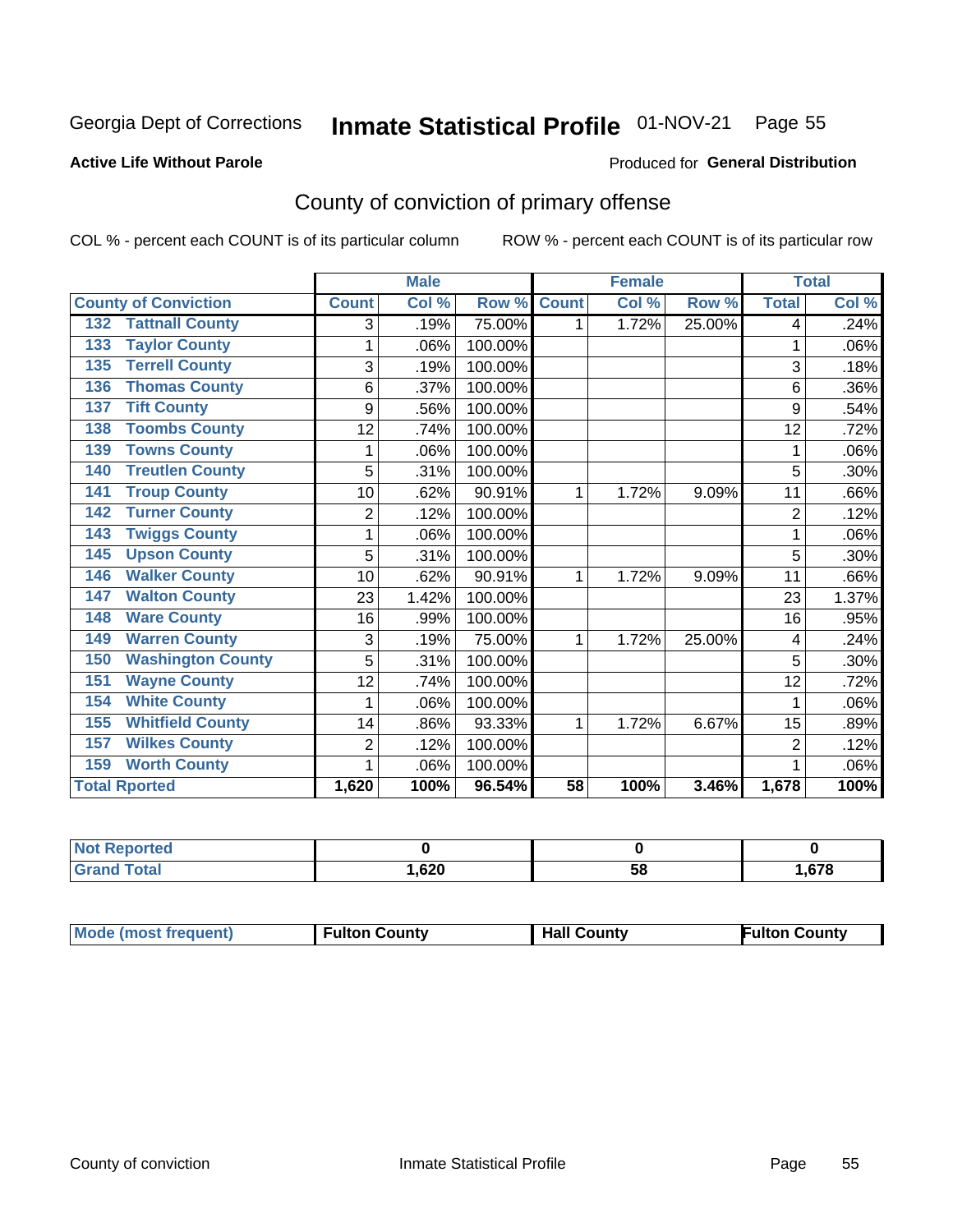## Georgia Dept of Corrections **Active Life Without Parole**

# Inmate Statistical Profile 01-NOV-21 Page 56

Produced for General Distribution

# Circuit of conviction of primary offense

|                         |                                 |                | <b>Male</b> |         |                | <b>Female</b> |        |                 | <b>Total</b> |
|-------------------------|---------------------------------|----------------|-------------|---------|----------------|---------------|--------|-----------------|--------------|
|                         | <b>Circuit of Conviction</b>    | <b>Count</b>   | Col %       | Row %   | <b>Count</b>   | Col %         | Row %  | <b>Total</b>    | Col %        |
| 1                       | <b>Alapaha Circuit</b>          | 14             | .87%        | 100.00% |                |               |        | 14              | .84%         |
| $\overline{2}$          | <b>Alcovy Circuit</b>           | 37             | 2.29%       | 94.87%  | $\overline{2}$ | 3.57%         | 5.13%  | 39              | 2.34%        |
| $\overline{\mathbf{3}}$ | <b>Atlanta Circuit</b>          | 219            | 13.57%      | 98.65%  | 3              | 5.36%         | 1.35%  | 222             | 13.29%       |
| 4                       | <b>Atlantic Circuit</b>         | 14             | .87%        | 93.33%  | $\mathbf{1}$   | 1.79%         | 6.67%  | 15              | .90%         |
| $\overline{\mathbf{5}}$ | <b>Augusta Circuit</b>          | 102            | 6.32%       | 95.33%  | 5              | 8.93%         | 4.67%  | 107             | 6.41%        |
| $\overline{6}$          | <b>Blue Ridge Circuit</b>       | 10             | .62%        | 100.00% |                |               |        | 10              | .60%         |
| 7                       | <b>Brunswick Circuit</b>        | 45             | 2.79%       | 100.00% |                |               |        | 45              | 2.69%        |
| 8                       | <b>Chattahoochee Circuit</b>    | 53             | 3.28%       | 98.15%  | 1              | 1.79%         | 1.85%  | 54              | 3.23%        |
| $\overline{9}$          | <b>Cherokee Circuit</b>         | 18             | 1.12%       | 94.74%  | 1              | 1.79%         | 5.26%  | 19              | 1.14%        |
| 10                      | <b>Clayton Circuit</b>          | 76             | 4.71%       | 93.83%  | 5              | 8.93%         | 6.17%  | 81              | 4.85%        |
| $\overline{11}$         | <b>Cobb Circuit</b>             | 73             | 4.52%       | 97.33%  | $\overline{2}$ | 3.57%         | 2.67%  | 75              | 4.49%        |
| $\overline{12}$         | <b>Conasauga Circuit</b>        | 19             | 1.18%       | 95.00%  | $\mathbf{1}$   | 1.79%         | 5.00%  | 20              | 1.20%        |
| $\overline{13}$         | <b>Cordele Circuit</b>          | 17             | 1.05%       | 100.00% |                |               |        | 17              | 1.02%        |
| $\overline{14}$         | <b>Coweta Circuit</b>           | 26             | 1.61%       | 96.30%  | $\mathbf{1}$   | 1.79%         | 3.70%  | 27              | 1.62%        |
| $\overline{15}$         | <b>Dougherty Circuit</b>        | 33             | 2.04%       | 97.06%  | $\mathbf{1}$   | 1.79%         | 2.94%  | 34              | 2.04%        |
| 16                      | <b>Dublin Circuit</b>           | 11             | .68%        | 100.00% |                |               |        | 11              | .66%         |
| $\overline{17}$         | <b>Eastern Circuit</b>          | 72             | 4.46%       | 97.30%  | $\overline{2}$ | 3.57%         | 2.70%  | 74              | 4.43%        |
| $\overline{18}$         | <b>Flint Circuit</b>            | 19             | 1.18%       | 95.00%  | $\mathbf{1}$   | 1.79%         | 5.00%  | 20              | 1.20%        |
| 19                      | <b>Griffin Circuit</b>          | 30             | 1.86%       | 96.77%  | $\mathbf 1$    | 1.79%         | 3.23%  | 31              | 1.86%        |
| 20                      | <b>Gwinnett Circuit</b>         | 70             | 4.34%       | 94.59%  | 4              | 7.14%         | 5.41%  | 74              | 4.43%        |
| $\overline{21}$         | <b>Houston Circuit</b>          | 27             | 1.67%       | 100.00% |                |               |        | 27              | 1.62%        |
| $\overline{22}$         | <b>Lookout Mountain Circuit</b> | 19             | 1.18%       | 90.48%  | $\overline{2}$ | 3.57%         | 9.52%  | 21              | 1.26%        |
| 23                      | <b>Macon Circuit</b>            | 51             | 3.16%       | 96.23%  | $\overline{2}$ | 3.57%         | 3.77%  | 53              | 3.17%        |
| $\overline{24}$         | <b>Middle Circuit</b>           | 41             | 2.54%       | 100.00% |                |               |        | 41              | 2.46%        |
| $\overline{25}$         | <b>Mountain Circuit</b>         | $\overline{7}$ | .43%        | 100.00% |                |               |        | $\overline{7}$  | .42%         |
| 26                      | <b>Northeastern Circuit</b>     | 25             | 1.55%       | 83.33%  | 5              | 8.93%         | 16.67% | 30              | 1.80%        |
| $\overline{27}$         | <b>Northern Circuit</b>         | 16             | .99%        | 88.89%  | $\overline{2}$ | 3.57%         | 11.11% | 18              | 1.08%        |
| 28                      | <b>Ocmulgee Circuit</b>         | 22             | 1.36%       | 95.65%  | $\mathbf{1}$   | 1.79%         | 4.35%  | 23              | 1.38%        |
| 29                      | <b>Oconee Circuit</b>           | 3              | .19%        | 100.00% |                |               |        | $\mathfrak{S}$  | .18%         |
| 30                      | <b>Ogeechee Circuit</b>         | 18             | 1.12%       | 90.00%  | $\overline{2}$ | 3.57%         | 10.00% | 20              | 1.20%        |
| $\overline{31}$         | <b>Pataula Circuit</b>          | 11             | .68%        | 100.00% |                |               |        | 11              | .66%         |
| 32                      | <b>Piedmont Circuit</b>         | 22             | 1.36%       | 100.00% |                |               |        | 22              | 1.32%        |
| 33                      | <b>Rome Circuit</b>             | 34             | 2.11%       | 97.14%  | $\mathbf 1$    | 1.79%         | 2.86%  | 35              | 2.10%        |
| 34                      | <b>South Georgia Circuit</b>    | 17             | 1.05%       | 100.00% |                |               |        | 17              | 1.02%        |
| 35                      | <b>Southern Circuit</b>         | 18             | 1.12%       | 100.00% |                |               |        | 18              | 1.08%        |
| 36                      | <b>Southwestern Circuit</b>     | 10             | .62%        | 100.00% |                |               |        | 10              | .60%         |
| 37                      | <b>Stone Mountain Circuit</b>   | 142            | 8.80%       | 97.26%  | 4              | 7.14%         | 2.74%  | 146             | 8.74%        |
| 38                      | <b>Tallapoosa Circuit</b>       | 12             | .74%        | 100.00% |                |               |        | 12              | .72%         |
| 39                      | <b>Tifton Circuit</b>           | 12             | .74%        | 100.00% |                |               |        | 12              | .72%         |
| 40                      | <b>Toombs Circuit</b>           | 9              | .56%        | 90.00%  | $\mathbf{1}$   | 1.79%         | 10.00% | 10 <sub>1</sub> | .60%         |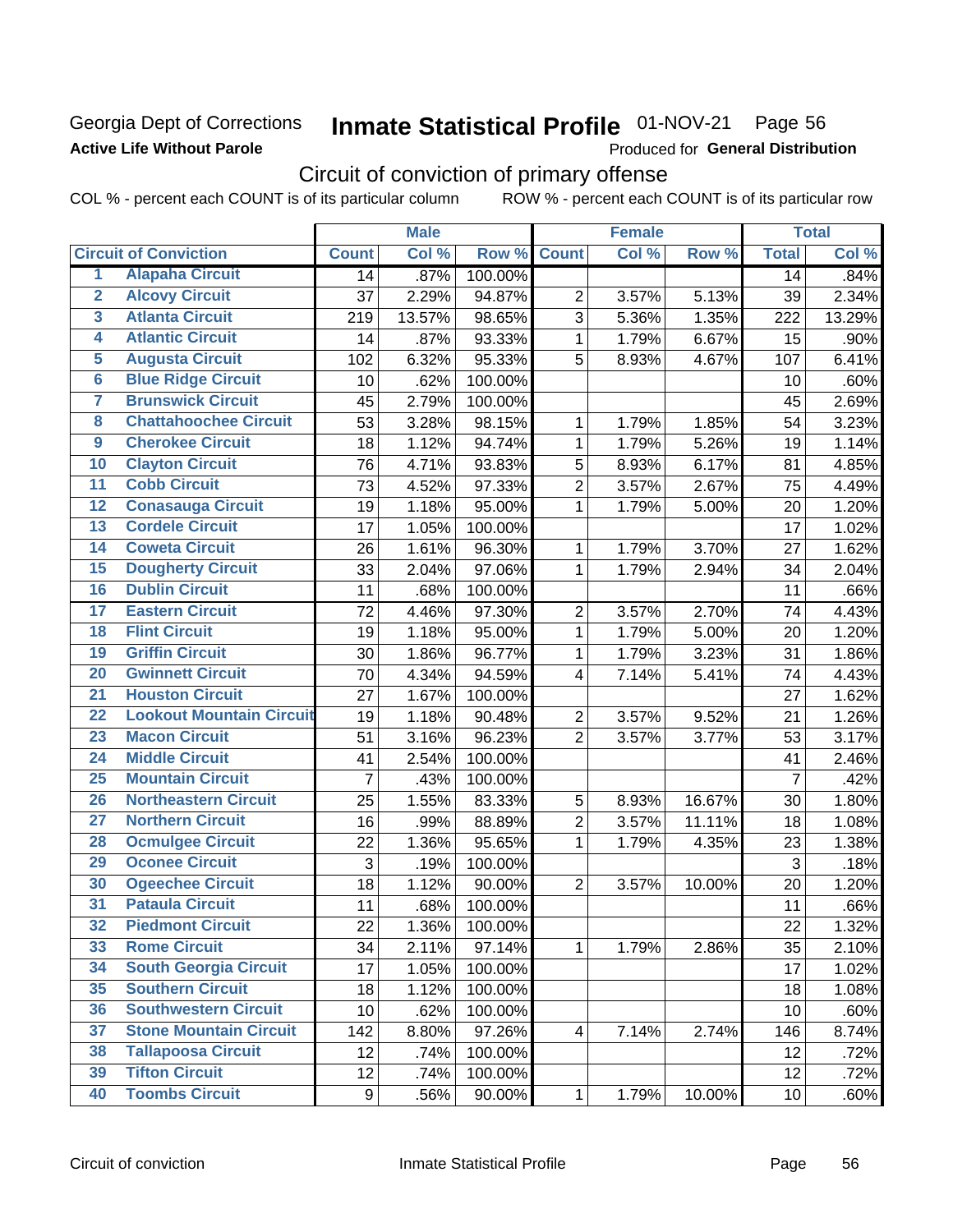# Georgia Dept of Corrections **Active Life Without Parole**

### Inmate Statistical Profile 01-NOV-21 Page 57

Produced for General Distribution

# Circuit of conviction of primary offense

|    |                                  |              | <b>Male</b>    |         |              | <b>Female</b> |        |              | <b>Total</b>   |
|----|----------------------------------|--------------|----------------|---------|--------------|---------------|--------|--------------|----------------|
|    | <b>Circuit of Conviction</b>     | <b>Count</b> | Col %          | Row %   | <b>Count</b> | Col %         | Row %  | <b>Total</b> | Col %          |
| 41 | <b>Waycross Circuit</b>          | 39           | 2.42%          | 95.12%  | 2            | 3.57%         | 4.88%  | 41           | 2.46%          |
| 42 | <b>Western Circuit</b>           | 25           | 1.55%          | 100.00% |              |               |        | 25           | 1.50%          |
| 43 | <b>Rockdale Circuit</b>          | 10           | .62%           | 100.00% |              |               |        | 10           | .60%           |
| 44 | <b>Douglas Circuit</b>           | 37           | 2.29%          | 94.87%  | 2            | 3.57%         | 5.13%  | 39           | 2.34%          |
| 45 | <b>Appalachian Circuit</b>       | 4            | .25%           | 100.00% |              |               |        | 4            | .24%           |
| 46 | <b>Enotah Circuit</b>            | 3            | .19%           | 100.00% |              |               |        | 3            | .18%           |
| 47 | <b>Bell-Forsyth J.C.</b>         | 5            | .31%           | 83.33%  |              | 1.79%         | 16.67% | 6            | .36%           |
| 48 | <b>Towaliga Judicial Circuit</b> | 11           | .68%           | 100.00% |              |               |        | 11           | .66%           |
| 49 | <b>Paulding Circuit</b>          | 6            | .37%           | 100.00% |              |               |        | 6            | .36%           |
|    | <b>Total Rported</b>             | 1,614        | 100%           | 96.65%  | 56           | 100%          | 3.35%  | 1,670        | 100%           |
|    | <b>Not Reported</b>              |              | 6              |         |              | $\mathbf{2}$  |        |              | 8              |
|    | <b>Grand Total</b>               |              | 1,620          |         |              | 58            |        |              | 1,678          |
|    | <b>Mode (most frequent)</b>      |              | <b>Atlanta</b> |         |              | Augusta       |        |              | <b>Atlanta</b> |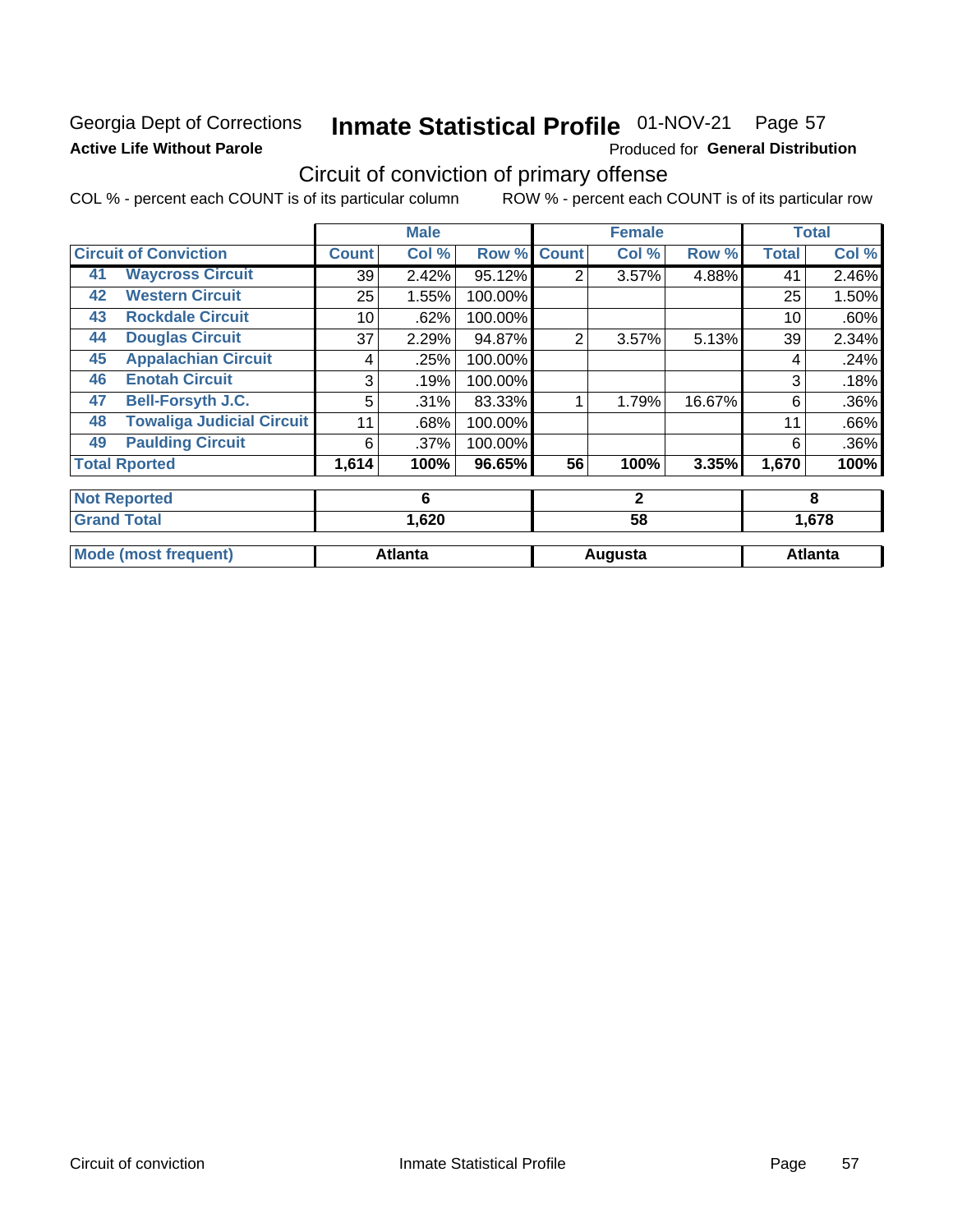## **Active Life Without Parole**

## **Produced for General Distribution**

# Years served (jail + prison) in this incarceration

COL % - percent each COUNT is of its particular column

|                        |              | <b>Male</b> |                  |                  | <b>Female</b>       |        |                 | <b>Total</b> |
|------------------------|--------------|-------------|------------------|------------------|---------------------|--------|-----------------|--------------|
| <b>Years Served</b>    | <b>Count</b> | Col %       | Row <sup>%</sup> | <b>Count</b>     | Col %               | Row %  | <b>Total</b>    | Col %        |
| Less than one year     | 14           | 0.86%       | 93.33%           | 1                | 1.72%               | 6.67%  | $\overline{15}$ | 0.89%        |
| 1 to 1.99 years        | 15           | 0.93%       | 93.75%           | 1                | $\overline{1.72\%}$ | 6.25%  | 16              | 0.95%        |
| 2 to 2.99 years        | 57           | 3.52%       | 100.00%          |                  |                     |        | 57              | 3.40%        |
| 3 to 3.99 years        | 95           | 5.86%       | 95.96%           | 4                | 6.90%               | 4.04%  | 99              | 5.90%        |
| 4 to 4.99 years        | 97           | 5.99%       | 97.98%           | $\overline{c}$   | 3.45%               | 2.02%  | 99              | 5.90%        |
| 5 to 5.99 years        | 130          | 8.02%       | 94.89%           | 7                | 12.07%              | 5.11%  | 137             | 8.16%        |
| 6 to 6.99 years        | 105          | 6.48%       | 96.33%           | 4                | 6.90%               | 3.67%  | 109             | 6.50%        |
| 7 to 7.99 years        | 128          | 7.90%       | 94.81%           | 7                | 12.07%              | 5.19%  | 135             | 8.05%        |
| <b>8 to 8.99 years</b> | 114          | 7.04%       | 92.68%           | $\boldsymbol{9}$ | 15.52%              | 7.32%  | 123             | 7.33%        |
| 9 to 9.99 years        | 100          | 6.17%       | 94.34%           | 6                | 10.34%              | 5.66%  | 106             | 6.32%        |
| 10 to 10.99 years      | 97           | 5.99%       | 97.00%           | 3                | 5.17%               | 3.00%  | 100             | 5.96%        |
| 11 to 11.99 years      | 60           | 3.70%       | 95.24%           | 3                | 5.17%               | 4.76%  | 63              | 3.75%        |
| 12 to 12.99 years      | 52           | 3.21%       | 98.11%           | 1                | 1.72%               | 1.89%  | 53              | 3.16%        |
| 13 to 13.99 years      | 40           | 2.47%       | 97.56%           | $\mathbf 1$      | 1.72%               | 2.44%  | 41              | 2.44%        |
| 14 to 14.99 years      | 42           | 2.59%       | 100.00%          |                  |                     |        | 42              | 2.50%        |
| 15 to 15.99 years      | 26           | 1.60%       | 89.66%           | 3                | 5.17%               | 10.34% | 29              | 1.73%        |
| 16 to 16.99 years      | 31           | 1.91%       | 100.00%          |                  |                     |        | 31              | 1.85%        |
| 17 to 17.99 years      | 40           | 2.47%       | 100.00%          |                  |                     |        | 40              | 2.38%        |
| 18 to 18.99 years      | 33           | 2.04%       | 97.06%           | $\mathbf 1$      | 1.72%               | 2.94%  | 34              | 2.03%        |
| 19 to 19.99 years      | 36           | 2.22%       | 92.31%           | 3                | 5.17%               | 7.69%  | 39              | 2.32%        |
| 20 to 20.99 years      | 42           | 2.59%       | 100.00%          |                  |                     |        | 42              | 2.50%        |
| 21 to 21.99 years      | 40           | 2.47%       | 100.00%          |                  |                     |        | 40              | 2.38%        |
| 22 to 22.99 years      | 27           | 1.67%       | 100.00%          |                  |                     |        | 27              | 1.61%        |
| 23 to 23.99 years      | 38           | 2.35%       | 97.44%           | 1                | 1.72%               | 2.56%  | 39              | 2.32%        |
| 24 to 24.99 years      | 38           | 2.35%       | 97.44%           | $\mathbf{1}$     | 1.72%               | 2.56%  | 39              | 2.32%        |
| 25 to 25.99 years      | 35           | 2.16%       | 100.00%          |                  |                     |        | 35              | 2.09%        |
| 26 to 26.99 years      | 25           | 1.54%       | 100.00%          |                  |                     |        | 25              | 1.49%        |
| 27 to 27.99 years      | 21           | 1.30%       | 100.00%          |                  |                     |        | 21              | 1.25%        |
| 28 to 28.99 years      | 12           | 0.74%       | 100.00%          |                  |                     |        | 12              | 0.72%        |
| 29 to 29.99 years      | 3            | 0.19%       | 100.00%          |                  |                     |        | 3               | 0.18%        |
| Thirty + years         | 27           | 1.67%       | 100.00%          |                  |                     |        | 27              | 1.61%        |
| <b>Total Reported</b>  | 1,620        | 100%        | 96.54%           | $\overline{58}$  | 100%                | 3.46%  | 1,678           | 100%         |

| <b>Not Reported</b> |       |    |       |
|---------------------|-------|----|-------|
| <b>Grand Total</b>  | 1,620 | 58 | .578، |
|                     |       |    |       |

| Mean<br>(average)       | 11.91           | 9.24            | 11.82             |
|-------------------------|-----------------|-----------------|-------------------|
| Median (middle)         | 9.585           | 8.375           | 9.465             |
| Mode<br>(most frequent) | 8 to 8.99 years | 8 to 8.99 years | $8$ to 8.99 years |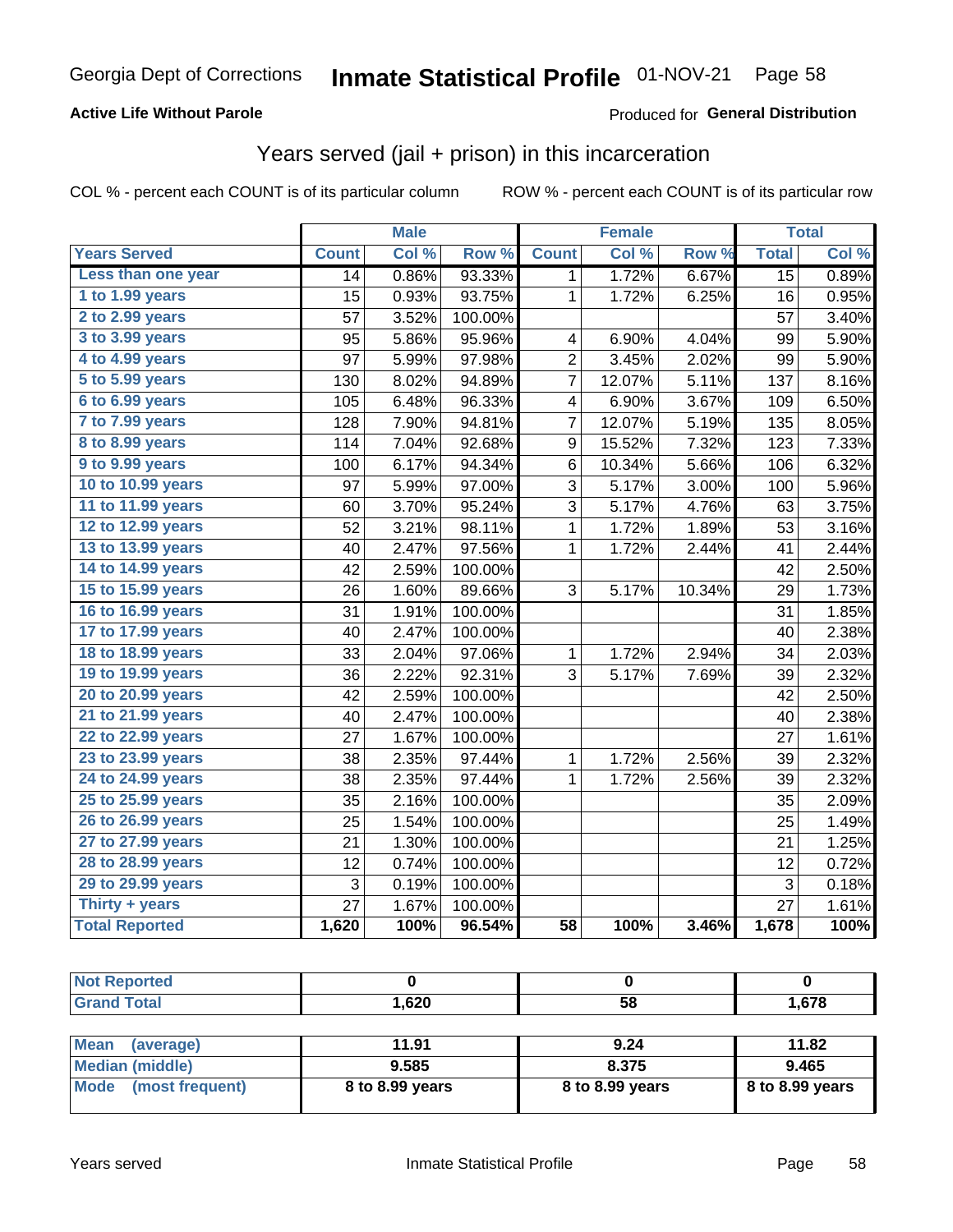# Inmate Statistical Profile 01-NOV-21 Page 59

## **Active Life Without Parole**

Produced for General Distribution

# Results of most recent HIV tests

COL % - percent each COUNT is of its particular column

|                         | <b>Male</b>       |        |        | <b>Female</b> |          |          | Total              |        |
|-------------------------|-------------------|--------|--------|---------------|----------|----------|--------------------|--------|
| <b>HIV Test Results</b> | <b>Count</b>      | Col%   | Row %I | <b>Count</b>  | Col %    | Row %    | Total <sub>1</sub> | Col %  |
| <b>Positive</b>         | 12                | 0.77%  | 92.31% |               | $1.85\%$ | 7 69%∎   | 13                 | 0.81%  |
| <b>Negative</b>         | .538              | 99.23% | 96.67% | 53            | 98.15%   | $3.33\%$ | .591               | 99.19% |
| <b>Total Reported</b>   | .550 <sup>°</sup> | 100%   | 96.63% | 54            | 100%     | 3.37%    | 1,604              | 100%   |

| <b>Not Reported</b> | -~         |    | 70   |
|---------------------|------------|----|------|
| <b>Total</b>        | .620<br>__ | 58 | .678 |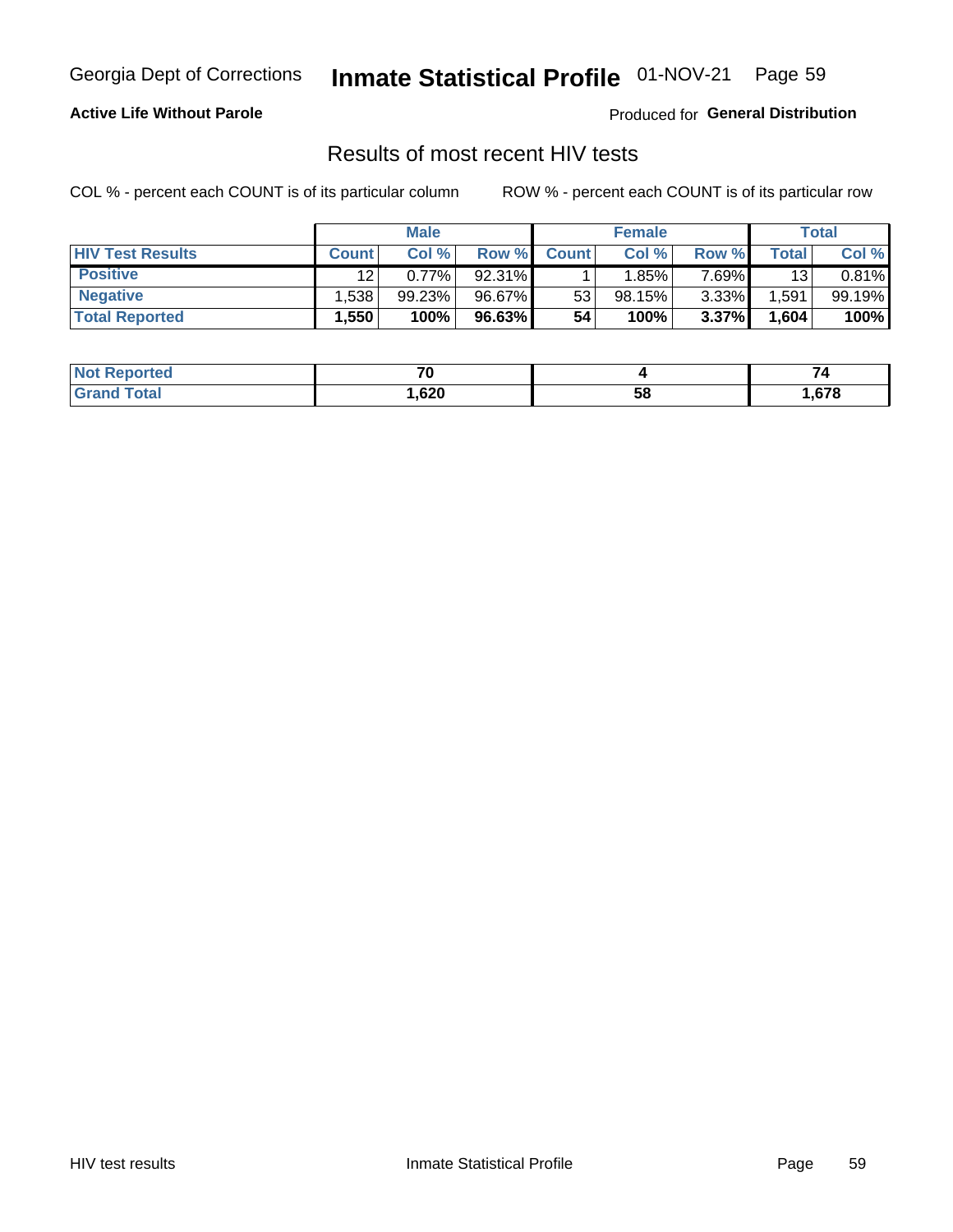# Georgia Dept of Corrections **Inmate Statistical Profile** 01-NOV-21 Page 60

## **Active Life Without Parole**

Produced for **General Distribution**

# Results of most recent tuberculosis test

|                                  | <b>Male</b>  |        |           | <b>Female</b> |          |          | Total |        |
|----------------------------------|--------------|--------|-----------|---------------|----------|----------|-------|--------|
| <b>Tuberculosis Test Results</b> | <b>Count</b> | Col%   | Row %I    | <b>Count</b>  | Col%     | Row %    | Total | Col %  |
| <b>Positive on current test</b>  | 280          | 17.49% | 99.29%    |               | $3.57\%$ | $0.71\%$ | 282   | 17.02% |
| <b>Negative</b>                  | 1,321        | 82.51% | 96.07%    | 54            | 96.43%   | 3.93%    | 1,375 | 82.98% |
| <b>Total Reported</b>            | .601         | 100%   | $96.62\%$ | 56            | 100%     | 3.38%    | 1,657 | 100%   |

| <b>Not Reported</b> |             |    | .<br>- - |
|---------------------|-------------|----|----------|
| <b>Grand Total</b>  | ,620<br>- - | 58 | .678     |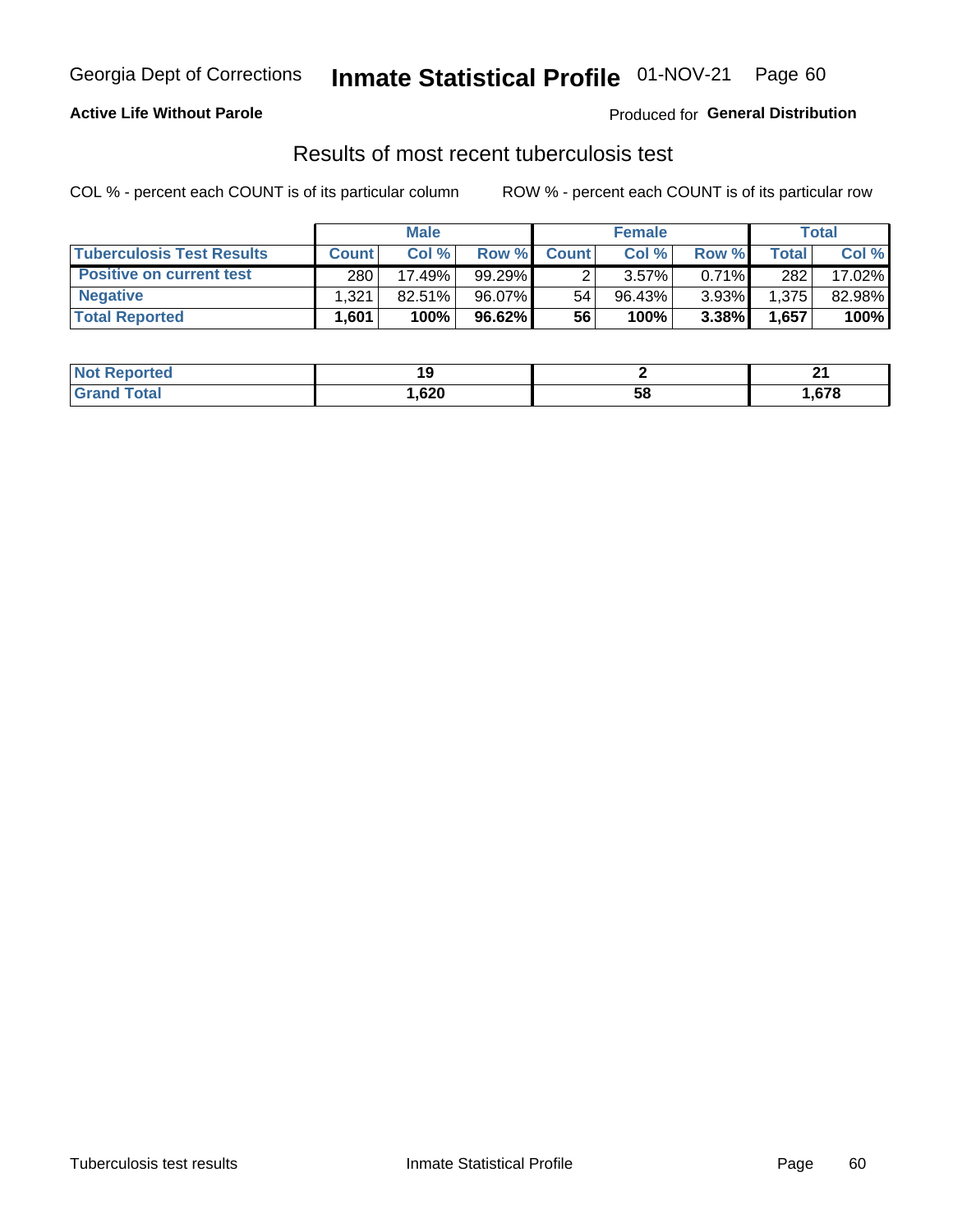# Georgia Dept of Corrections **Inmate Statistical Profile** 01-NOV-21 Page 61

## **Active Life Without Parole**

Produced for **General Distribution**

# Results of most recent syphilis test

|                                 | <b>Male</b>  |        |        | <b>Female</b> |        |          | Total |        |
|---------------------------------|--------------|--------|--------|---------------|--------|----------|-------|--------|
| <b>Syphilis Test Results</b>    | <b>Count</b> | Col%   | Row %  | <b>Count</b>  | Col %  | Row %I   | Total | Col %  |
| <b>Positive on current test</b> | 15           | 2.65%  | 93.75% |               | 10.00% | 6.25%    | 16    | 2.77%  |
| <b>Negative</b>                 | 552          | 97.35% | 98.40% |               | 90.00% | $1.60\%$ | 561   | 97.23% |
| <b>Total Reported</b>           | 567          | 100%   | 98.27% | 10            | 100%   | 1.73%    | 577   | 100%   |

| <b>Not Reported</b> | 053, ا | 48 | .101  |
|---------------------|--------|----|-------|
| <b>Grand Total</b>  | ,620   | 58 | .,678 |